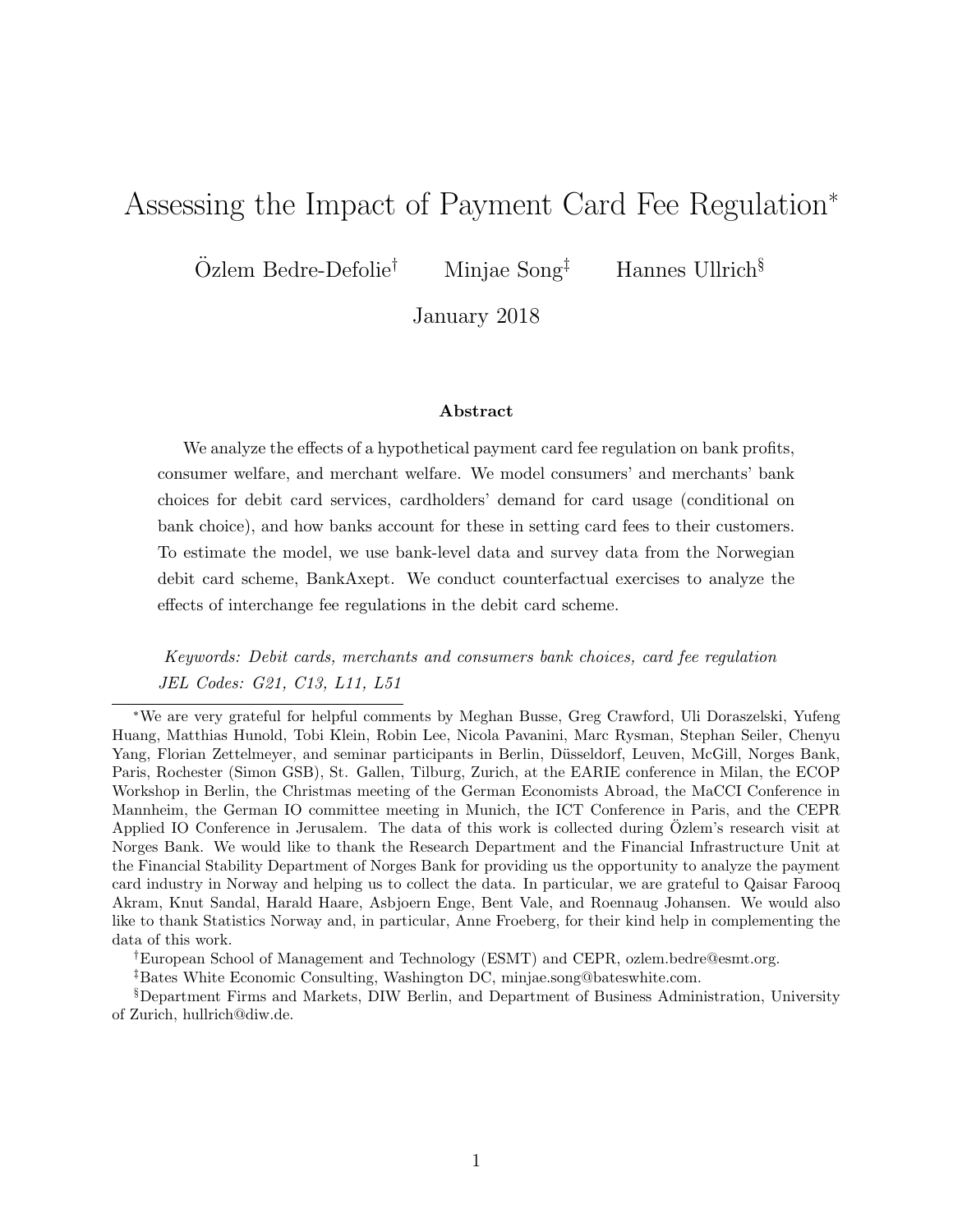## 1 Introduction

Many countries subject the payment card industry to various price regulations, mostly aiming to protect merchants from excessive commissions. Australia, Canada, Singapore, Switzerland, Mexico, Chile and Denmark impose cap regulations on interchange fees (IFs). These are fees paid by the merchant's bank to the cardholder's bank for every card transaction. The UK, Sweden, and Brazil regulate card networks' rules and agreements to either reduce merchant fees or outlaw them.<sup>1</sup> In 2011 the US Fed approved a cap regulation on consumer debit card IFs, resulting in a  $48\%$  cut in IF payments.<sup>2</sup> In March 2015 the EC adopted a cap regulation on both cross-border and domestic IFs in the EU/EEA.<sup>3</sup> Norway implemented the EU/EEA IF regulation in 2016.

In the US some banks reacted to the IF cap regulation by increasing significantly fees to consumers. This has led to policy makers' concerns that such price regulations could make consumers worse off (Hayashi, 2012). To correctly assess the welfare effects of a payment card fee regulation one must take into account consumer preferences between different payment methods, merchants demand and banks' non-trivial pricing incentives.

We propose and estimate a structural model of a debit card system that allows us to assess how banks would react to a (hypothetical) card fee regulation and what the resulting effect would be on consumer and merchant welfare. Our model captures the key features of the industry: consumers and merchants choose their banks to obtain debit card services, cardholders decide whether to pay by card at points of sale, and banks collect fees from their customers. We thereby allow banks to account for the interaction between consumers and merchants in setting fees to their customers. A bank can be an "issuer" of debit cards or an "acquirer" of merchants that accept debit cards, or both. Hence, banks can collect fees from their cardholders, in the form of a membership fee and a transaction fee for debit card transactions, while collecting fees from their merchants for membership and debit card transactions they process.

Using our demand-side estimates and cost parameters recovered from supply-side conditions, we plan to address our policy questions via counterfactual exercises. Our data come from the Norwegian debit card scheme, BankAxept (BAX), where IFs are set zero. We plan to assess the impact of three types of hypothetical fee regulations in the BAX scheme: 1)

<sup>&</sup>lt;sup>1</sup>See Weiner and Wright (2005), EFTA Surveillance Authority (2005), European Competition Commission (2007), Norges Bank (2009) and Norges Bank (2010). The European Commission (EC) forced MasterCard to cut its cross-border IFs to near zero (ten-year long case: COMP/34.579) and Visa to cap its intra-EEA credit and debit card IFs (six-year long case: COMP/39.398).

<sup>2</sup>See http://www.federalreserve.gov/paymentsystems/regii-average-interchange-fee.htm

<sup>3</sup>The regulation caps IFs at 0.2% of the transaction value for consumer debit cards and at 0.3% for consumer credit cards. See http://ec.europa.eu/competition/publications/cpb/2015/003 en.pdf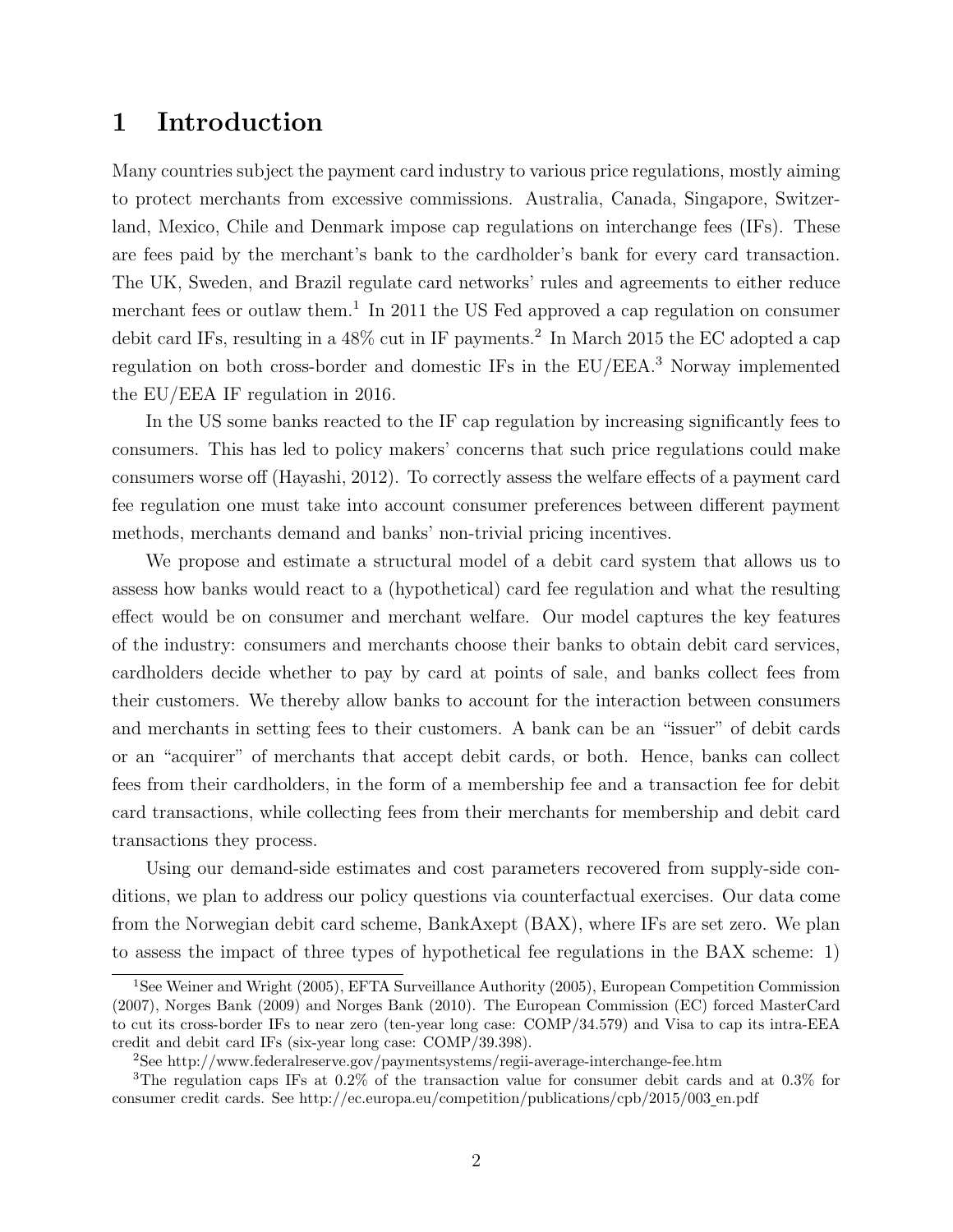introducing a positive IF at the average EU Visa debit card IFs, paid by the acquirer to the issuer for every card transaction, 2) introducing an IF that maximizes consumer and merchant welfare, and 3) introducing an IF that sets equilibrium issuer side fees to zero to quantify the lower bound of IFs that lead to consumer rewards for card usage. All IF counterfactuals are implemented by decreasing the marginal cost of issuer banks and increasing the marginal cost of acquirer banks by the amount of the introduced IF. Our main contribution is providing a tool for ex-ante evaluation of payment card fee regulation, given information regulators typically hold.

BankAxept (BAX) is the most intensively used payment method in Norway, accounts for 84% of all card payments in 2009 (Norges Bank, 2009) and 80% of consumer deposit value in our sample period (2006-2009). It is a mature debit card scheme where almost all consumers have at least one BAX card and almost all merchants accept BAX cards. Most Norwegian banks are members of the scheme both as card issuers to consumers and acquirers of merchants. In the BAX system, during our sample period, consumers mostly pay positive card transaction fees, whereas in most credit and debit card schemes consumers are subsidized by negative fees (rewards) per card transaction or they pay zero fees. Positive card transaction fees to consumers allow us to estimate price elasticities of card usage demand, which has not been feasible in previous empirical studies of payment card markets (see below our summary of the literature).

Our data consist of 24 major banks over four years (2006-2009) and 19 counties in Norway. We have annual bank-county-level information on the value of consumer deposit accounts, the volume and value of BAX card transactions, the number of BAX card acceptance agreements with merchants, branch network, interest rates on deposits, interest rates on loans, and various fees paid by consumers and merchants. We also have county-level demographic statistics from Statistics Norway and household-level survey data that provide payment choices (card, cash, etc.) that a representative set of (2,608) households made at each transaction over one week in September 2007.<sup>4</sup>

We model consumers' issuer bank choice as a function of their net expected benefit of using the debit card in addition to other demand factors such as card fees, branch network, and other bank and market characteristics. Conditional on bank choice, we model cardholders' payment method choice at point-of-sales based on the card usage fee, branch network, and other bank and market characteristics. We allow consumers to differ in their demand sensitivity to card fees. The two-stage decision-making on the consumer side captures the

<sup>&</sup>lt;sup>4</sup>Norges Bank conducted the survey. The survey data do not provide information on which bank each respondent has a deposit account/debit card at. See Gresvik and Haare (2008) for a detailed description of the survey data.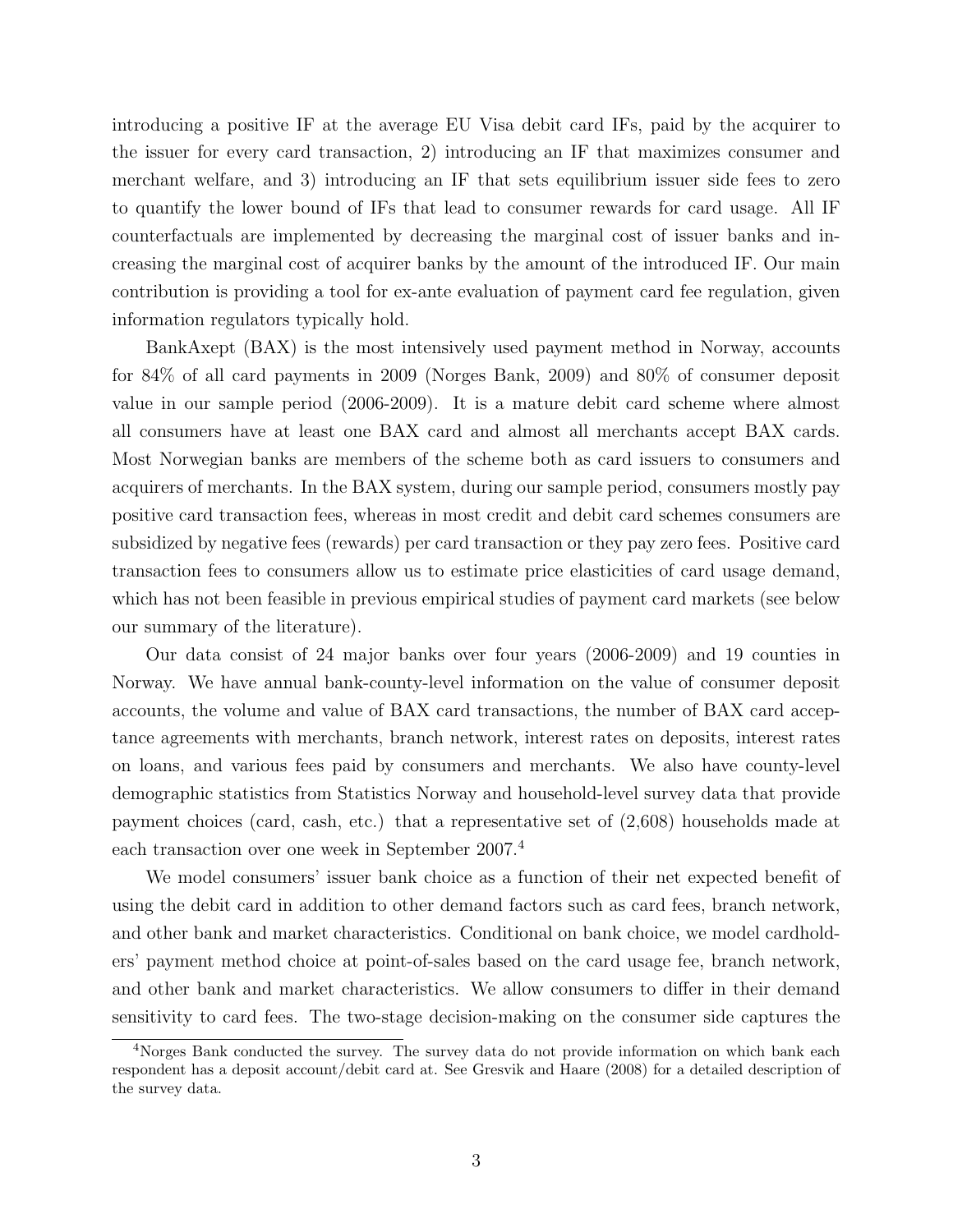fact that consumers' bank demand sensitivity to card usage fees depends on how frequently consumers expect to use their cards. Estimating card usage conditional on bank choice accounts for consumers' self-selection to banks based on their bank demand sensitivity to annual card fee and corrects for this selection in their choice of card usage.

We model merchants' acquirer bank choice as a function of banks' merchant fees, branch network, and other bank and market characteristics. There are two important market practices: Acquirers charge non-linear (two-part tariff) merchant fees and merchants must accept their customers' choice of payment methods. To rationalize observed two-part tariff merchant fees in banks' optimal pricing conditions, we introduce merchant heterogeneity in the volume of BAX transactions. Intuitively, if merchants were homogenous, banks would be indifferent between any level of transaction and fixed merchant fee as long as the average merchant fee at a given debit card transaction volume is constant. This is because merchants decide only whether to choose one acquirer bank or another at a given card transaction volume determined by cardholders' point-of-sale payment choices. Hence, for merchants' bank choices only the average merchant fee matters. We allow for two types of merchants based on their volume of BAX transactions to identify two-part tariff merchant fees in banks' optimal pricing: banks price discriminate between large and small merchants using volume discounts, and so different merchant types will face different average merchant fees, even if their fixed and transaction fees are the same. We do not have data on merchant type-specific market shares of banks. To overcome this problem we complement the bank-level data with data on the number of merchant types from Statistics Norway and the survey data showing the type of merchant processing each transaction. Using these complementary data we calculate the average volume of BAX card transactions processed by each merchant type and identify merchant type-specific market shares of acquirer banks.

We employ the generalized method of moments to estimate cardholders' demand for debit card usage (conditional on bank choice), consumers' bank choice demand for a deposit account (or debit card issuing), and merchants' bank choice demand for BAX card acceptance services. We take into account price endogeneity driven by unobservable debit card and bank characteristics, which are likely correlated with equilibrium fees. Market-specific variable cost measures (such as wage per employee, rent per branch, transmission costs per BAX card transaction) as well as Berry, Levinsohn, and Pakes (1995) type instruments on the number of branches provide cost-side instruments. Bank and market (county-year) fixed effects control for time-invariant unobserved characteristics. Covariation between card usage shares, deposit accounts shares, the BAX transaction and annual fees across markets and banks identifies the coefficient of the BAX transaction and annual fee. To improve identification of consumers' sensitivity to fees we make use of market-specific income distributions in modeling consumer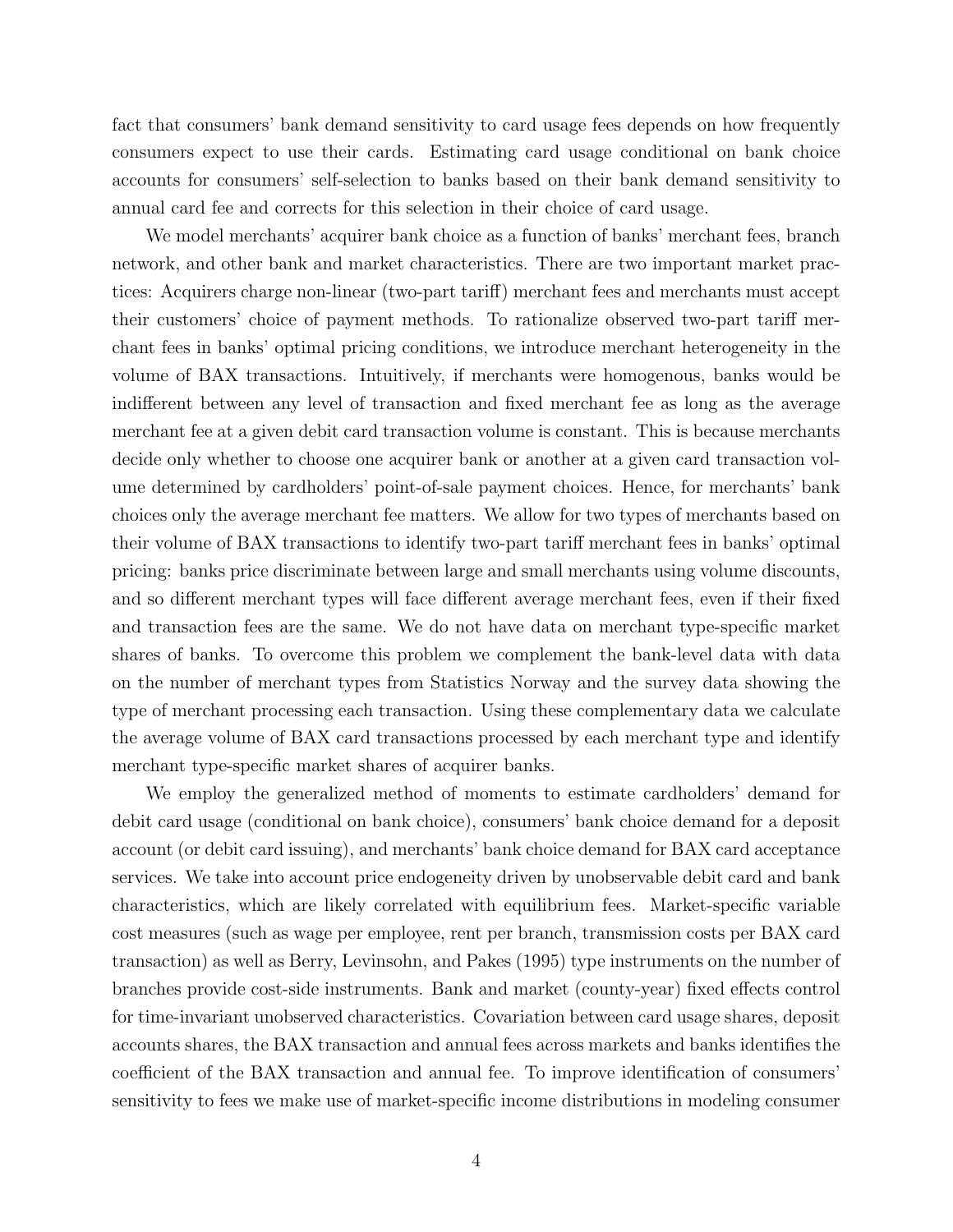heterogeneity.

Our results on the consumer side show that holding a debit card generates significant benefits to consumers. In particular, we estimate the average convenience benefit of paying by debit card rather than any other method (conditional on bank choice) to be 0.51 NOK (which is 5.4 Euro cents) per card transaction. We also find that consumers' bank demand is elastic with respect to annual card fee (with an elasticity of  $-1.15$ ) and inelastic with respect to card transaction fee (with an elasticity of −0.95). Furthermore, debit card usage demand is elastic with respect to the card usage fee (with elasticity of  $-2.31$ ) as well as with respect to annual card fee (with elasticity of −5.85). These results have important implications for our counterfactual exercises. For instance, as a reaction to an introduction of an interchange fee to the debit system, an issuer bank decreases its card usage fee for consumers since the interchange fee reduces its effective cost of card transactions. When consumers' card usage demand is elastic, this reduction of card usage fee would be large and so the introduction of the interchange fee would benefit consumers more. Including the income distribution as an observable measure of consumer heterogeneity and interacting it with the coefficient on transaction fees further shows that high-income consumers are less elastic to fees than low-income consumers.

We find that merchants' bank choice is significantly and negatively affected by merchant fees. High-volume merchants' acquirer demand is more elastic to transaction merchant fee (with an elasticity of -2.36) than small-volume merchants' bank choice demand (with an elasticity of -0.13) . To improve the precision of estimated merchant side demand parameters we propose an identification strategy that exploits the supply-side equilibrium model as follows. The volume of card transactions at both merchant types is a function of issuer-side card transaction fees. Merchants process more (less) card transactions when consumers face lower (higher) card transaction fees in their market. The extent of this reaction depends on two components: the issuer bank's market share and merchant type because large merchants obtain a larger share of changes in total card transactions. As the average acquirer-side card transaction volume varies in issuer-side card transaction fees, so do different merchant types' average fees, even if banks keep nonlinear prices to merchants fixed. This link between issuerand acquirer-side fees places restrictions on the equilibrium acquirer-side fees. We construct supply-side moment conditions from the first-order conditions of the banks' pricing problem to exploit this link between the consumer side and merchant side to identify merchant side parameters, leveraging consumer side card fee variation. The results of this analysis are in preparation.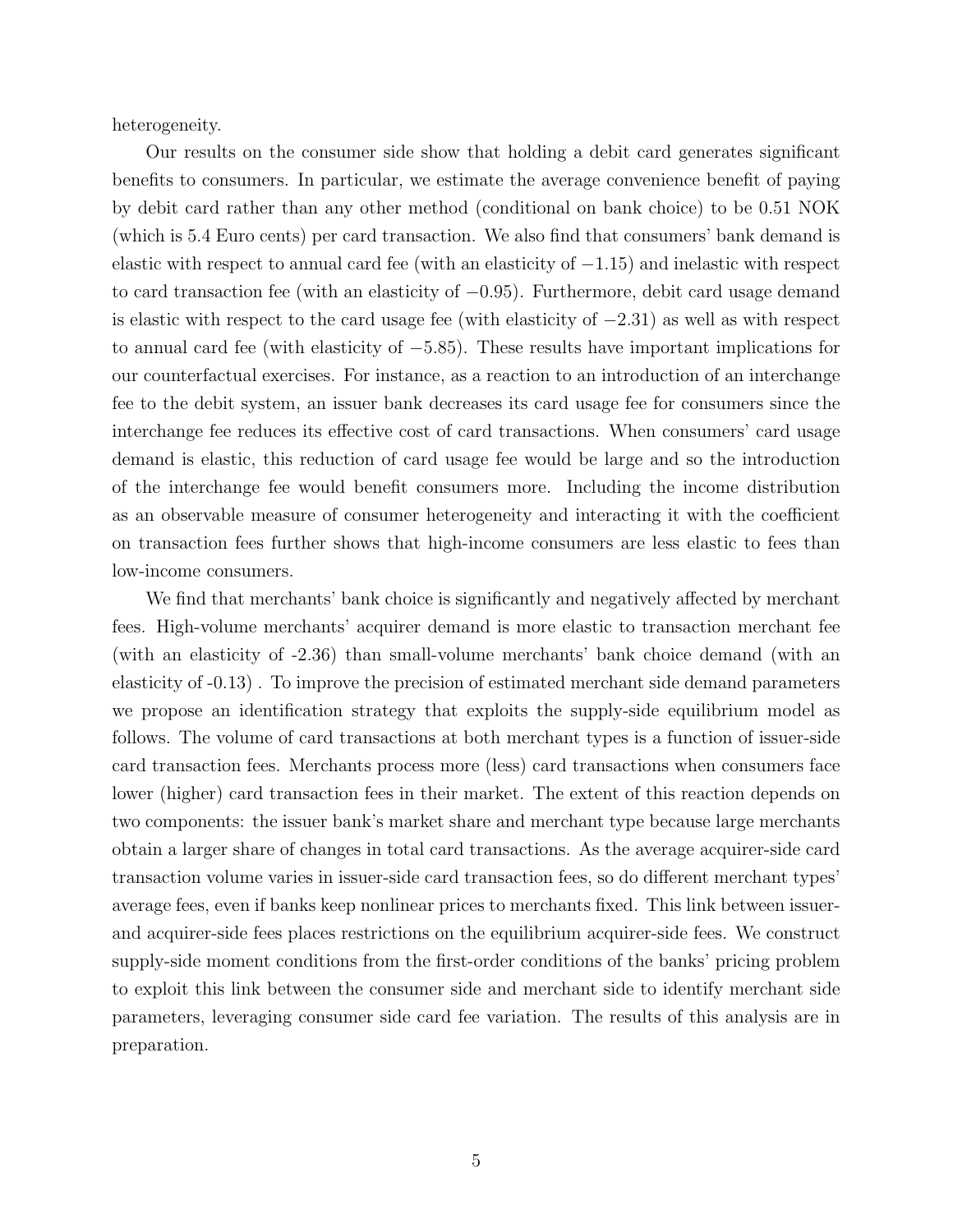#### 1.1 The related literature

The early literature on the theory of interchange fees in particular and two-sided markets in general conclude that the relationship between the socially and privately optimal price allocation between consumers and merchants (and so, interchange fee) depends on quantitative considerations.<sup>5</sup> Assessing distortions of the price structure requires a significant amount of information, and in principle an optimal intervention could go in either direction. Recent work however has documented some reasons for why payment platforms' profitable pricing strategies would indeed lead to inefficiently high merchant fees (or interchange fees).<sup>6</sup> A common finding of the theoretical literature is that the socially optimal price allocation between merchants and consumers (and so the socially optimal interchange fee level) depends on the average surpluses of consumers and merchants from a card transaction, and the demand elasticities of consumer and merchant demands. Our paper is the first attempt to measure these empirically and to provide a methodology that will enable policy makers to determine the socially optimal interchange fee level before implementing any regulation.

Empirical studies on the payment card industry have developed very recently and analyzed mainly the determinants of consumers' choices of payment instruments at point-ofsales (See, for instance, Rysman (2007); Klee (2008); Borzekowski et al. (2008); Koulayev et al. (2016); Cohen and Rysman (2013)), how these choices are affected by reward programs (Ching and Hayashi, 2010) or by allowing merchants to surcharge card payments (Bolt et al., 2010). These studies mostly use survey data which do not provide information on the exact fees that consumers pay when they use different payment cards. Thus, they cannot identify the price sensitivity of consumers' demand for bank and for payment card usage. Besides they lack data on merchants' demand for banks and banks' merchant fees, so they cannot identify the price sensitivity of merchants' demand for bank. As a result, they cannot address the question of how banks would react to a payment card fee regulation. Our unique data and modelling approach enable us to address these questions.

<sup>&</sup>lt;sup>5</sup>See the interchange fee literature, e.g., Schmalensee (2002), Wright (2004), or reviews by Evans and Schmalensee (2005), Verdier (2011) and Chakravorti (2010).The two-sided market literature was pioneered by Caillaud and Jullien (2003), Rochet and Tirole (2003, 2006), Armstrong (2006) and, more recently, Weyl (2010).

 ${}^{6}$ Rochet and Tirole (2002), Wright (2012) explain this by merchant internalization: competing merchants accept cost-increasing cards as a way to steal customers from their rivals. Guthrie and Wright (2007) and Armstrong (2006) link this bias against merchants to platform competition: If merchants accept the cards of multiple card networks (multi-home), platforms try to woo cardholders back from their rivals by lowering their prices, but set monopoly prices to merchants in exchange for providing access to their exclusive turf of cardholders. Bedre-Defolie and Calvano (2013) explain another source of bias against merchants by the fact that the payment network internalizes consumers' card usage surplus (via using non-linear pricing), but does not account for merchants' surplus from card usage (given that affiliated merchants cannot refuse cards or cannot surcharge card payments without cost).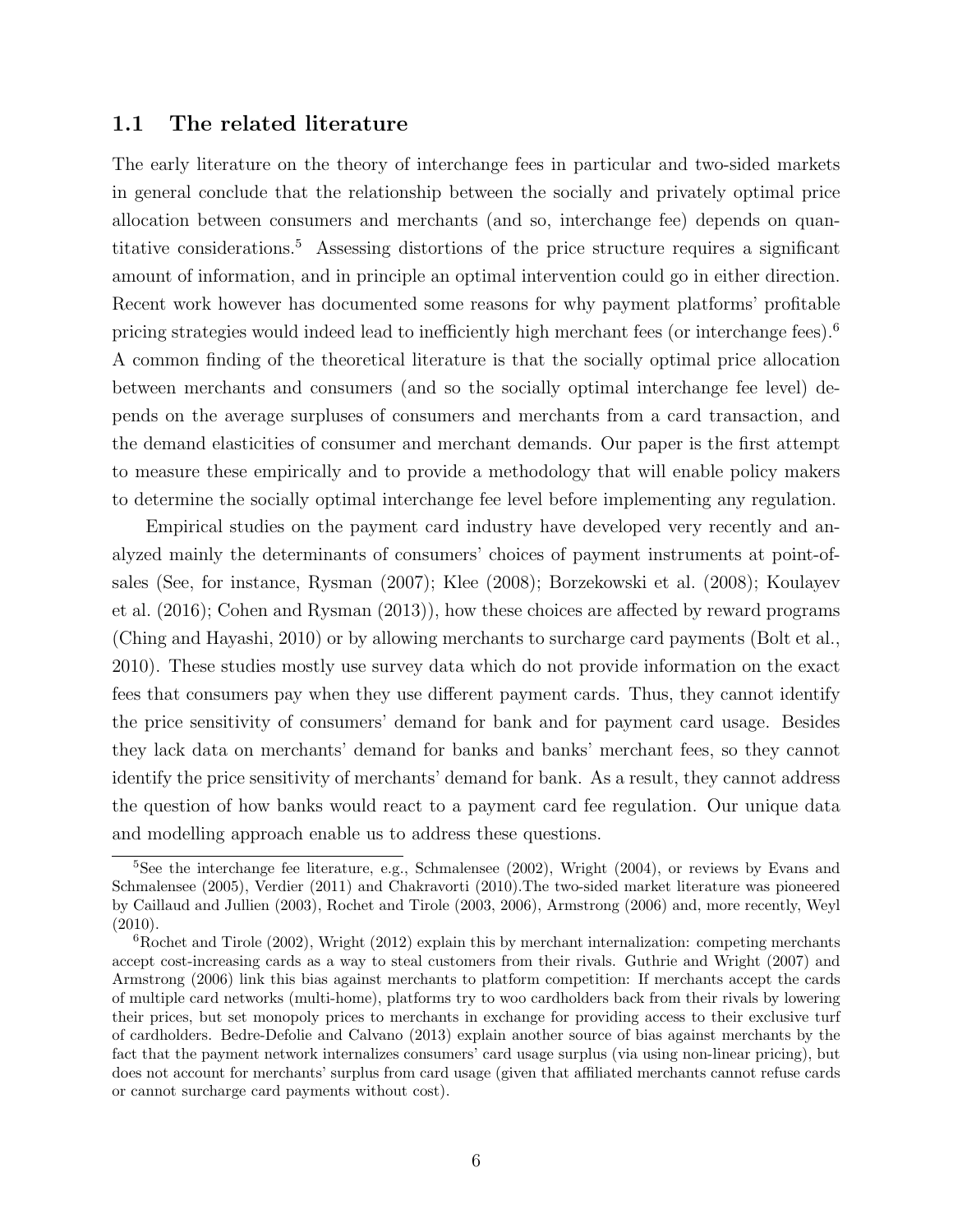## 2 Payment Card Schemes and BankAxept

Figure 1 shows money transfers (bold arrows) and data/product exchange (dashed lines) within a payment scheme for each payment card transaction. In most payment card schemes every time a cardholder purchases a good by card, she pays a transaction fee  $(f)$  to her bank ("issuer") and the merchant pays a transaction fee, also known as "merchant fee" or "merchant discount",  $(m)$  to her bank ("acquirer"), and the acquirer pays a transaction fee, also known as "interchange fee (IF)", to the issuer. The issuer transfers the price of the product  $(p)$  from the cardholder's account to the acquirer, which in turn transfers the amount to the merchant's account. Both issuer and acquirer banks need to be members of the card scheme in order to have the ability to process payments by the scheme's cards. The card scheme sets the rules, authorizes and exchanges data to settle each card transaction between the issuer of the card and the acquirer of the merchant.

Figure 1: Transfers within a payment card scheme.



We focus on the national debit card scheme in Norway (BankAxept or BAX). BAX cards are the most intensively used payment cards in Norway. In 2009, BAX covered 84% of all card payments in Norway (Norges Bank, 2010). Most BAX cards also have an alternative payment solution. BAX combination cards only exist with VISA and MasterCard, and the vast majority of the combined cards come with a Visa function. However, BAX is the default payment option at POS terminals in Norway unless the cardholder opts for a different payment solution attached to her card. Hence, during our sample period (2006-2009), at a POS the main alternative payment method to BAX cards was cash.

Most Norwegian banks are members of the BAX scheme both as an issuer of BAX cards providing card payment services to cardholders and as an acquirer of merchants providing BAX card acceptance services. Each member bank must obey the scheme's general rules,<sup>7</sup>

<sup>7</sup>During our sample period, the BAX system was jointly owned by Norwegian Financial Service Association (FNH) and the Norwegian Savings Bank Association (SPF), and was operated by the Norwegian Banks'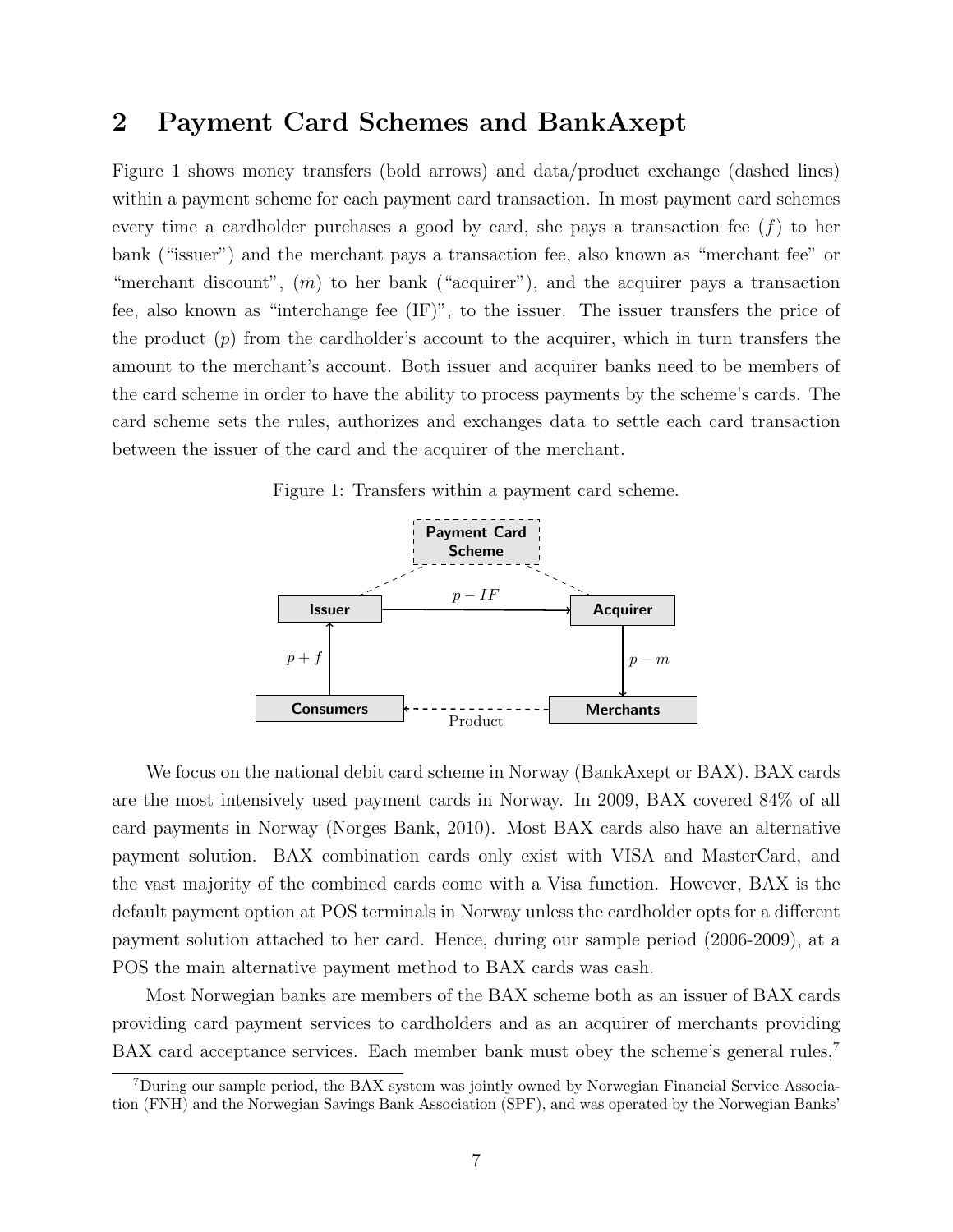but operates independently of each other: The issuer and acquirer banks of the scheme set their BAX fees non-cooperatively.

Like any debit card, consumers can get a BAX card only from an issuer bank where they hold a deposit account. Opening or holding a deposit account in Norway is free and consumers on average hold one or two deposit accounts (Gresvik and Haare, 2008). On the other hand, consumers usually have only one deposit account where they receive their salary, and so, which they use for daily consumption and name as their main account. This is the deposit account that consumers have a debit (BAX) card from. During our sample period (2006-2009), to hold a BAX card consumers generally needed to pay an annual fee to their bank and cardholders paid a transaction fee to their bank each time they settled a POS transaction by BAX card.

To accept BAX payments merchants need to have a merchant agreement with an acquirer bank. During our sample period, merchants generally paid a one-time fee to register a BAX terminal at their location and a monthly settlement fee to their bank. In addition, merchants paid a transaction fee to their bank for each BAX card transaction settled at their POSs.

Banks set prices and interest rates at the national level (national pricing). As most transactions are electronic and the cost of a electronic transaction is the same regardless of which county it is processed in, there is no cost-related reason to set different prices across counties. Yet, the banks could still set different prices to exploit regional demand. According to staffs at Norges Bank, the main reason for setting prices at a national level is a political reason. Norway is a egalitarian country, so it would be "politically difficult" to have different prices across counties because this might result in a market share loss due to negative public relations.

Similar to some other domestic debit card schemes in the EU25, like in Denmark, Netherlands, and Finland, the BAX system does not apply an interchange fee (IF), which is a fee paid by the acquirer to the issuer for each card transaction in most credit card schemes and international debit card schemes, like Visa or MasterCard.<sup>8</sup> The BAX system has a lower degree of acquirer concentration than the EU25 average.<sup>9</sup> Merchant fee levels of the BAX scheme are significantly lower than the prevailing levels for other card schemes.<sup>10</sup> On the

Payment and Clearing House (BBS). BAX system rules were set jointly by the member banks of FNH and SPF. See BAX Rules in EFTA Surveillance Authority (2005).The BAX system is now a stock-based company owned by the Norwegian banks and operated mainly by Nets (formerly BBS). Its rules are now set within the BAX company.

<sup>&</sup>lt;sup>8</sup>In earlier times, there was an interchange fee (IF) in the BAX system. It was paid from the issuer to the acquirer (so a negative IF in Figure 1). The purpose of the IF was to balance the income of the issuer and acquirer, and the negative IF payment reflects historically low merchant fees and high consumer fees in the BAX system.

<sup>9</sup>See European Competition Commission (2007) and Eurocard-MasterCard Decision COMP/34.579.

 $^{10}$ Each time a consumer checks out by BAX card, the merchant pays a fee around NOK 0.12-0.20. In a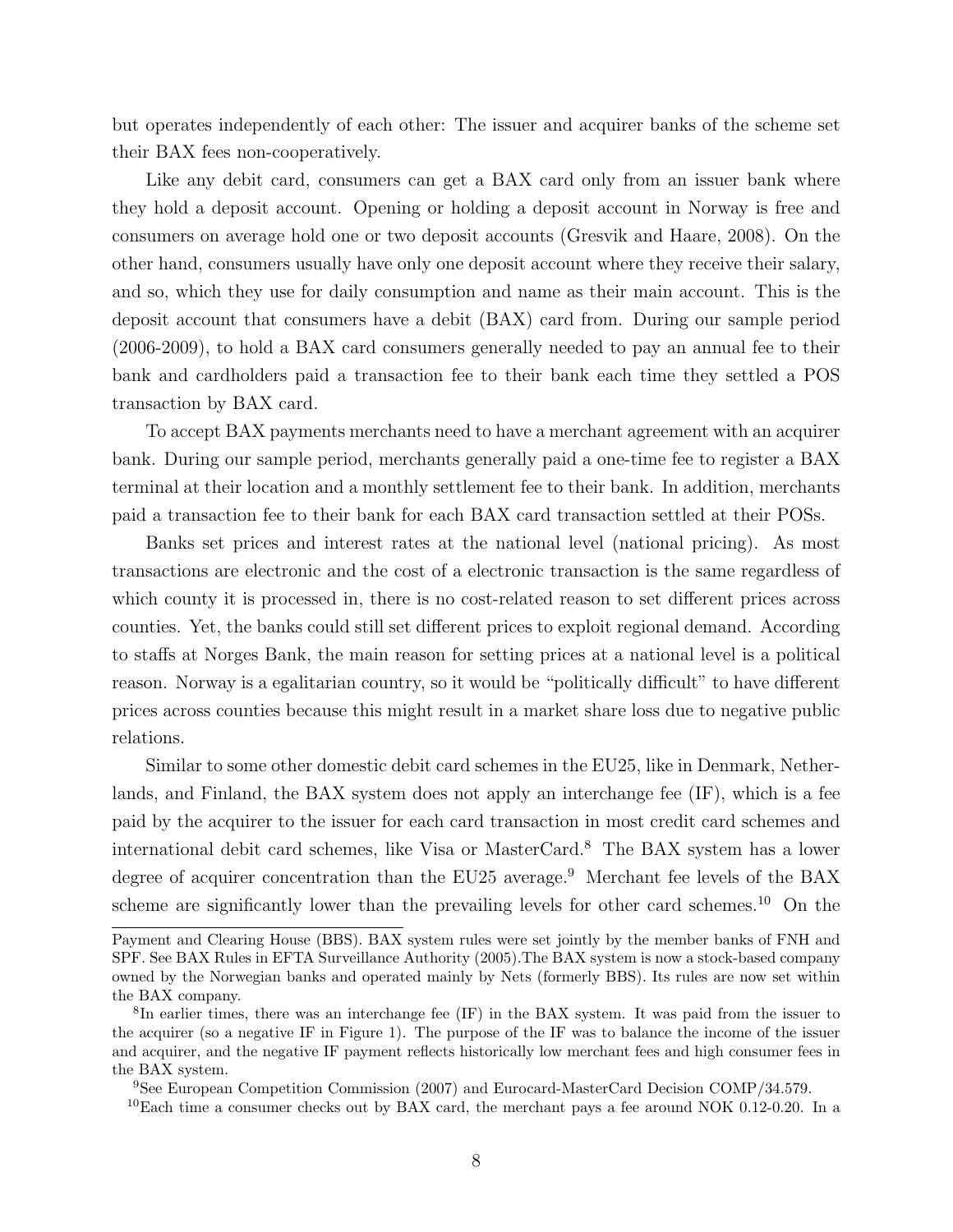other hand, issuance fees and annual card fees charged to cardholders in Norway tend to be higher than the EU25 average. Finally, card transaction fees to consumers were widely used in the BAX system during our sample period, whereas consumers do not pay per-transaction card fees in most European or international card schemes. If anything, consumers benefit from rewards, like miles, cash backs, if they pay by card.

## 3 Data

We use a panel data set of the 24 major banks providing issuing and acquiring services in the national debit card scheme in Norway, BankAxept (BAX), which contains annual market share, price and cost information at the bank level for the 19 counties of Norway over four years  $(2006-2009).$ <sup>11</sup> We collected the data from several sources. From Statistics Norway (SSB), we obtained banks' BAX card fees for consumers and for merchants. From questionnaires addressed to the banks, $12$  we obtained banks' BAX cardholder market shares. BBS (now named as Nets) provided acquirer banks' market shares of merchant locations with BAX card agreements, as well as issuer and acquirer banks' card usage market shares measured in volume and value at point of sales in Norway. From Finance Norway, the financial industry organization, we observe banks' numbers of branch offices in all counties. From ORBOF Statistics of Norges Bank, we collected data on the banks' deposit account values, interest rates on loans and deposit accounts, as well as banks' cost information such as rent and wage expenses, total numbers of employees, and payment transmission costs. Finally, we make use of transaction information from an individual-level payment habits survey conducted by Norges Bank.

#### 3.1 Issuing Market

All banks in our sample issue BAX cards and provide general payment services to consumers. In the Norges Bank questionnaire of issuer banks, 12 out of the 24 banks delivered data on their total number of BAX customers. Six of these provided data on the distribution of BAX customers across counties. The data on the market shares in deposit account value of the 24 issuer banks represent around 80% of the total value on deposit accounts in Norway. We find that for each bank for which we have complete data, the pairwise correlation between county-level market shares based on the number of BAX customers and the shares based on

Visa or MasterCard scheme, the merchant fee is around 1.5-3% of the transaction value.

<sup>&</sup>lt;sup>11</sup>We exclude Svalbard, a remote and sparsely populated island, from the sample.

<sup>&</sup>lt;sup>12</sup>Financial Infrastructure Unit of the Financial Stability Department at Norges Bank sent out the questionnaires to banks and collected their answers. Data of individual banks are not revealed.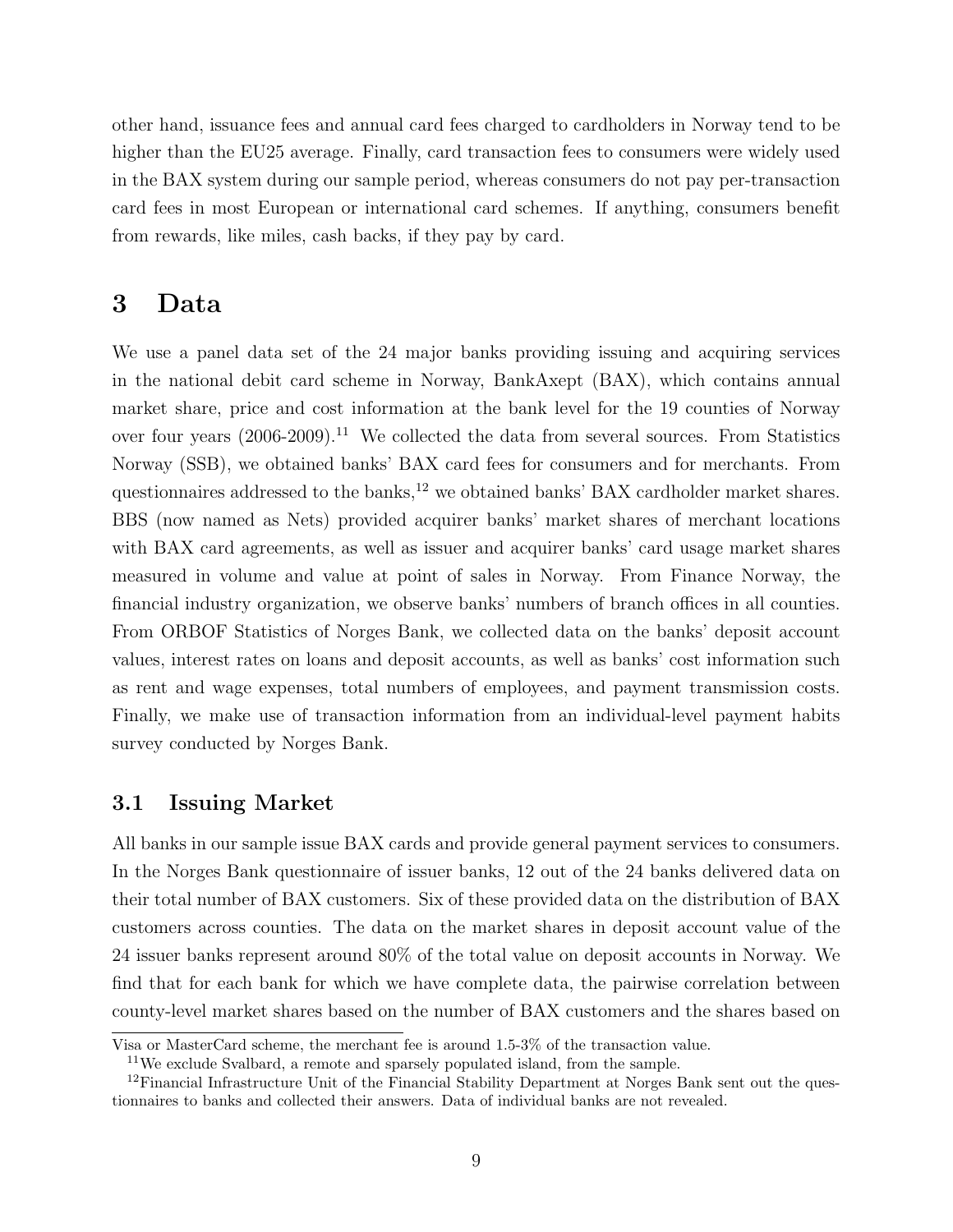deposit account values is around 99%. We henceforth assume that the distribution of BAX customers of issuer banks across counties is the same as the distribution of deposit account values of banks across counties.

| <b>Issuer variables,</b> $N = 1824$ | mean                        | sd       | max            | min         | median         |
|-------------------------------------|-----------------------------|----------|----------------|-------------|----------------|
| value_deposit (million NOK)         | 1,142.36                    | 4172.47  | 56,594.06      | $\theta$    | 18.70          |
| bax_trans (millions)                | 1.32                        | 4.23     | 57.82          | $3.56E - 4$ | 0.07           |
| bax_value (million NOK)             | 528.44                      | 1,740.20 | 21,410.00      | 0.09        | 24.21          |
| annual fee (NOK)                    | 246.6                       | 27.7     | 300            | 150         | 250            |
| $trans_{\text{free}}$ (NOK)         | 2.1                         | 0.8      | $\overline{4}$ | $\Omega$    | $\overline{2}$ |
| interest_deposit $(\%)$             | 3.2                         | 1.2      | 5.3            | 1.5         | 2.9            |
| interest_loan $(\%)$                | 5.5                         | 1.2      | 7.6            | 3.9         | 5.1            |
| branch                              | $\mathcal{D}_{\mathcal{L}}$ | 6        | 57             | 0           | $\Omega$       |

Table 1: Issuer side summary statistics

Table 1 shows summary statistics of our issuer side data.<sup>13</sup> Banks are substantially asymmetric in terms of the value on deposit accounts and BAX transactions.<sup>14</sup> The standard deviation is larger than the mean for these variables and the standard deviation across the banks is about 2.5 times larger than the standard deviation across the counties (2400 vs. 900). However, no single bank dominates in all counties. Instead, ten banks have dominance in at least one county. A variation over time is the smallest but the standard deviation across years is still over 100.

Due to national pricing practice of banks, the BAX card prices (annual fee and trans fee) as well as the deposit and loan interest rates in Table 1 do not vary across the counties. Their standard deviation reflects differences across the banks and changes over time. As in the deposit value and the BAX transactions, variations across the banks are much larger than variations across time, but the overall variation is much smaller than that of the deposit value and the BAX transactions. The banks' national pricing practice combined with the relatively small overall variation imposes a challenge in estimating the "price" elasticity of the deposit value and BAX transactions. The table also shows the summary statistics for the number of branch offices that the banks have in each county. The mean number is 2 and the median number is 0, implying that the banks do not have branches in all counties and focus on counties they have large customer bases. The mean number of branches conditional on having a branch is 8.39.

<sup>&</sup>lt;sup>13</sup>We need to impute values for a small number of observations for which information is missing. We explain in detail the assumptions and procedures used in Appendix A.1.

 $14$ The BAX transaction variables are highly correlated with the deposit value with the pairwise correlation close to 0.98 for bax trans and over 0.98 for bax value.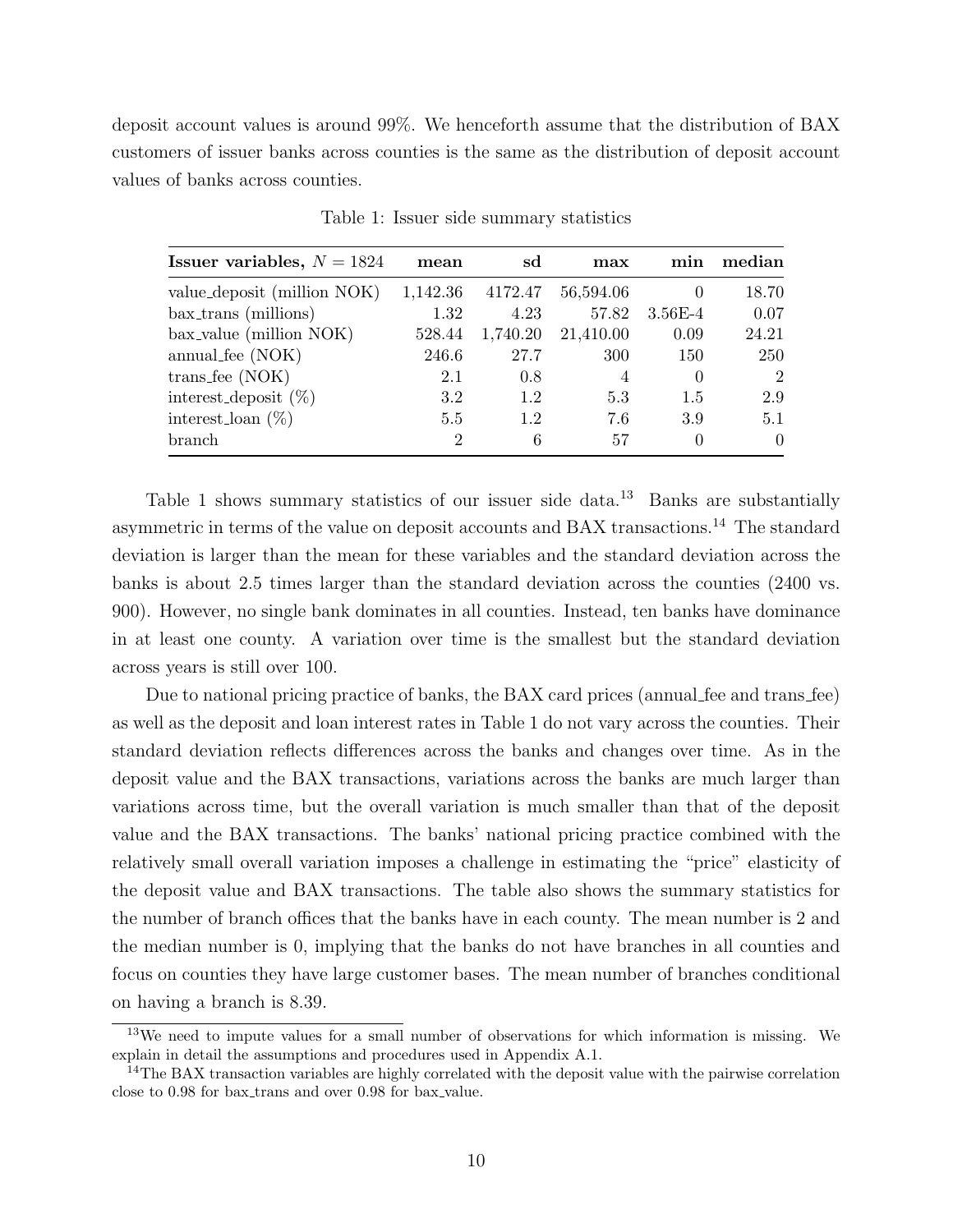We report the summary statistics on banks' costs of wages per employee, rent per branch and total transmission fees per BAX card transactions in Table 10, in Appendix D.1. Transmission fees are paid to other banks for various payment transmissions, including BAX. In Appendix D.1 the hedonic regressions of BAX transaction fees on bank characteristics show that, while much of the variation in annual card fees is explained by unobserved bank-level heterogeneity, cost variables (and to some extent banks' branch networks) are the main drivers of these fees.

### 3.2 Acquiring market

In our sample, 23 (out of the 24) banks provide BAX card acceptance (acquiring) services to merchants. Table 2 shows the summary statistics for the banks that we have fee information on $15$ 

| Acquirer Variables, $N = 599$ | mean   | sd     | max            | min              | median |
|-------------------------------|--------|--------|----------------|------------------|--------|
| POS_location_BAX              | 348.09 | 781.04 | 6,402          |                  | 18     |
| bax_trans (millions)          | 3.13   | 7.87   | 71.13          | $\left( \right)$ | 0.08   |
| bax_value (billion NOK)       | 1.26   | 3.17   | 24.29          | $\left( \right)$ | 0.03   |
| POS_reg_fee (NOK)             | 516.86 | 23.66  | 550            | 500              | 500    |
| POS_settl_fee (NOK)           | 144.13 | 33.44  | 240            | 60               | 150    |
| POS_trans_fee (NOK)           | 0.11   | 0.20   | $\overline{2}$ | 0                | 0.15   |
| interest_loan_corp $(\%)$     | 5.79   | 1.31   | 9              | 3.83             | 5.65   |
| interest_deposit_corp $(\%)$  | 3.31   | 1.31   | 5.44           | 1.44             | 2.55   |

Table 2: Acquirer side summary statistics

There are three fees that merchants pay for BAX card acceptance services: a one-time fee to register a POS terminal (*POS\_reg\_fee*), a monthly settlement fee (*POS\_settl\_fee*), and a BAX card transaction fee  $(POS\_trans\_fee)$ . The first fee, the POS registration fee, is a one-time fee that merchants pay to set up a POS terminal and, as the table shows, does not vary much across the banks; the minimum is 500 NOK and the maximum is 550 NOK with the standard deviation less than 25. The second fee, the settlement fee, is a fixed fee that merchants pay every month and varies most among the three fees with the minimum 60 NOK and the maximum 240 NOK. The third fee, the transaction fee, is a fee that merchants pay every time their customers use their BAX cards. Merchants pay the fee set by their banks (the acquirer) regardless of which bank their customers are associated with. Some banks do not charge this fee; three banks did not charge this fee for the whole sample period and two

<sup>&</sup>lt;sup>15</sup>There are significant number of missing values for BAX transactions and fees on the merchant side. We explain in detail the assumptions and procedures we used to impute some of these in Appendix A.2.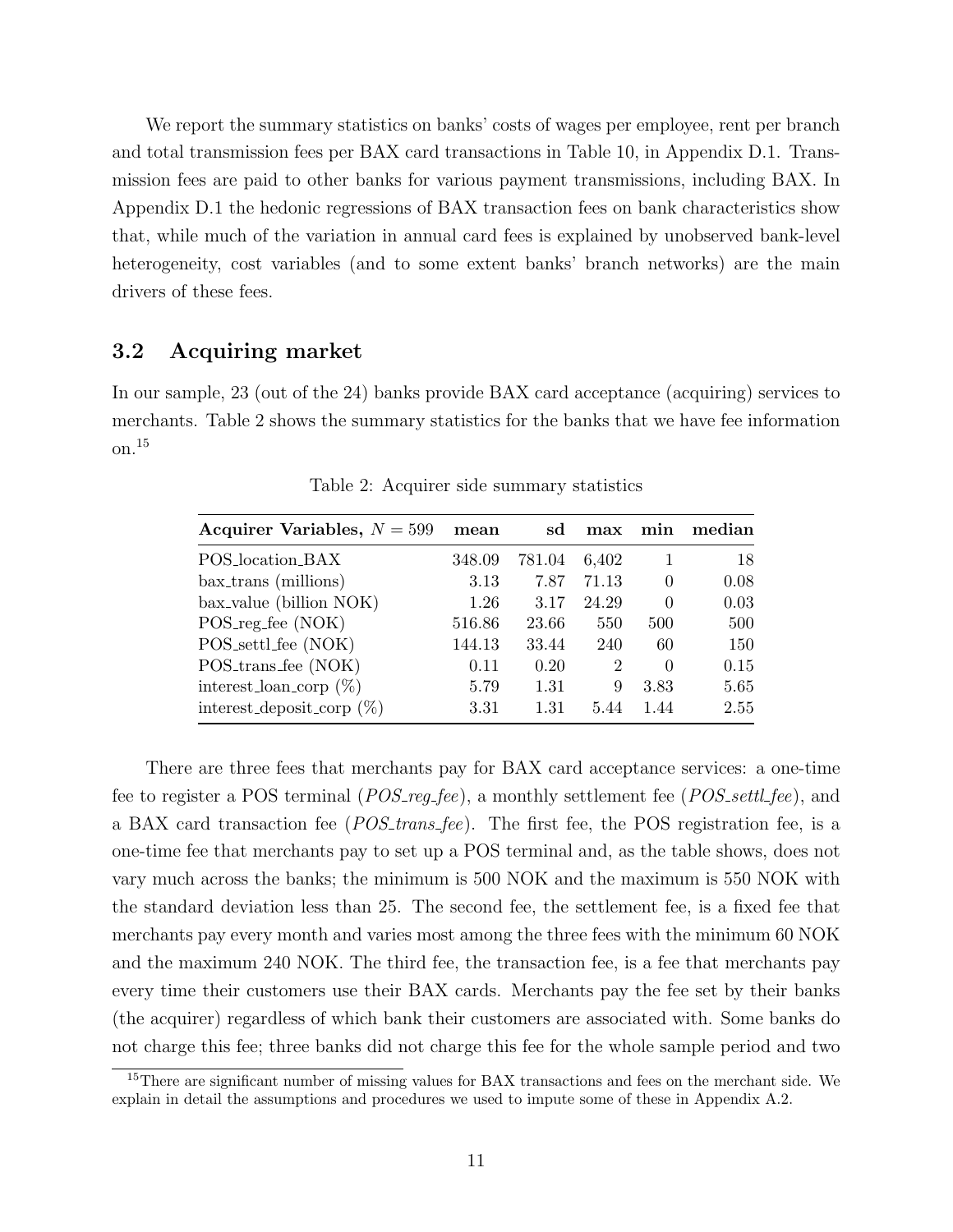banks did not charge it in at least one year during the sample period. For those who charge the transaction fee level went down over time. The average fee level among these banks was 0.41 in 2006 but went down to 0.17 in 2009.

The transaction fee for merchants is relatively low compared to the transaction fee that consumers pay to their banks. As shown in table 1 the average transaction fee for consumers is 2 NOK and the maximum is 4 NOK. As table 1 and table 2 show the interest rates for merchants are slightly higher than those for consumers. The average interest rates on deposit accounts is 3.24% for merchants while it is 3.2% for consumers, and the average interest rates on loans is 6.02% for merchants while it is 5.5% for consumers.

#### 3.3 POS Survey Data

An additional dataset, drawn from a survey conducted by Norges Bank, adds micro-level information which we will use on the issuer and acquirer side. The survey contains detailed information on individuals' payment choices in Norway over a week in 2007 for a representative sample of 2608 respondents. For a total of 2191 transactions, the transaction amount, the type of purchase, which payment instruments were available for that transaction, the means of payment, the store type, and a range of information about the respondent are recorded. The survey finds that BAX cards are the mostly frequently used payment method at point of sales with 67% of POS transactions settled by BAX cards. The next main payment instrument at POS is cash accounting for 23% of POS transactions, whereas credit cards and petrol companies' cards together account for only 10% of POS transactions. See Table 3 in Gresvik and Haare (2008) for more detailed information on the choice of payment methods at POSs and in general for information on the survey data.

For the consumer side of the model, as described in further detail in Section 5.1 and Appendix B.2, we will make use of the ratio of debit card payments out of the total number of transactions to estimate the aggregate bank-specific total number of transactions across all payment methods. On the merchant side, transaction-level information on the type of store, combined with information about the distribution of retailer types in all markets obtained from Statistics Norway, will help in obtaining merchant-type specific numbers of card transactions. Using this information will hence enable us to consider merchant heterogeneity.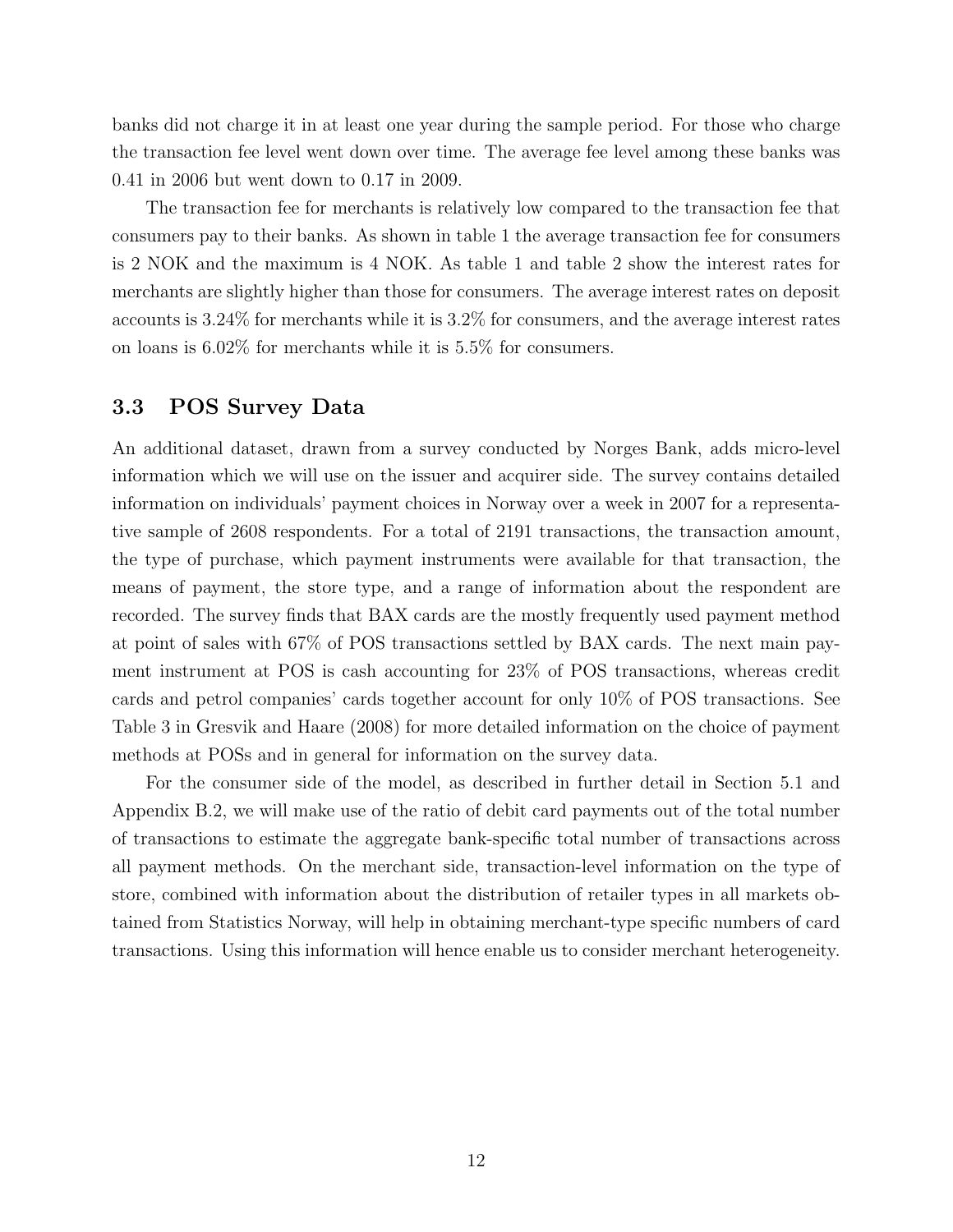## 4 Reduced form evidence

#### 4.1 Issuer side

We begin by running linear regressions for the BAX card usage and for the value on deposit accounts to estimate reduced-form demand models. In these regressions we focus on estimating the price elasticity of the BAX card usage with respect to the BAX transaction fee and the price elasticity of the deposit value with respect to the BAX annual fee and the effective BAX fee, which is the sum of the BAX annual fee and the BAX transaction fee multiplied by the total number of BAX transactions.

Table 3 shows estimation results of the semi-log regressions for the BAX usage. We use the number of BAX transactions divided by the value of deposit accounts as the BAX usage variable  $(ln(usage/deposits)$  to control for high (low) BAX transactions resulting from large (small) market shares at the bank choice. The BAX transaction fee is the price variable in the regressions. In the second and fourth regression columns we add the deposit interest rate as an explanatory variable. The idea behind including the deposit interest rate in card usage regressions is that it is a measure of the cost of holding cash (in pocket) and so might affect the payment method choice between debit card and cash. We treat BAX transaction fee and deposit interest rate (when included) as endogenous variables and run both OLS and GMM with the optimal weighting matrix. In all regressions we include the year fixed effects, the bank fixed effects and the county fixed effects.

We use the number of competitors' branches as BLP instrument (Berry et al. (1995)). We also use wages per employees, transmission cost per BAX card transactions, and loan interest rates as instruments for BAX transaction fee and deposit interest rate. The unit cost variables (wage/employee and transmission cost/BAX transactions) should not be correlated with unobserved components for BAX usage. The loan interest rate is an interest rate that banks apply to customers' loans so customers should care about this when they make bank choices but not when they decide whether to use their BAX cards or not.

Table 3 shows that the BAX transaction fee has a negative, but close to zero, and statistically significant coefficient in the OLS regressions. Deposit interest rate has a negative, but statistically insignificant effect on BAX usage per deposit value. The magnitude of price coefficient implies that the BAX usage holding the deposit value goes down by 0.06% when the BAX transaction fee goes up by 1 NOK (the first column). The price coefficient, however, becomes much more negative and statically significant (at a 0.05 significance level), and deposit interest rate has a negative and statistically significant effect in the GMM estimation. The implied semi-price elasticity is about 0.52, implying that the BAX usage holding the deposit value would go down by  $0.52\%$  when the transaction fee goes up by 1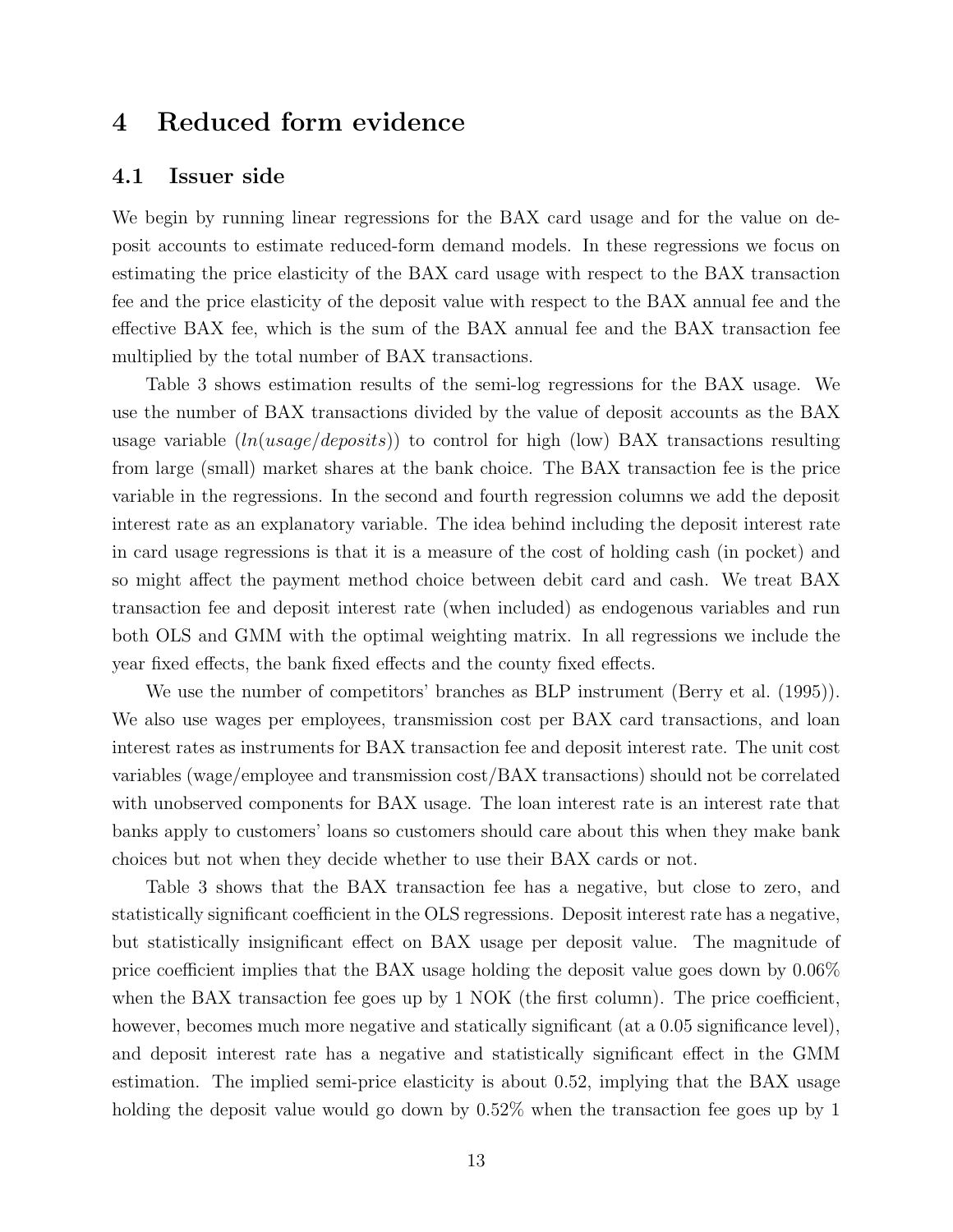NOK (the last column). The coefficient of deposit interest rate implies that the BAX usage holding the deposit value would go down by  $0.98\%$  when the deposit interest rate goes up by 1 %. This negative reaction of BAX usage to deposit interest rate is surprising given that we expect costs of holding cash in pocket to increase in deposit interest rate and so a higher deposit interest rate making it more attractive to use debit card instead of cash. The negative reaction of BAX usage holding the deposit values could be explained by the fact that consumers care deposit interest rates more when making an issuer bank choice than choosing between card and cash at POSs. If there is a strong positive effect of deposit interest rates on the issuer market shares, which are measured by value on deposits, this could be the deriving force behind the negative coefficient of deposit interest rates on card usage holding the deposit values. Indeed, we document below the strong effect of deposit interest rates on the banks' market shares in terms of the deposit value.

The branch variable has negative and statically significant coefficients in all regressions, implying that the BAX usage per the deposit value is lower in a county with more branches. However, the magnitude is small and implies that the BAX usage is only about 0.04% lower in a county with one more branch. This suggests that the number of branches has negligible impact on the BAX usage. As will be shown below, the branch variable has much bigger and positive impact on the deposit value or the banks' market shares in terms of the deposit value.

|                  |                       | ln(usage/deposits)    |                       |                       |  |  |  |  |
|------------------|-----------------------|-----------------------|-----------------------|-----------------------|--|--|--|--|
| $N = 1824$       | <b>OLS</b>            | <b>OLS</b>            | GMM                   | GMM                   |  |  |  |  |
| Transaction fee  | $-0.06***$<br>(0.020) | $-0.05*$<br>(0.028)   | $-0.57**$<br>(0.227)  | $-0.52**$<br>(0.250)  |  |  |  |  |
| $#$ Branches     | $-0.04***$<br>(0.009) | $-0.04***$<br>(0.009) | $-0.04***$<br>(0.003) | $-0.04***$<br>(0.003) |  |  |  |  |
| Deposit interest |                       | $-0.10$<br>(0.194)    |                       | $-0.98*$<br>(0.526)   |  |  |  |  |
| Constant         | $8.74***$<br>(0.102)  | $8.92***$<br>(0.329)  | $9.77***$<br>(0.478)  | $11.61***$<br>(1.205) |  |  |  |  |
| $R^2$            | 0.45                  | 0.45                  |                       |                       |  |  |  |  |

Table 3: Linear regressions for BAX Usage

Notes: Robust standard errors (for OLS, clustered at the bank level) in parentheses. Two-step efficient GMM estimates with transaction fee and deposit interest as endogenous regressors. Bank, county, year fixed effects are included in all regressions. \*  $p < 0.10,$  \*\*  $p < 0.05,$  \*\*\*  $p < 0.01$ .

We next turn to the relationship between the value on deposit accounts and fees that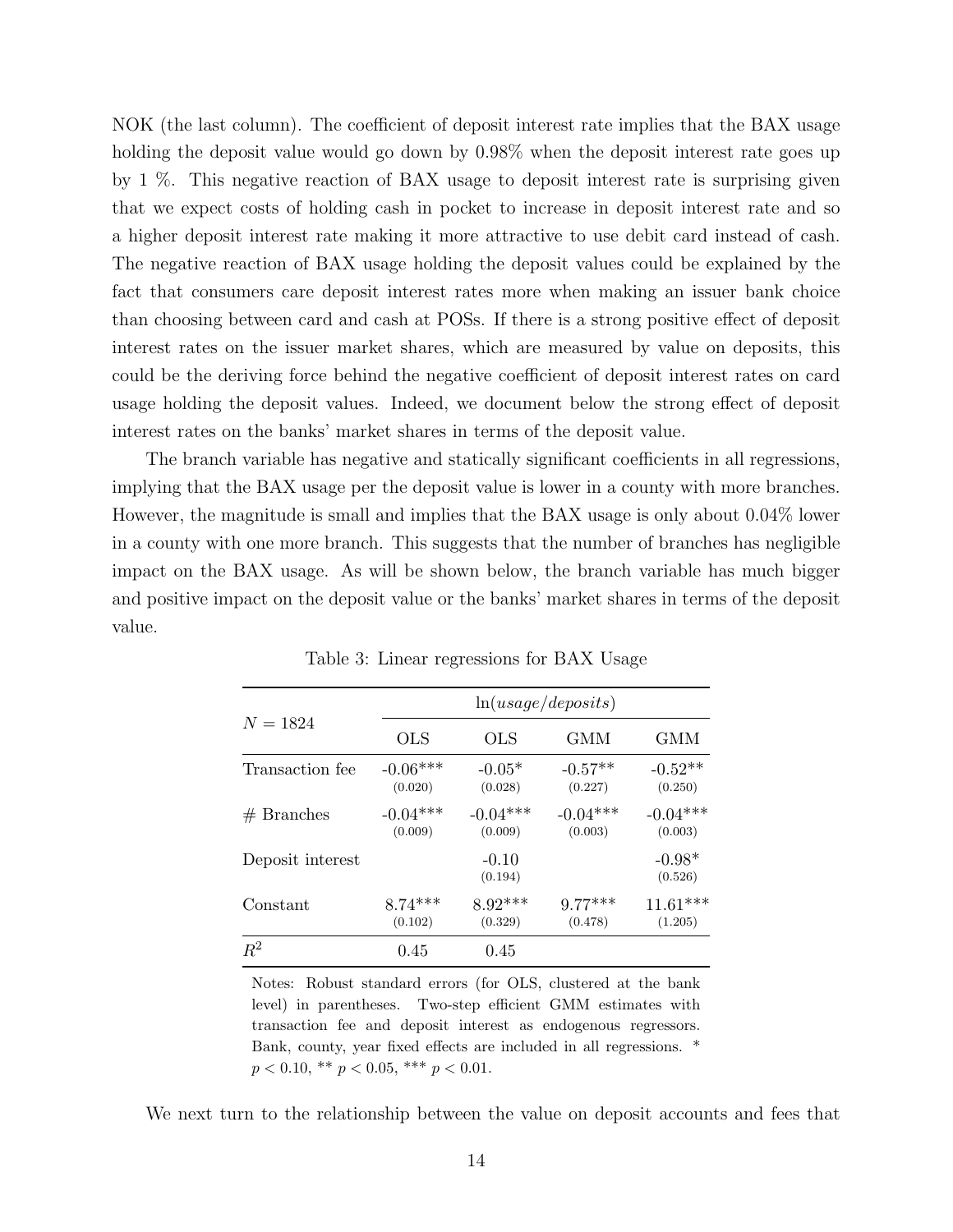banks charge to their customers for various retail banking services. These fees include BAX card fees as well as fees for other banking services that are widely used by consumers and might therefore matter for their bank choices, namely ATM withdrawals, direct debits, internet banking solutions, and loans, see Norges Bank (2009). We run the semi-log regressions for the deposit value with three different price variables. The first price variable is the "BAX fee", which is the sum of the annual BAX fee and BAX transaction fee. The second is the "other fee", which is the sum of the fees corresponding to other important services that banks offer: the loan interest rate, the ATM fee, the direct debit (avtalegiro) fee, and the net (internet banking) fee. For the ATM fee we sum the ATM fee that the banks charge to their own customers and the ATM fee that they charge to other banks' customers. There is another important retail banking service widely used by consumers, which is online bill payments (e-invoice). We do not include e-invoice fee since it is very highly correlated with internet banking fee (with correlation of 0.92). In Appendix B.3.1, Table 9, we document pairwise correlations between fees of retail banking services that we consider for consumers' bank choice. The third is the "effective BAX fee", which is the sum of annual BAX fee and BAX transaction fee multiplied by the total number of BAX transactions of a given bank. By using the effective BAX fee we aim to see how banks' value on deposit accounts are affected by total costs of holding and using BAX cards proportional to their usage amount.

Table 4 reports estimation results from three sets of the semi-log regression. In each set we run two regressions, an OLS regression and the GMM with instruments for the price variables, and in all regressions we include the branch variable, the year fixed effects, the county fixed effects, and the bank fixed effects. We construct the instruments using the wage and the transmission fee. We use the transmission fee as it is but interact the wage variable with the county dummy variables and select four (out of 19) that are highly correlated with the price variables. The first stage F-statistics on the joint significance of these instruments is 9.91 for the BAX fee, 26.77 for the sum of other fees, and 79.09 for the effective BAX fee.

In the first set of the regressions where we use the BAX fee as the price variable the BAX fee's coefficient is negative, but statistically insignificant in the OLS (column 1). It becomes more negative and significant at a 0.20 significance level in the GMM (column 2). The GMM estimate implies that the value of deposit accounts goes down by 0.021% when the BAX fee goes up by 1 NOK. In the second set of the regressions, where we add the sum of other fees in the OLS, the coefficients of the BAX fee and the other fees are statistically insignificant (column 3). The GMM estimate of the other fees (dropping BAX fee) is also insignificant and positive (column 4). In the third set of regressions, where we have the effective BAX fee as the only price variable, the OLS estimate of the coefficient of the effective price is negative and significant at a 0.05 significance level (column 5). It becomes even more significant and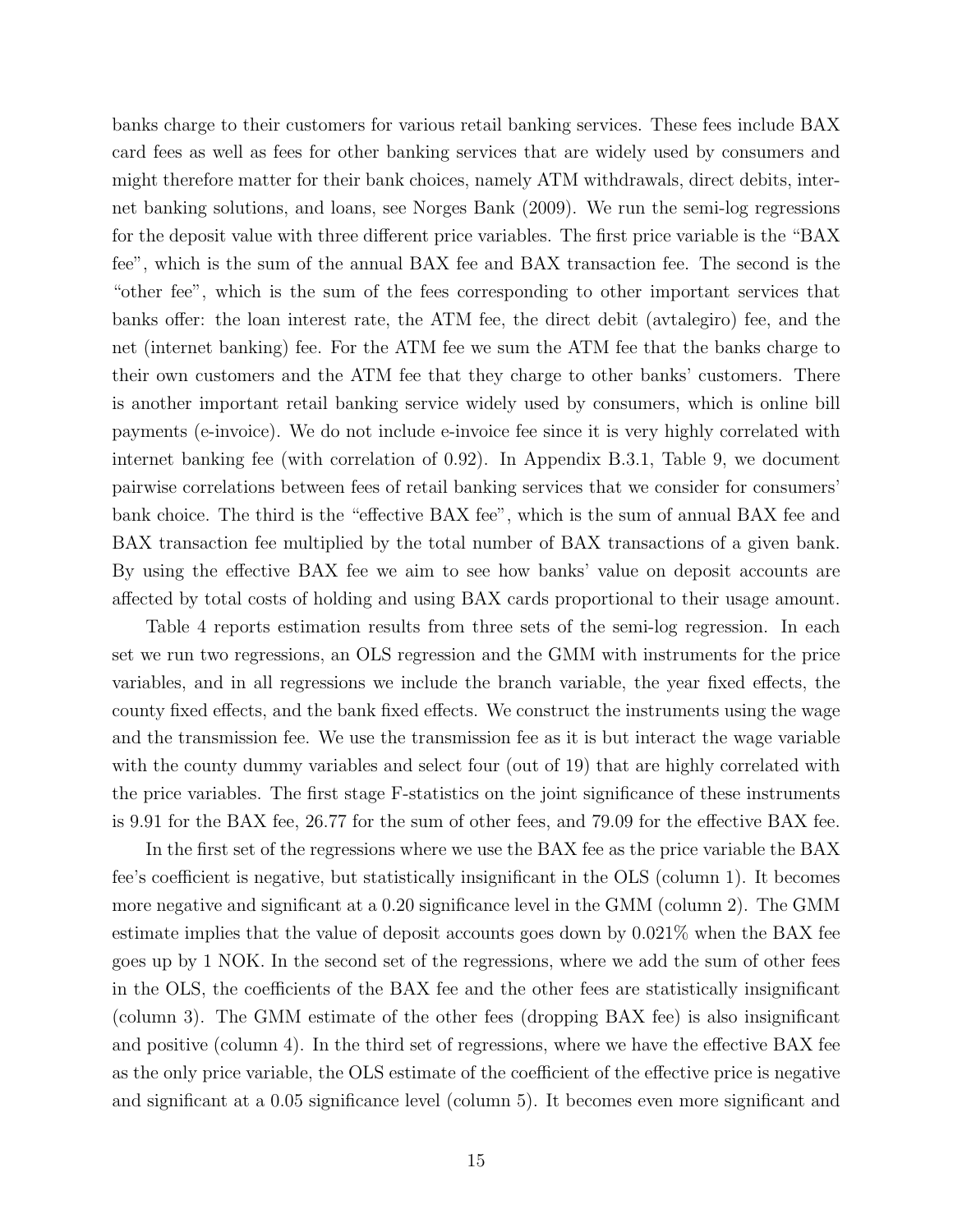| $N = 1824$        | (1)<br><b>OLS</b>     | (2)<br><b>GMM</b>     | (3)<br><b>OLS</b>     | (4)<br><b>GMM</b>     | (5)<br>OLS             | (6)<br><b>GMM</b>      |
|-------------------|-----------------------|-----------------------|-----------------------|-----------------------|------------------------|------------------------|
| <b>BAX</b> fee    | $-0.001$<br>(0.001)   | $-0.021*$<br>(0.013)  | $-0.000$<br>(0.001)   |                       |                        |                        |
| Other fees        |                       |                       | 0.029<br>(0.025)      | 0.058<br>(0.143)      |                        |                        |
| Effective BAX fee |                       |                       |                       |                       | $-0.073***$<br>(0.010) | $-0.183***$<br>(0.026) |
| $#$ Branches      | $0.193***$<br>(0.031) | $0.190***$<br>(0.013) | $0.193***$<br>(0.031) | $0.198***$<br>(0.012) | $0.279***$<br>(0.030)  | $0.399***$<br>(0.032)  |
| Constant          | 0.548<br>(0.434)      | $5.553*$<br>(3.119)   | 0.032<br>(0.587)      | $-0.536$<br>(2.346)   | 0.437<br>(0.296)       | 0.469<br>(0.323)       |
| $R^2$             | 0.79                  |                       | 0.79                  |                       | 0.81                   |                        |

Table 4: Linear regressions for value on deposits

Notes: In all regressions bank, county, year fixed effects are included. Standard errors in parentheses. \*  $p < 0.20$ , \*\*  $p < 0.10$ , \*\*\*  $p < 0.05$ .

more negative with the semi-price elasticity around 0.2 in the GMM (column 6). The branch variable is about 0.20 and statistically significant at a 0.05 significance level in first two sets of regressions, and it becomes more significant and larger (0.4) in the GMM estimation with the effective BAX fee.

These results suggest that the BAX fees matter in customers' bank choices and they matter even more if we account for the total BAX fees proportional to BAX usage, that is, using the effective BAX fee as the price variable. The semi-price elasticity is small but its economic impact is not negligible. The mean deposit value is about 1 billion NOK so a 0.2 semi-price elasticity implies that the banks would lose 2 million NOK in the deposit value by raising a fee by 1 NOK.<sup>16</sup> On the other hand, we have not found any significant effect of the sum of other fees on banks' deposit values. Finally, the number of branches is also an important factor for consumers' bank choices. Having one more branch office increases the bank's value on deposits by 0.4%, that is, around 4 million NOK.

### 4.2 Acquirer side

We next run semi-log regressions for the merchants' bank choice decisions. Table 5 shows merchant side reduced form regressions. In each regression, the left hand-side variable is the log of acquirer banks' market share over BAX point-of-sales (POSs). Due to lack of variation in POS registration fees and their relatively low value compared to annual settlement fees

<sup>&</sup>lt;sup>16</sup>1 NOK is about 15 cents in US dollars.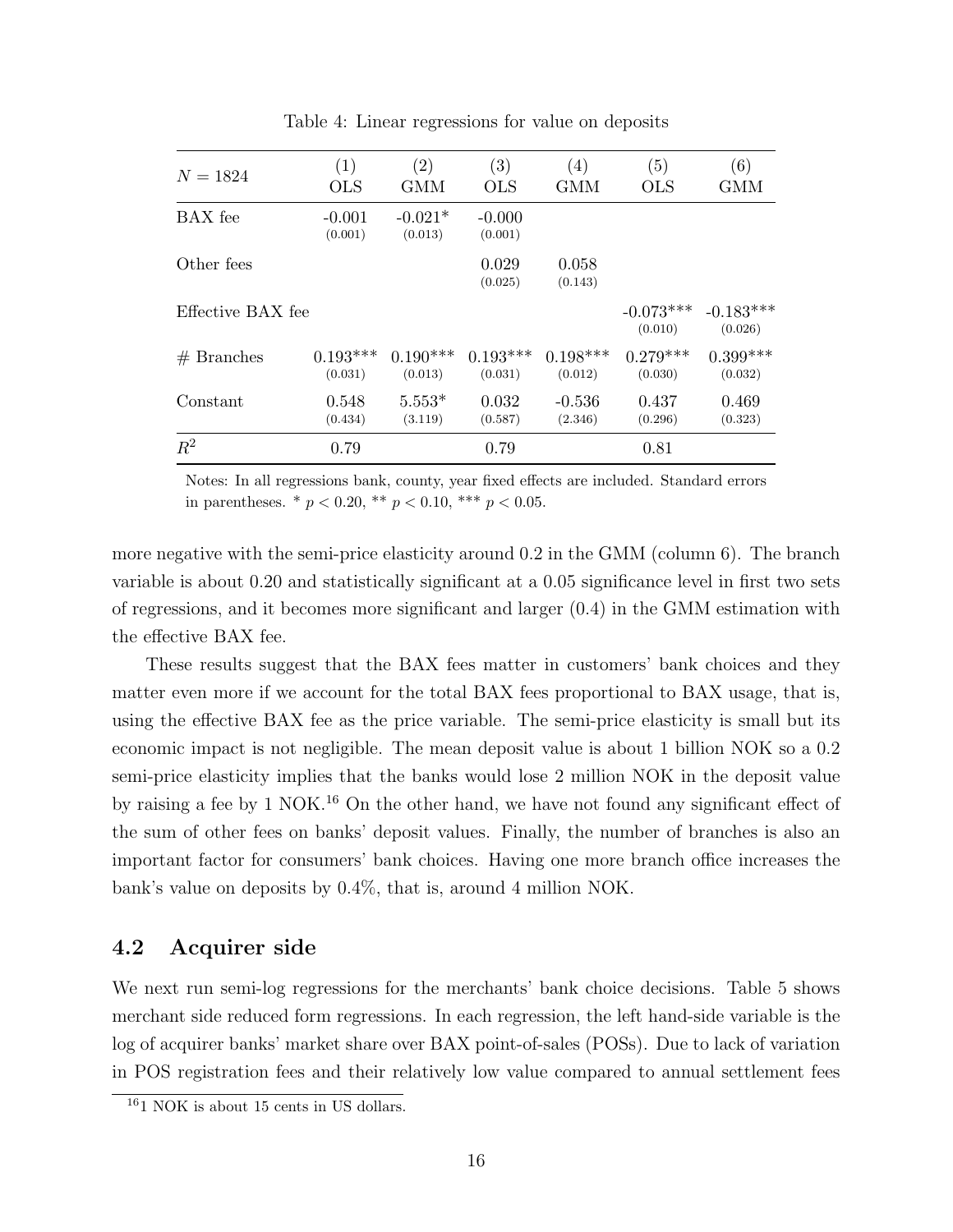(518 NOK once vs 1714 NOK per year) (see Table 2), we consider settlement fees as the main fixed fees that merchants pay for card acceptance. Thus, we assume that the prices that matter for merchants when choosing an acquirer bank are settlement fees and POS transaction fees. In the first and third regression columns, the price variable is "merchant fee", which is the sum of the settlement fee and the POS transaction fee. In the second and fourth regression columns, the price variable is the "effective merchant fee", which is the sum of the settlement fee and the POS transaction fee multiplied by the volume of POS transactions of a given acquirer. As in the issuer side reduced form regressions, the effective fee variable here aims to capture the impact of the total costs accepting cards, fixed and transaction merchant fees proportional to the POS transactions volume, on the number of POSs acquired by banks. We treat the price variables as endogenous and run both OLS and GMM with the optimal weighting matrix. As above, in all regressions we include branch variable, the year fixed effects, the bank fixed effects and the county fixed effects.

|                        | $ln(Banks' point-of-sale shares)$ |                        |                      |                        |  |  |  |  |
|------------------------|-----------------------------------|------------------------|----------------------|------------------------|--|--|--|--|
| $N=599$                | <b>OLS</b>                        | <b>OLS</b>             | <b>GMM</b>           | <b>GMM</b>             |  |  |  |  |
| Merchant fee           | 0.001<br>(0.001)                  |                        | 0.001<br>(0.005)     |                        |  |  |  |  |
| Effective merchant fee |                                   | $-0.619**$<br>(0.223)  |                      | $-0.756**$<br>(0.354)  |  |  |  |  |
| $#$ Branches           | $0.152***$<br>(0.041)             | $0.212***$<br>(0.049)  | $0.16***$<br>(0.015) | $0.224***$<br>(0.038)  |  |  |  |  |
| Constant               | $-6.950***$<br>(0.646)            | $-6.357***$<br>(0.433) | $-7.18**$<br>(3.351) | $-6.384***$<br>(0.652) |  |  |  |  |
| $\mathbb{R}^2$         | 0.811                             | 0.833                  |                      |                        |  |  |  |  |

Table 5: Linear regressions for merchant side market shares

Notes: Robust standard errors (for OLS, clustered at the bank level) in parentheses. Two-step efficient GMM estimates with the sum of merchant fees as an endogenous regressor. Bank, county, year fixed effects are included in each regression. \*  $p < 0.10$ , \*\*  $p < 0.05$ , \*\*\*  $p < 0.01$ .

Similar to the issuer side, we use the number of competitors' branches as "Berry et al. (1995) instrument". We also use wages per employees, consumer side deposit and loan interest rates as instruments for the effective merchant fee. The wage/employee variable, consumer side deposit and loan interest rates should not be correlated with unobserved components of merchants' bank choice demand.

As Table 5 shows, the coefficient of the merchant fee is not significant and has the wrong sign (positive) in the OLS or GMM regressions (columns 1 and 3). However, the coefficient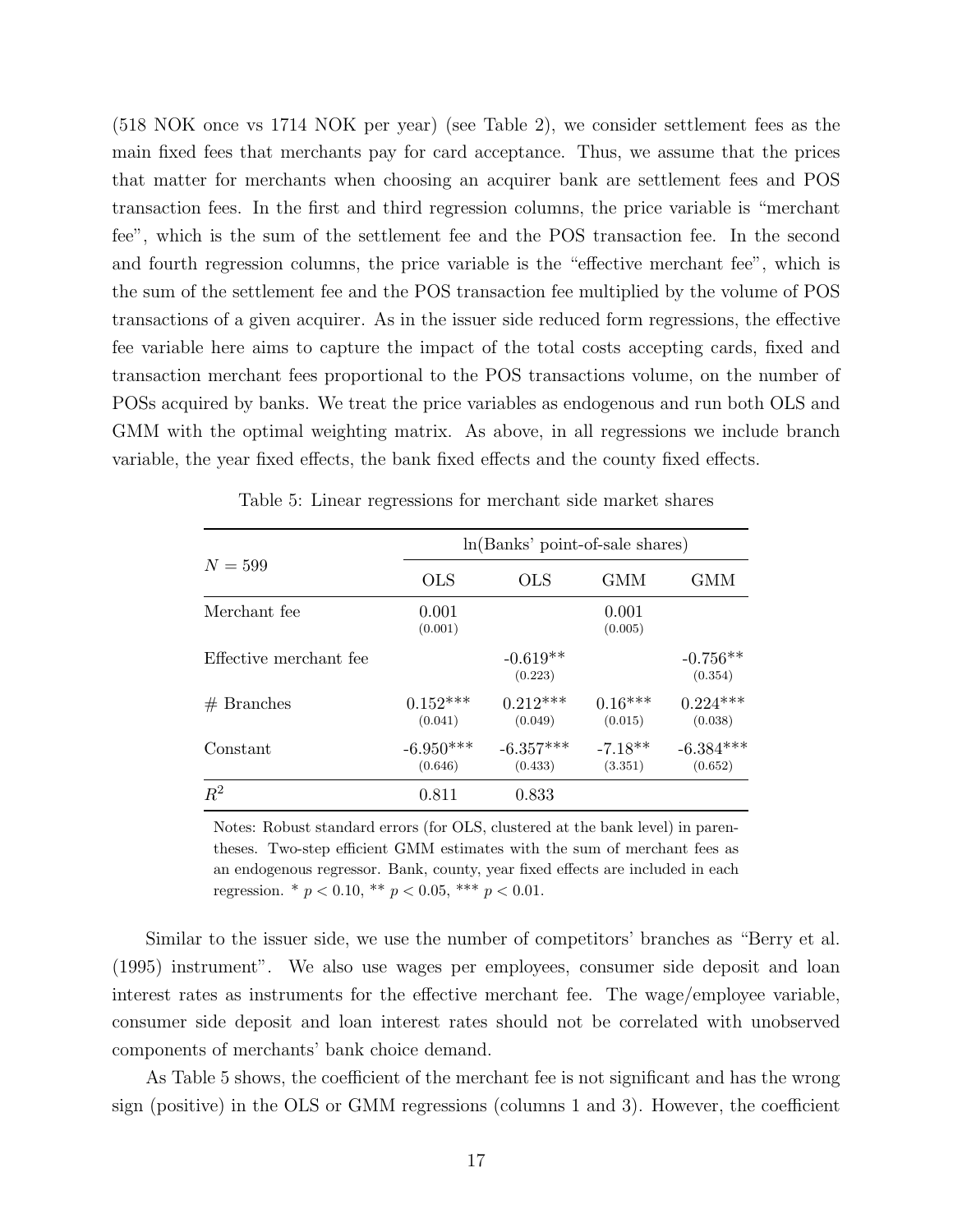of "effective merchant fee" is significant and has the right sign (negative) in both OLS and GMM regressions (columns 2 and 4). Moreover, the magnitude of the effective fee coefficient increases and it becomes more signicant (at a significance level of 0.01) when we control for the endogeneity of the effective merchant fee (comparing columns 2 and 4). The effective fee coefficient implies that when a bank increases its effective merchant fee by 1 NOK, its market share over POSs declines by 0.8%. Branch variable's coefficient is significant and positive in all regressions. It has the highest magnitude and lowest standard error in the GMM regression with the effective merchant fee (column 4). This coefficient implies that one more branch an acquirer bank has in a given market, its merchant side market share increases by 0.224 %.

## 5 Model

### 5.1 Consumer (issuer) side: card usage and bank choice

Our modeling approach incorporates two-stage decision making on the consumer side: consumers' bank choices followed by payment card usage choices at point-of-sales. This enables us to separately identify the extensive margin, that is, how consumers' bank choices react to changes in card fees and bank characteristics, and the intensive margin, that is, how consumers' card usage choices react to changes in card transaction fees. Importantly, we do payment card usage estimation conditional on bank choice to account for the fact that consumers self-select to banks in their bank choice. For instance, less price sensitive consumers choose a more expensive bank and we control for this in estimating their card usage demand.<sup>17</sup>

Usage choice We model consumers' payment method choice at physical point-of-sales (POS). Consider consumer i who holds a debit card issued by bank  $j$ . For a given transaction this consumer decides whether to use debit card j or other means of payment she holds. The main alternative payment method is cash as discussed in Section 3.3. The payment method decision is conditional on holding bank j's debit card because consumers do not change their banks on a daily basis. Let this consumer's utility of using the debit card of bank j for transaction  $r$  in market  $t$  be defined as

$$
v_{ijtr} = \delta_{jt} - \alpha_i f_{jt} + \epsilon_{ijtr},
$$

<sup>&</sup>lt;sup>17</sup>If we did not account for consumer self-selection at the bank choice, we would have explained high card usage at high card usage fees by high benefits of using a card, however this usage behavior instead might result from less price sensitive consumers' demand.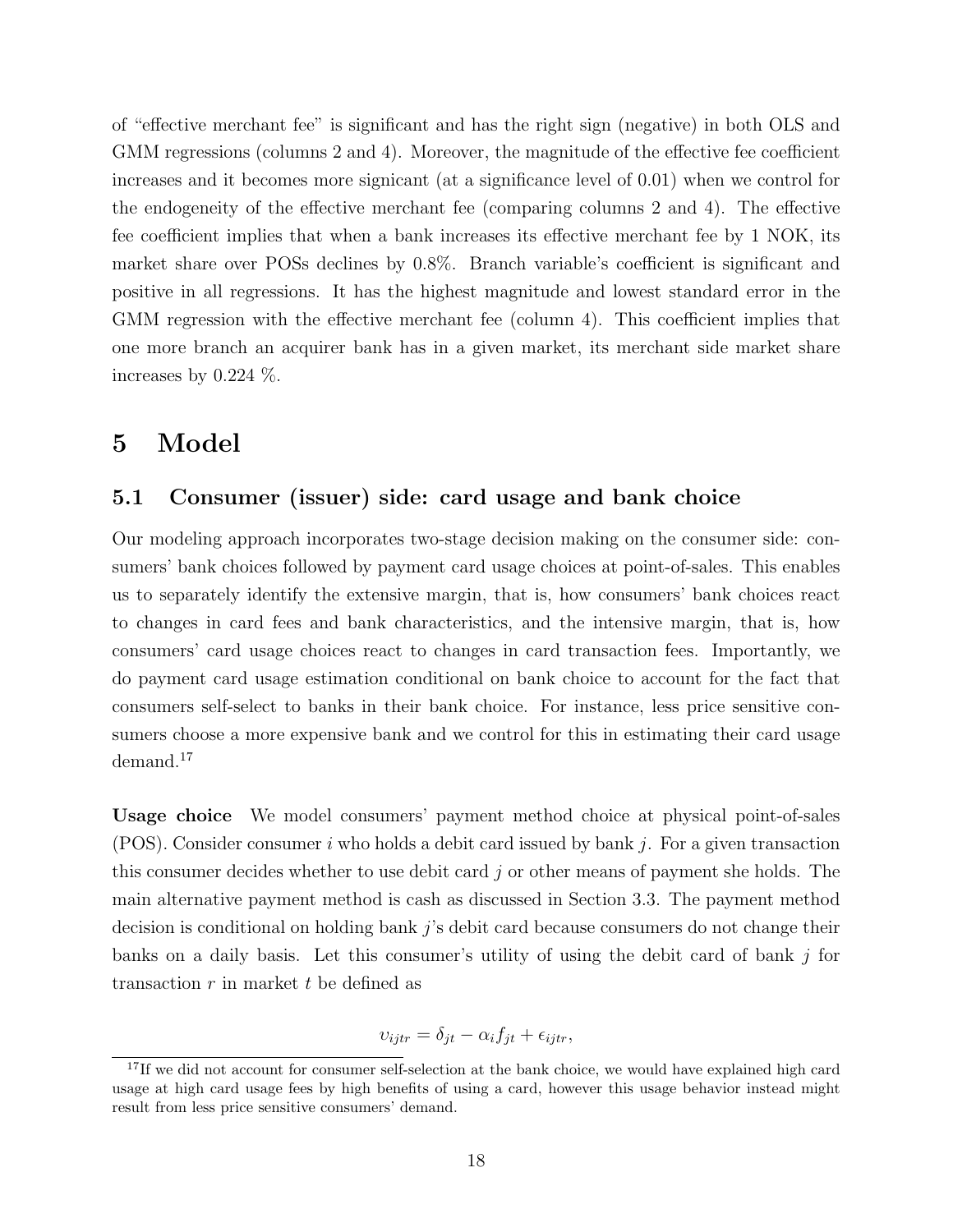where  $\delta_{jt}$  denotes the benefit of using the card that depends on bank and market characteristics,  $\delta_{jt} = \mathbf{x}_{jt} \beta + \xi_{jt}$ , where  $\mathbf{x}_{jt}$  is a vector of observable characteristics and  $\xi_{jt}$  is an unobservable characteristic (observed by consumers and banks but not by the econometrician). A consumer at bank j pays fee  $f_{jt}$  per transaction,  $\alpha_i$  is her marginal disutility of paying the fee, and  $\epsilon_{ijtr}$  is an idiosyncratic benefit that is distributed i.i.d across consumers, markets, banks, and transactions with a cumulative distribution function  $G(\theta_1)$ . Coefficient  $\alpha_i$  represents consumer heterogeneity with respect to price sensitivity and is assumed to be distributed with a cumulative distribution function  $H(\theta_2)$ .

We normalize the other means of payment to be an outside option that generates value  $v_{i0tr}$  to the consumer and set the non-idiosyncratic part of the utility of this outside option to zero such that

$$
v_{i0tr} = \epsilon_{i0tr}.
$$

Consumer i (who holds a debit card issued by bank j) in market t uses bank j's debit card for transaction  $r$  if and only if the utility of using the card exceeds that of using an alternative payment method. Like in commonly used discrete choice models, we assume that  $G(\theta_1)$  is the Type I Extreme Value distribution and so the conditional probability that consumer i uses the debit card of bank j for transaction  $r$  is

$$
\Pr(v_{ijtr} \ge v_{i0tr} | i \in \mathbb{N}_j) = \frac{\exp(\delta_{jt} - \alpha_i f_{jt})}{1 + \exp(\delta_{jt} - \alpha_i f_{jt})}
$$

where  $\mathbb{N}_j$  denotes the set of customers of bank j, and  $i \in \mathbb{N}_j$  denotes consumer i is a customer of bank j.

The "market size" for card usage is defined as the total number of all payment transactions at point-of-sales (including non-card transactions) by this consumer, which we denote by  $R_{ijt}$ . The card usage demand by this consumer,  $D_{ijt}$ , is a portion of debit card transactions in all of her transactions and corresponds to

$$
D_{ijt} = \Pr(v_{ijtr} \ge v_{i0tr} | i \in \mathbb{N}_j) R_{ijt} = \frac{exp(\delta_{jt} - \alpha_i f_{jt})}{1 + exp(\delta_{jt} - \alpha_i f_{jt})} R_{ijt}.
$$
 (1)

We do not have data on the individual-level total number of transactions,  $R_{ijt}$ , so we assume that

Assumption 1 Each consumer of bank j in a given market t makes the same number of total payment transactions.

This assumption implies that  $R_{ijt} = \frac{R_{jt}}{N_{st}}$  $\frac{R_{jt}}{N_{jt}}$  for each  $i \in \mathbb{N}_{jt}$  where  $R_{jt}$  denotes the total number of all transactions made by customers of bank j in market t and  $N_{jt}$  denotes the number of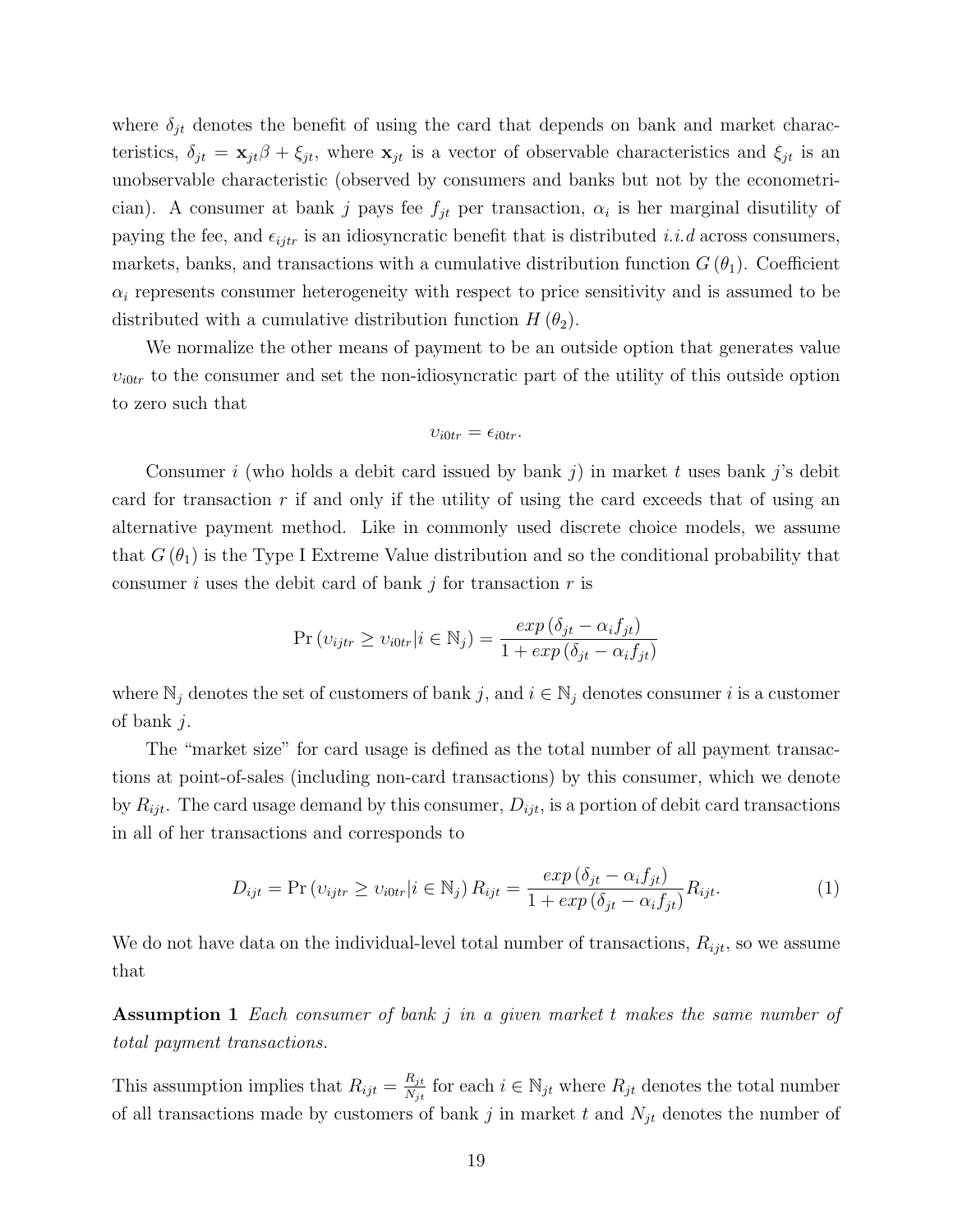bank j's customers in market  $t$ .

To capture the fact that each consumer makes a bank choice and then card usage decision, and these decisions must be correlated due to the fact that they are made by the same person, we assume that

Assumption 2 Consumer i's marginal disutility with respect to the card usage fee is the same as her marginal disutility with respect to the annual card fee.

This assumption implies that consumer i's price coefficient at the card usage decision,  $\alpha_i$ , is the same as her price coefficient at the bank choice. It is important to note that this assumption does not necessarily imply that consumers' price elasticity is the same for the card usage decision as the bank choice.

We obtain the bank-level card usage share by taking the expectation of the conditional probability of consumer i using bank j's debit card and then obtain the bank-level card usage demand by multiplying this bank-level card usage share by the number of total transactions by bank j's customers. The bank-level card usage share is

$$
s_{jt}^{u}(\delta_{jt}, \alpha_i | \theta_2) = \int \frac{\exp\left(\delta_{jt} - \alpha_i f_{jt}\right)}{1 + \exp\left(\delta_{jt} - \alpha_i f_{jt}\right)} dH(\alpha_i | \theta_2, i \in \mathbb{N}_j), \tag{2}
$$

where  $H(\alpha_i|\theta_2, i \in \mathbb{N}_j)$  is the distribution of  $\alpha_i$  conditional on  $\alpha_i$  choosing bank j, and the bank-level card usage demand is  $D_{jt} = s_{jt}^u R_{jt}$ .

We need to use the conditional distribution rather than an unconditional distribution because price sensitive consumers likely select a bank with a lower annual fee (Assumption 2). Without accounting for this selection, the estimate of the card usage benefit,  $b_{ijt}$ , would be biased. As an example, suppose that we observe a high volume of card usage by customers at a high annual fee bank. If we ignore that these customers are less sensitive to prices than the average consumer, we may overestimate the card usage benefit. By accounting for the correlation in the marginal disutility of price, we would not attribute this high card usage volume to high card usage benefits more than we should. We illustrate this in more detail in Appendix B.

The EV1 distributional assumption in the card usage model allows us to compute consumer i's expected benefit of using bank  $j$ 's debit card, given her marginal disutility of money,  $\alpha_i$ , as

$$
b_{ijt} = \log\left(1 + \exp\left(\delta_{jt} - \alpha_i f_{jt}\right)\right) \tag{3}
$$

Bank choice Consumers make a bank choice based on, among other things, the expected net benefit of card usage and how many transactions they expect to have. Thus  $b_{ijt}$  should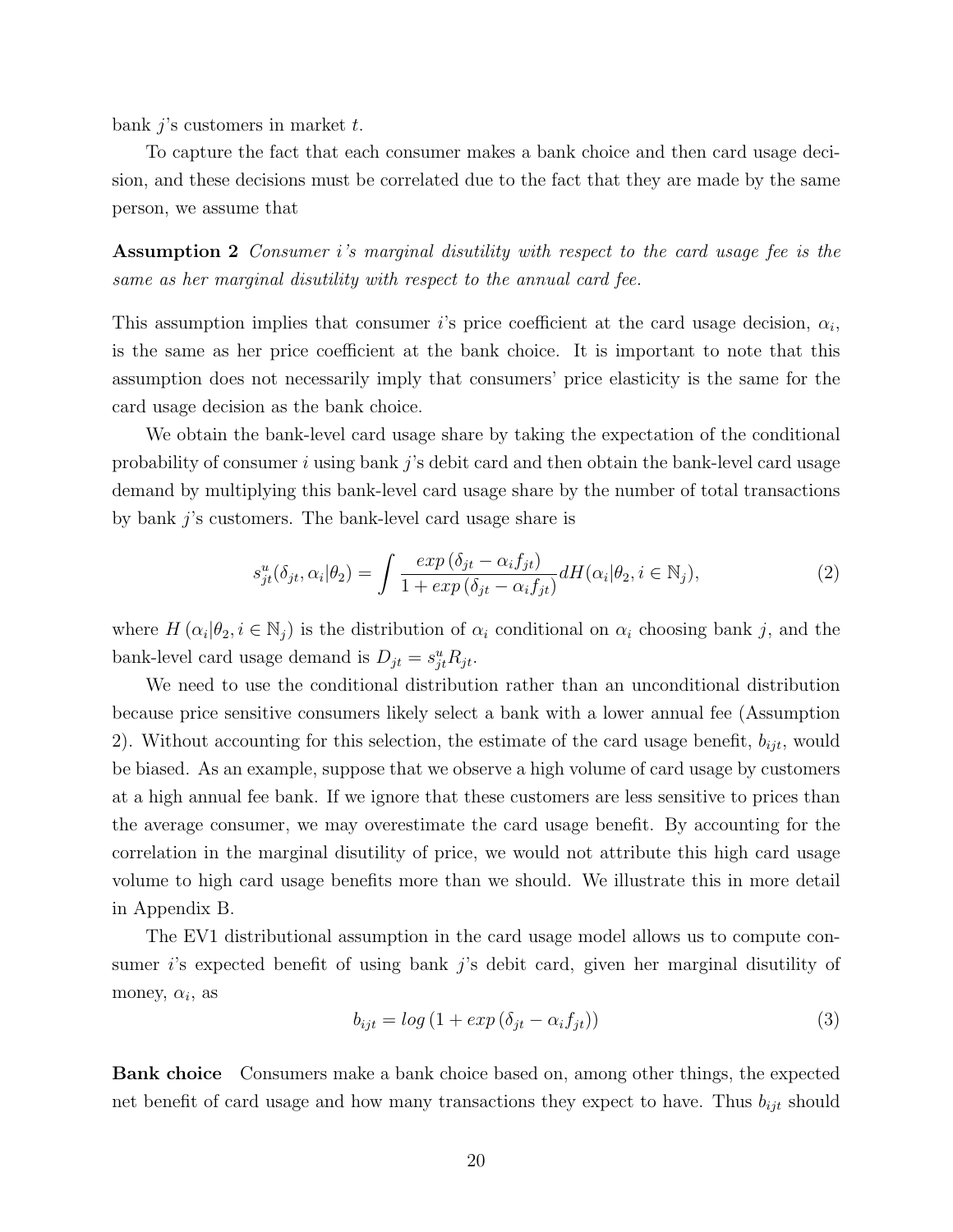be part of the utility of bank membership. For a bank charging  $F_{jt}$  as the annual card fee, which does not vary with the amount of transactions, the effective price that a consumer faces is

$$
p_{ijt} \equiv F_{jt} - \frac{b_{ijt}}{\alpha_i} E\left(D_{ijt}\right) \tag{4}
$$

where  $E(D_{ijt})$  is the number of debit card transactions she expects to make in a period.

Consumer  $i$ 's net utility from choosing bank  $j$  is defined as

$$
u_{ijt} = \Delta_{jt} - \alpha_i p_{ijt} + \varepsilon_{ijt}
$$

for consumer  $i = 1, \dots, I_t$ , bank  $j = 0, 1, \dots, J$ , and market  $t = 1, \dots, T$ , where we define mean utility  $\Delta_{jt} = \mathbf{x}_{jt} \gamma + \zeta_{jt}$ . Mean utility is composed of a K-dimensional row vector of observable bank characteristics  $\mathbf{x}_{jt}$ , the utility derived from unobserved bank characteristic  $\zeta_{jt}$ , and  $\varepsilon_{ijt}$ , a mean-zero idiosyncratic error term. Replacing  $p_{ijt}$  with equation (4), we rewrite the utility as

$$
u_{ijt} = \Delta_{jt} + b_{ijt}E(D_{ijt}) - \alpha_i F_{jt} + \varepsilon_{ijt}
$$

We treat having a deposit account at banks not included in our sample as an outside option and normalize its mean utility to be 0 such that  $18$ 

$$
u_{i0t}=\varepsilon_{i0t}.
$$

Assuming that  $\varepsilon_{ijt}$  and  $\varepsilon_{i0t}$  are i.i.d. across individuals, banks and markets with Type I Extreme Value distribution, we obtain bank  $j$ 's market share for customers in market t as

$$
s_{jt} = \int \frac{\exp\left(\Delta_{jt} + b_{ijt}E\left(D_{ijt}\right) - \alpha_i F_{jt}\right)}{\sum_{j=0}^J \exp\left(\Delta_{jt} + b_{ijt}E\left(D_{ijt}\right) - \alpha_i F_{jt}\right)} dH(\alpha_i|\theta_2). \tag{5}
$$

#### 5.1.1 Importance of other banking services for consumers' bank choice

Note that banks offer many other services to consumers, amongst which internet banking solutions, direct debit payments, electronic bill payment (e-invoice), and ATM withdrawals are the most frequently used ones. Given that consumers use these other services frequently, they should care also about the fees of these services. Our bank choice model does not account for these services' fees and usage amounts due to lack of good quality data on usage volumes

<sup>&</sup>lt;sup>18</sup>All consumers above the age of 18 are eligible to have a deposit account and almost all eligible consumers have a deposit account in Norway. Hence, our market definition does not include the portion of eligible consumers that do not have a deposit account.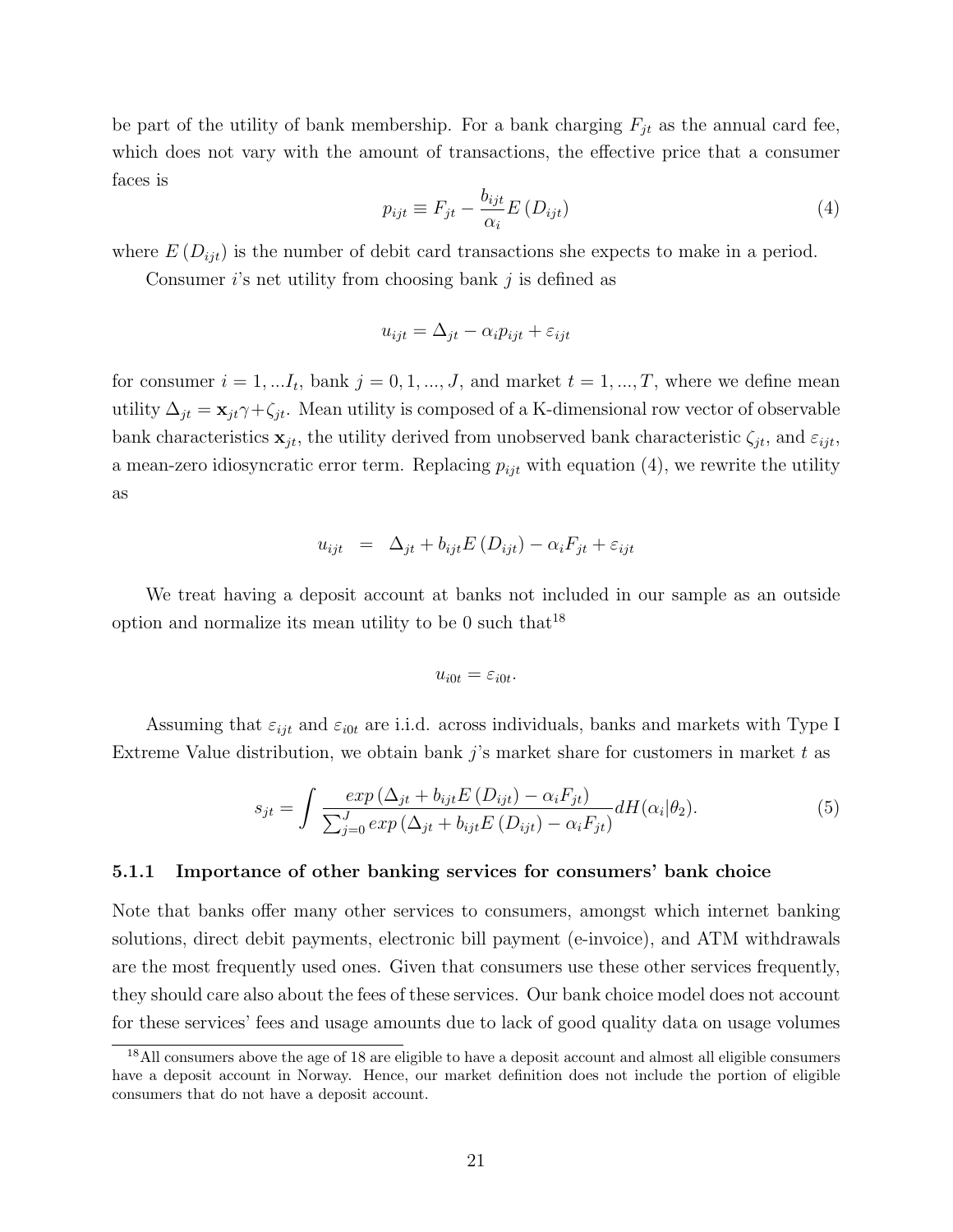of these services and difficulty of finding instrumental variables for many endogenous fees. We would have biased estimates of consumers' bank demand elasticities if these other services were significant for consumers' bank choice decisions. Using complementary national- and bank-level data on usage volumes and fees of these other services, we assess whether these services could be important drivers of consumers' bank choices. To do that we calculate what percentage of the total costs of consumers' retail banking services correspond to these other services and what percentage corresponds to BAX card fees for an average customer of a given bank in a given year from 2006 to 2008. See Appendix B.3 for details of these calculations. We find that for 22 banks out of 24, BAX card fees correspond to above 80% of retail banking costs of their consumers. For the other two banks BAX card fees' share over the total consumer costs are 73% and 79%. These calculations illustrate that a major part of consumers' retail banking costs is due to BAX card fees (annual and usage fees), and consumers' bank choice should therefore mainly depend on BAX card services and their fees. Hence, our bank choice model captures the main driver of consumers' bank choice.

Even though consumers' bank choices do not depend on the other services' fees, banks might use debit cards (or deposit accounts) to cross sell consumers other services. In that case, our counter factual exercises would not capture how banks would react in setting fees of the other services when they face a shock on BAX card services' costs. We argue that banks do not use cross-selling: If cross-selling was present, we would have negative correlation between card fees and other service fees: Banks lower card fees to attract consumers and make profits by raising their usage fees of other services. Indeed, we find that banks' fees of the other important banking services (internet banking, direct debit, electronic bill payment, ATM withdrawal) have high positive correlation with their card transaction fee and very low negative correlation with card fixed fees.<sup>19</sup>

### 5.2 Merchant (acquirer) side: bank choice

Nearly 99% of merchants in Norway accept BAX card payments, so we assume that all merchants accept BAX card payments without modeling their card acceptance decisions and focus on merchants' bank choice decisions. In our model merchants use their banks to procure payment card acceptance (acquiring) services. Merchants' bank choice depends on the acquirers' merchant fees and other bank characteristics. The total fee each merchant pays is determined by the number of BAX card transactions to be settled in its store.

<sup>&</sup>lt;sup>19</sup>For instance, the correlation between card usage fee and direct debit fee is 0.8, the correlation between card usage fee and e-invoice fee is 0.7, and the correlation between the card usage fee and ATM withdrawal fee (from another bank's ATM) is 0.64. See Appendix B.3.1 for the full table of pair-wise correlations between banks' prices of different retail banking services for consumers.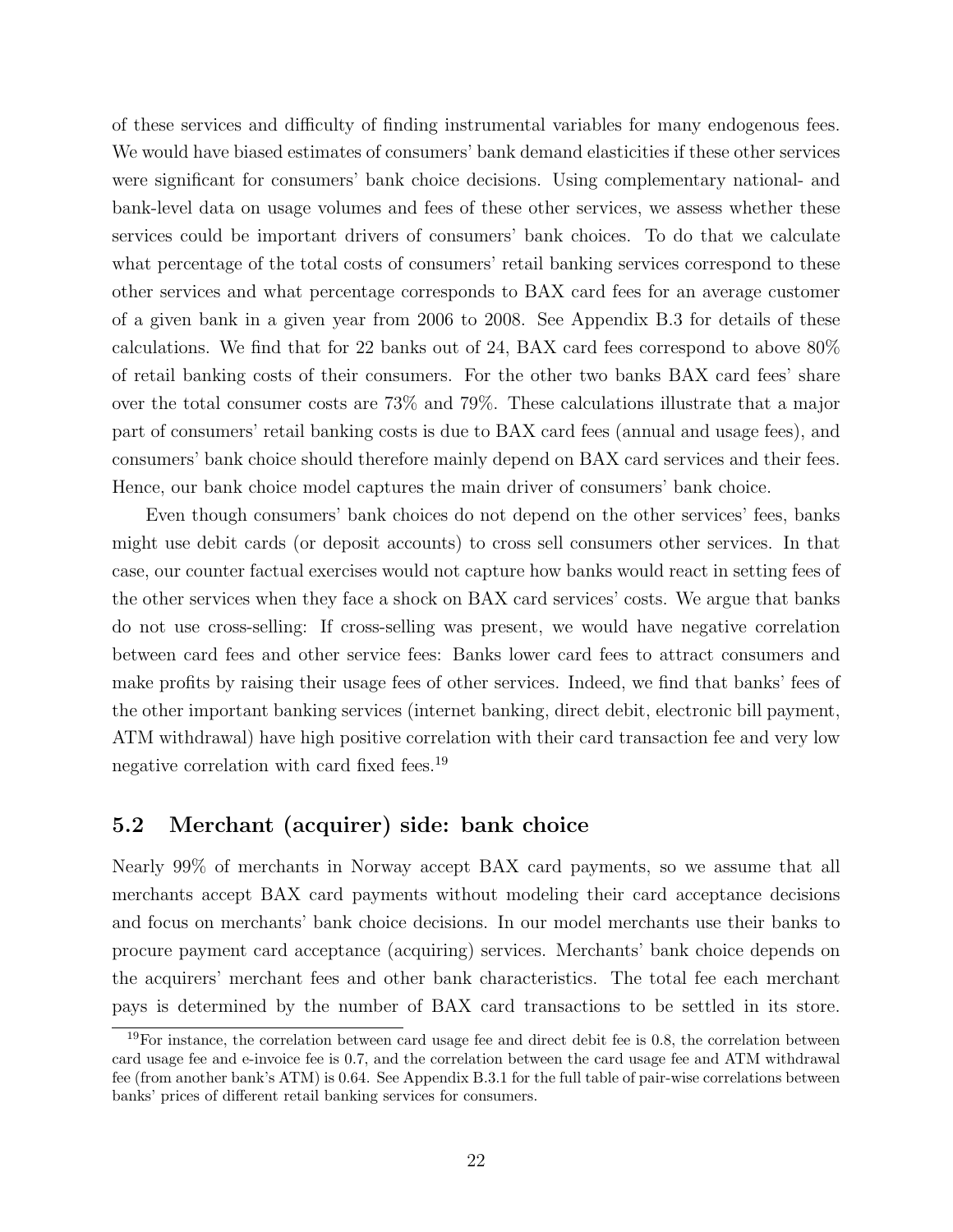Thus, merchants' expectation about the number of BAX card transactions affects their bank choices.

Merchants that accept BAX card payments cannot influence consumers' choice of payment methods at the point of sales, and so the only decision merchants make is which bank to use as an acquirer.<sup>20</sup> In such a situation only the average merchant fee matters for merchants' bank choice decisions and when merchants are homogenous only one fee is sufficient to price merchants (capture their entire surplus), i.e., two-part tariffs (a lump-sum fee and a transaction fee) are redundant pricing tools for bank; the fixed merchant fee and transaction merchant fee cannot be identified separately in the optimal pricing conditions of banks. We show this in Appendix C.1. To understand the intuition suppose that an acquirer bank lowers its per-transaction fee and increases its fixed merchant fee by an amount such that it keeps its average merchant fee constant at a given amount of card transactions in that market. Merchants accepting BAX cards cannot influence the total card transactions at their store, so the reduced per-transaction merchant fee will not affect the total number of card transactions at a given merchant. What matters for each merchant is the average merchant fee paid to the acquirer, which will be the same as before (by construction), and thus this fee change will not affect the merchants' bank choice (see Bedre-Defolie and Calvano (2013) for more details).

To rationalize widely used two-part tariff merchant fees and capture the fact that merchants are indeed heterogenous, we assume that merchants differ in the average number of BAX card transactions they process. For instance, large grocery stores and small convenience stores should differ in their amount of card transactions in a given market. We assume that there are 2 types of merchants in each market: a type A merchant processes more transactions than a type B merchant (in Section 6.2.1 we explain precisely how we define merchant types). Allowing for merchant heterogeneity along this dimension enables us to rationalize two-part tariff merchant fees: banks price discriminate across different merchant types such that a merchant who processes a higher transaction volume pays its acquirer bank a lower average tariff. We show this identification in the next section when we solve a bank's optimal pricing problem. To understand the intuition suppose again that an acquirer bank lowers its per-transaction fee and increases its fixed merchant fee by an amount such that it keeps its average merchant fee constant for the marginal merchant who processes  $\overline{w}$  amount of card transactions in that market. The marginal merchant is the one whose convenience benefit

 $^{20}$ Up to 2009 in Norway merchants were not allowed to price discriminate based on consumers' payment choice. Since the change of regulation in 2009, merchants can surcharge expensive payment methods or discount cheap payment methods. Even after the regulation, very few merchants started to price discriminate based on the choice of payment method, see Norges Bank (2012). Our sample is from 2006 to 2009, we therefore assume that merchants are not allowed to price discriminate between different payment methods.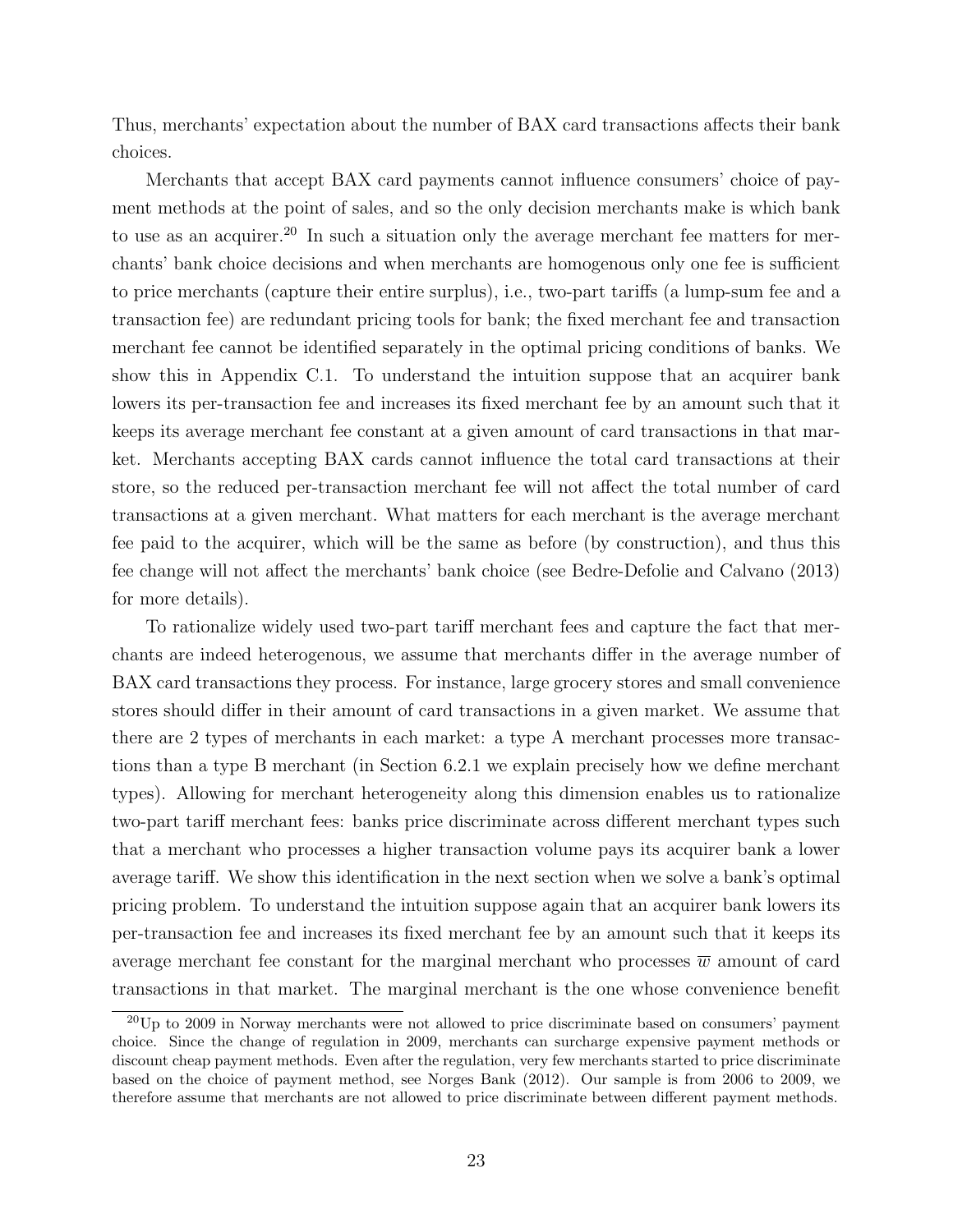from processing  $\overline{w}$  transactions,  $\overline{b_S}$ , is equal to its average fee:  $\overline{b_S} = m + \frac{M}{\overline{w}}$  $\frac{M}{\overline{w}}$ .<sup>21</sup> Merchant types that process less than  $\overline{w}$  would have a higher average merchant fee than before if they choose that acquirer and so some of these infra-marginal merchants will switch from that acquirer to the rival acquirers. On the other hand, merchant types that process more than  $\overline{w}$  amount of card transactions would have a lower average merchant fee than before, and so some of these merchants who were customers of the rival acquirers before will switch to that acquirer. In other words this fee change will affect merchants' bank choices in general (except for the marginal merchant type) and the acquirer sets its per-transaction merchant fee at the level where the gains from attracting high-transaction merchants from the rivals is equal to the losses from losing low-transaction merchants at the given level of average merchant fee for the marginal merchant.

Let  $N_{kt}^S$  denote the number of k-type merchants for  $k \in \{A, B\}$ , and  $N_t^S$  denote the total number of merchants in market t such that

$$
N_{At}^S + N_{Bt}^S = N_t^S.
$$

We assume that the total number of merchant types constant, so do not vary with merchant fees or the total card transaction volume in a given market:  $N_{kt}^S$  is constant for  $k \in \{A, B\}$ for every market  $t$ .

Let  $D_{kt}^S$  be the total number of BAX card transactions made at merchant type k. Then, the average number of BAX card transactions made at a  $k$ -type merchant in market  $t$  is

$$
w_{kt} = \frac{D_{kt}^S}{N_{kt}^S}
$$

We define the utility of merchant type k who chooses bank j in market t as

$$
\pi_{kjt} = x_{jt}\lambda - \mu(M_{jt} + m_{jt}E(w_{kt})) + \zeta_{jt} + v_{ijt},\tag{6}
$$

where  $x_{jt}$  captures the acquirer bank's characteristics,  $M_{jt}$  is the monthly merchant fee,  $m_{jt}$ is the per-transaction merchant fee,  $\zeta_{it}$  refers to the other characteristics of acquirers that are observed by merchants and acquirers, but not by econometricians, and  $v_{ijt}$  denotes random taste shocks on the merchant's utility. Note that the impact of the per-transaction merchant fee on the merchant's utility is proportional to the amount of card transactions the merchant expects to handle in that market,  $w_{kt}$ .

<sup>&</sup>lt;sup>21</sup>We assume merchants are heterogenous in two dimensions,  $(b_S, w)$ , and the marginal types are the ones on the curve  $b_S = m + \frac{M}{w}$ . In other words, for given  $(m, M)$  there are infinitely many marginal types (that are on the curve) if we consider the full-support of w. So for a given  $b<sub>S</sub>$  there is one w that satisfies the relationship,  $b_S = m + \frac{M}{w}$ .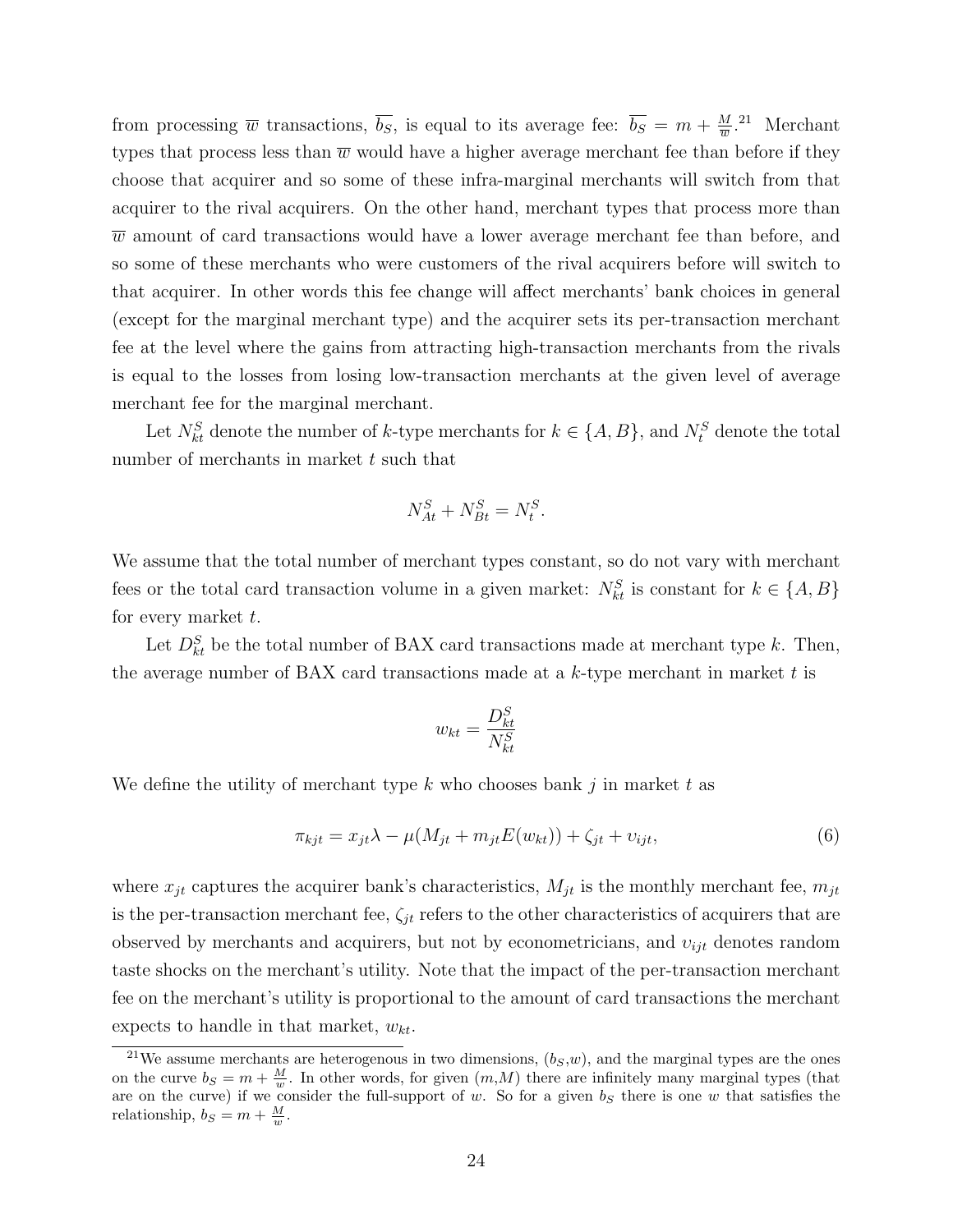One important aspect of this model is that  $w_{kt}$  will be the term through which the consumer (issuer) side affects the merchant (acquirer) side. Suppose the card usage (transaction) fee that consumers pay goes down in market  $t$ . This fee change on the issuer side would increase the total payment that merchants make to their acquirer banks through a higher amount of card transactions by consumers. As a result, even if acquirer banks do not change merchant fees, each merchant's average merchant fee from a given acquirer changes since each merchant's expected amount of card transactions,  $w_{kt}$ , increases due to the consumer fee reduction. Probably, high volume merchants expect to process more of the increased card transactions, so their average merchant fee from a given acquirer decreases more than low volume merchants. More specifically,  $w_{At}$  increases more than  $w_{Bt}$  when total card transactions,  $D_t$ , increase.

We treat having a BAX card acquiring services agreement with banks that are not in our sample as an outside option, which generates the value of  $\pi_{k0t}$  to merchant type k. We set the non-idiosyncratic part of the utility of this outside option to zero such that

$$
\pi_{k0t} = v_{k0t}
$$

.

Assuming that  $v_{kjt}$  and  $v_{k0t}$  are i.i.d Type I Extreme Value across merchants, banks and markets, we obtain bank j's market share for merchant type  $k$  in market  $t$  as

$$
s_{kjt}^S = \frac{\exp(x_{jt}\lambda + \zeta_{jt} - \mu(M_{jt} + m_{jt}w_{kt}))}{\sum_{j=0}^J \exp(x_{jt}\lambda + \zeta_{jt} - \mu(M_{jt} + m_{jt}w_{kt})},
$$
\n(7)

#### 5.3 Bank Problem

In every period banks earn the issuer profits from card transactions made by their cardholders and the acquirer profits from card transactions settled at their merchant locations. Until now a market is defined by a county-year combination, but here we abuse the notation and denote county by  $c$ , and time by  $t$ . The reason of the notation change is to take into account the fact that each bank sets the same fees in all counties in a given year (national pricing policy). We drop the subscript for time,  $t$ , to simplify the notation.

On the issuing side let  $C_j^I$  denote bank j's cost of providing issuing services to a cardholder and  $c_j^I$  denote bank j's cost of issuing one card transaction. On the acquiring side,  $C_j^A$  denotes bank j's cost of providing acquiring services to a merchant and  $c_j^A$  denotes bank j's cost of acquiring one card transaction. This notation reflects the fact that the cost of an electronic transaction is the same regardless of which county it is processed in (both for the issuer and the acquirer), but the issuing and acquiring costs still vary across banks and across years. We assume that the cost of issuing one card or acquiring a merchant does not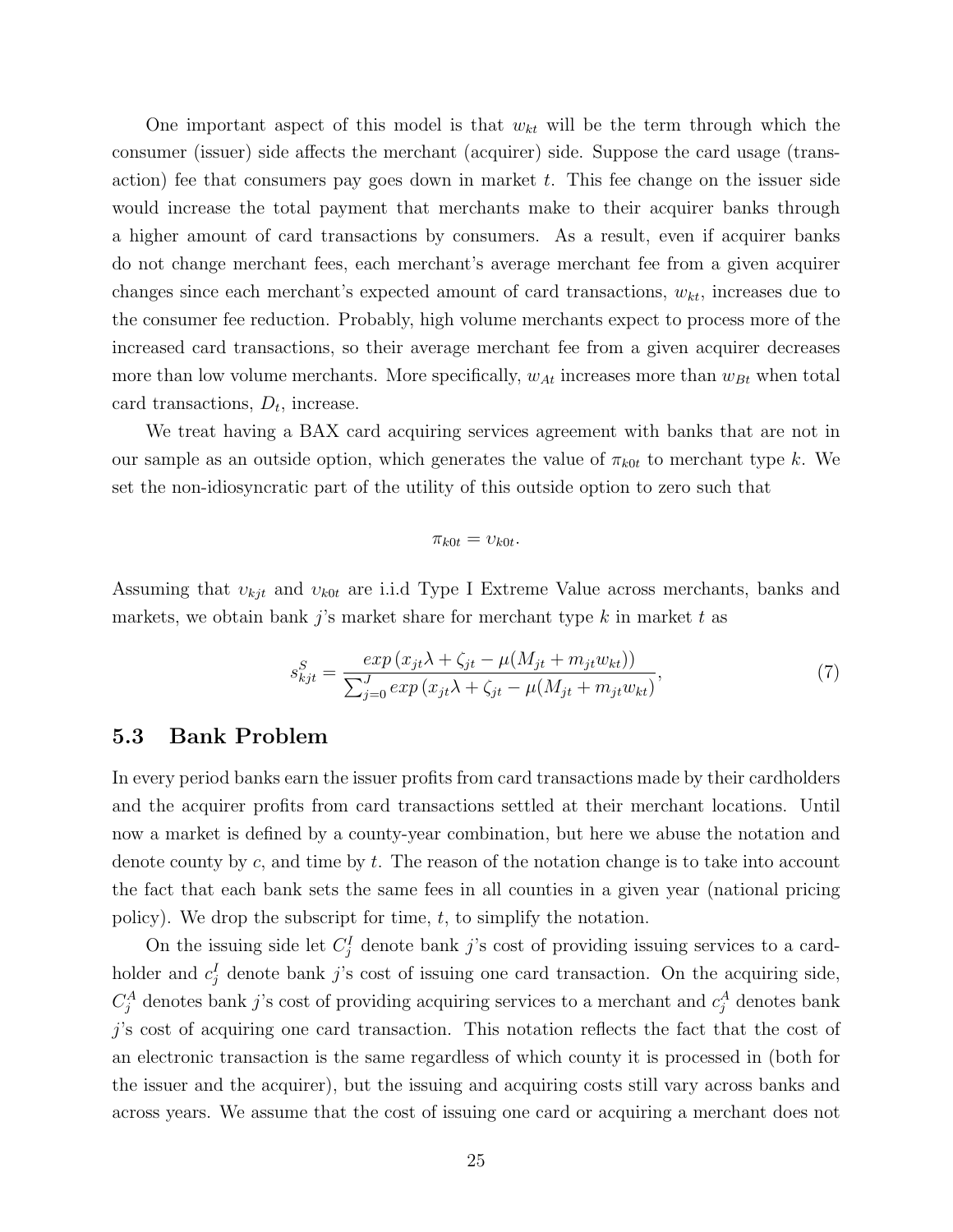depend on the location of the end user (cardholder/merchant). Bank j's profit is then

$$
\Pi_j = \Pi_j^I + \Pi_j^A = \sum_c [(f_j - c_j^I)D_{jc} + (F_j - C_j^I)N_{jc}^B + (m_j - c_j^A) \sum_k w_{kc}N_{kjc}^S + (M_j - C_j^A) \sum_k N_{kjc}^S].
$$

The first term corresponds to the variable issuer profits from card transactions settled by bank j's cardholders: the variable issuer margin,  $f_j - c_j^I$ , times the total card usage demand of its cardholders in all counties,  $\sum_{c} D_{jc}$ , where  $D_{jc}$  is card usage demand of bank  $j$ 's customers in county c. The second term is the fixed (with respect to transactions) margin times the total number of the bank's cardholders,  $\sum_{c} N_{jc}^{B}$ , where  $N_{jc}^{B}$  is the number of the bank's cardholders in county c. The third term is the variable acquirer profits from card transactions settled at the merchant locations that are the customers of the bank: the variable acquirer margin,  $m_j - c_j^A$ , times the expected card usage demand in county c at all merchant locations acquired by the bank,  $\sum_c \sum_k w_{kc} N_{kjc}^S$ , where  $N_{kjc}^S$  is the total number of k-type merchants acquired by bank j in county c, and  $w_{kc}$  is the average number of BAX card transactions processed by a k-type merchant in county c. Finally, the fourth term is the fixed acquirer margin from the bank's merchants. Bank  $j$  maximizes its profit with respect to four different prices,  $f_j$ ,  $F_j$ ,  $m_j$  and  $M_j$ . The optimal prices of bank j are determined by the following first-order conditions:

$$
FOC_{f_j} : \sum_{c} \sum_{k} [D_{jc} + (f_j - c_j^I) \frac{dD_{jc}}{df_j} + (F_j - C_j^I) \frac{dN_{jc}^B}{df_j} + (m_j - c_j^A) \left( N_{kjc}^S \frac{dw_{kc}}{df_j} + w_{kc} \frac{dN_{kjc}^S}{df_j} \right) + (M_j - C_j^A) \frac{dN_{kjc}^S}{df_j} = 0
$$

$$
FOC_{F_j} : \sum_c [N_{jc}^B + (f_j - c_j^I) \frac{dD_{jc}}{dF_j} + (F_j - C_j^I) \frac{dN_{jc}^B}{dF_j}] = 0
$$

$$
FOC_{m_j} : \sum_c \sum_k [w_{kc}N_{kjc}^S + (m_j - c_j^A)w_{kc}\frac{dN_{kjc}^S}{dm_j} + (M_j - C_j^A)\frac{dN_{kjc}^S}{dm_j}] = 0
$$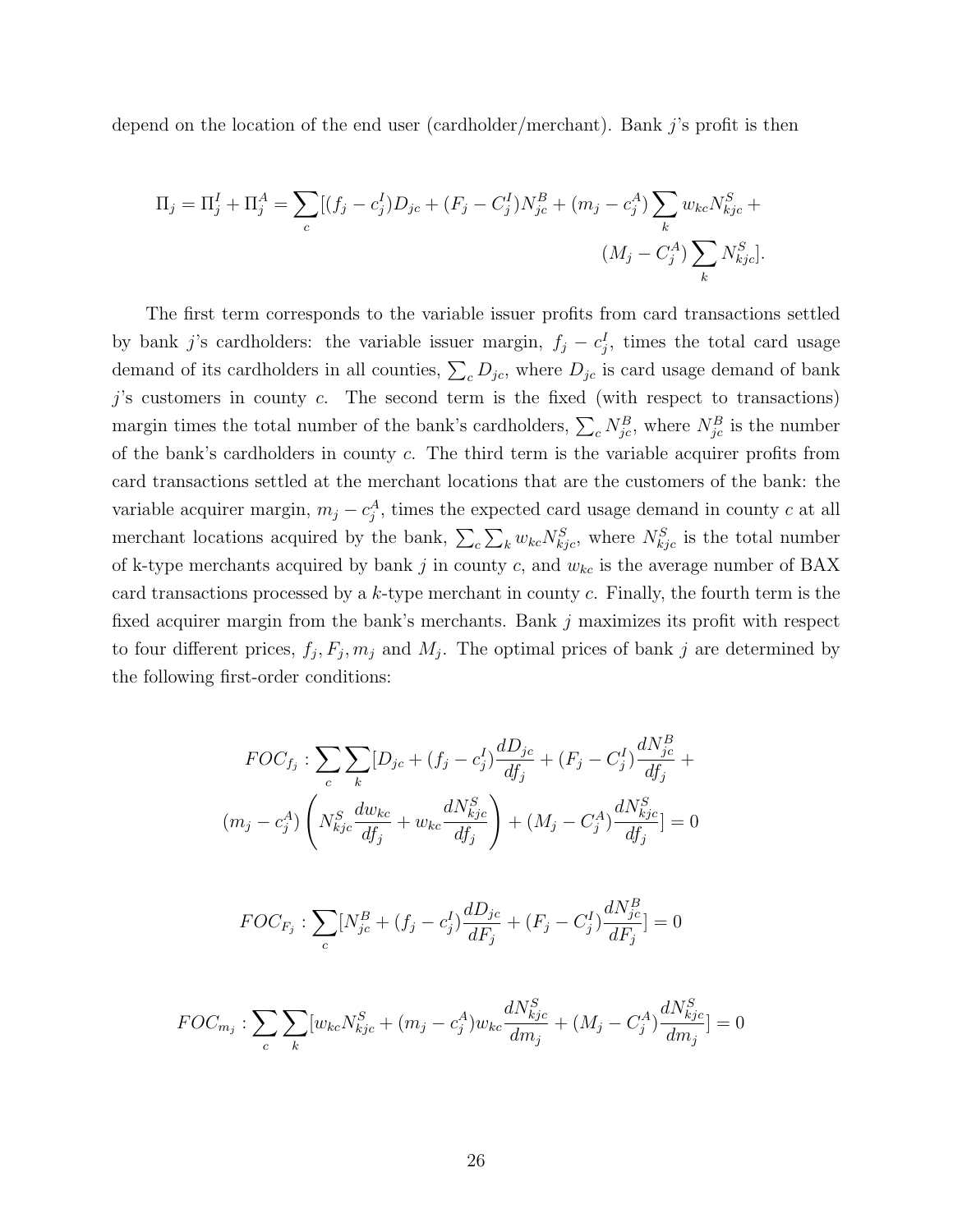$$
FOC_{M_j} : \sum_c \sum_k [N_{kjc}^S + (m_j - c_j^A) w_{kc} \frac{dN_{kjc}^S}{dM_j} + (M_j - C_j^A) \frac{dN_{kjc}^S}{dM_j}] = 0
$$

Using equation (6) we can derive the equivalence between the reaction of merchant type  $k$ 's demand in each county to the transaction fee and to the fixed fee:

$$
\frac{dN_{kjc}^{S}}{dm_j} = w_{kc} \frac{dN_{kjc}^{S}}{dM_j}
$$

Replacing this into the first-order condition for  $m_j$  we rewrite the latter as

$$
FOC_{m_j} : \sum_c \sum_k w_{kc} [N_{kjc}^S + (m_j - c_j^A) w_{kc} \frac{dN_{kjc}^S}{dM_j} + (M_j - C_j^A) \frac{dN_{kjc}^S}{dM_j}] = 0
$$

Since the latter condition is different from the first-order condition for  $M_i$  and both conditions can hold at the same time, the merchant fees are separately identified in this model (see Appendix C.2 for an illustration of identification for a bank which is active in only one county).

Note that the card usage volume at merchants of type k in county c,  $D_{kc}$ , affects these merchants' total card usage fee payments via changing  $w_{kc} = \frac{D_{kc}}{N^S}$  $\frac{D_{kc}}{N_{kc}^{S}}$  (see equation (6)). Hence, merchants' demand reactions to merchant fees in county  $c$  depend on the total volume of card transactions at merchant type k,  $D_{kc}$ , and the total number of k-type merchants,  $N_{kc}^S$ . Observe that  $D_{kc}$  should correspond to the total volume of card transactions made by all cardholders at k type merchant locations in county  $c: D_{kc} = \sum_{j=0}^{J} D_{kjc}$ . Moreover, the total number of  $k$ -type merchants is equal to the sum of the  $k$ -type merchants of all banks:  $N_{kc}^S = \sum_{j=0}^J N_{kjc}^S$ .

In order to solve each bank's first-order condition with respect to its card usage fee,  $FOC_{f_j}$ , we need to identify how the bank's card transaction fee will affect the average volume of card transactions at merchant type k,  $\frac{dw_{kc}}{dt}$  $\frac{w_{kc}}{df_j}$ , and how the card transaction fee will affect the merchant type specific market share of that bank as an acquirer:  $\frac{dN_{kjc}^S}{df_j}$ . In section 6.2.2, we show how to identify these merchant type specific derivatives using our data on the merchant side.

The derivative  $\frac{dw_{kc}}{df_j}$  links the merchant side to the consumer side via the effect of card usage fees on the total volume of card transactions at a given merchant. To see the mechanism consider the example of two banks, 1,2, and two types of merchants, A, B, and one market. We can identify how merchants' bank choice changes when a bank, say 1, lowers its card usage fee to consumers:  $dN_{kj}^S/df_1$  for all  $j = 0, 1, 2$  and all  $k \in \{A, B\}$ . Due to the reduction in  $f_1$  more consumers choose bank 1,  $N_1^B$  increases, and less consumers choose the rival,  $N_2^B$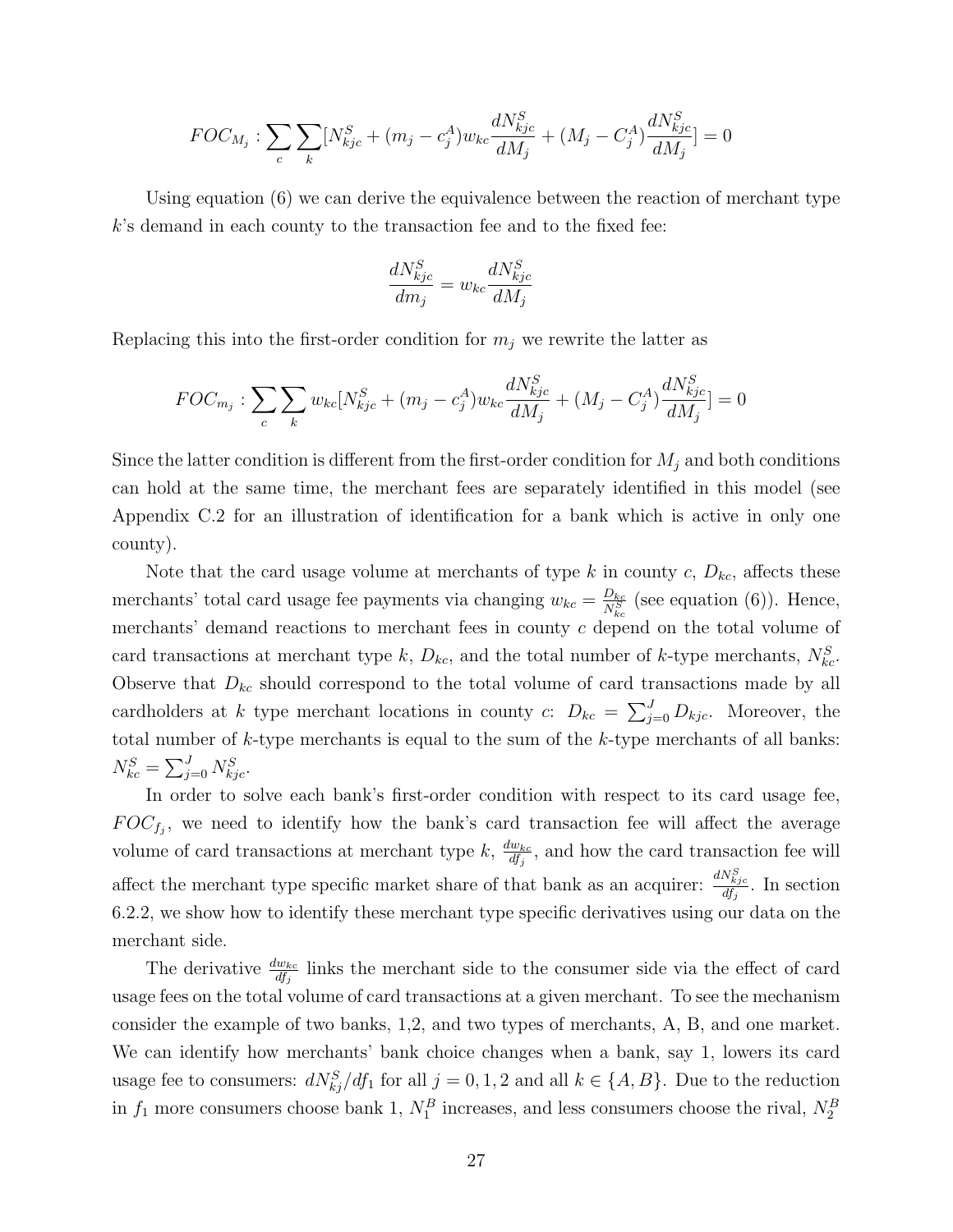decreases. Moreover, existing consumers of bank 1 will use their debit cards more. As a result,  $D_1$  increases and  $D_2$  decreases, but  $D_1 + D_2 = D$  should increase (own-demand effect of  $f_1$  dominates the cross-demand effect), say by  $\Delta D$ . Hence, merchants' expected amount of card payments increases:  $D_A = D_{A1} + D_{A2}$  increases,  $D_B = D_{B1} + D_{B2}$  increases, given that  $D = D_A + D_B$  and D increased by  $\Delta D$  due to the reduction in  $f_1$ . This will affect how merchants are going to reshuffle between the banks (even if the banks do not change their merchant fees): both types of merchants will put more weight on transaction fees,  $m_1$ and  $m_2$ , and the bank with a lower merchant transaction fee and a higher merchant fixed fee will attract more merchants than before the change in  $f_1$ . This reshuffling will probably occur at different levels for different types of merchants: we might expect small merchants to react more to a unit increase in the total amount of transactions than big merchants. On the other hand, the increased volume of transactions,  $\Delta D$ , will not be equally allocated between large and small merchants: Large merchants should probably expect to receive more of the increased volume,  $\Delta D_A > \Delta D_B$ , if A refers to large merchants and B refers to small merchants. So even if small merchants might react more to a unit increase in the total volume of card transactions, after accounting for how the increased card transaction volume is distributed between the merchant types, large merchants' reaction in their bank choices might be larger than small merchants' reaction. More importantly, the variation in card transaction fees changes the average card transaction volume each merchant expects to obtain and thereby changes its average fee,  $\frac{M_j}{w_k} + m_{jt}$ , even if merchant fees,  $M_j, m_j$ , do not change. By using the moment conditions from the supply side equations, we exploit this link between the consumer side and merchant side to identify merchant side parameters more precisely by leveraging consumer side card fee variation.

## 6 Identification

#### 6.1 Demand side parameters, aggregate data, and national pricing

As all banks offer deposit account and debit card products in all markets, we do not observe entry and exit. Hence, covariation in observable characteristics and market shares identifies our model parameters. While this frees us of the issue of choice set variation and consumer surplus estimation in logit models raised by Ackerberg and Rysman (2005), of relevance also for the planned counterfactual policy evaluations, our data alone are not sufficient to identify all model parameters in flexible ways. In interpreting our results, we need to keep in mind the tradeoffs we face in adding structure to help identify consumer and merchant price sensitivities.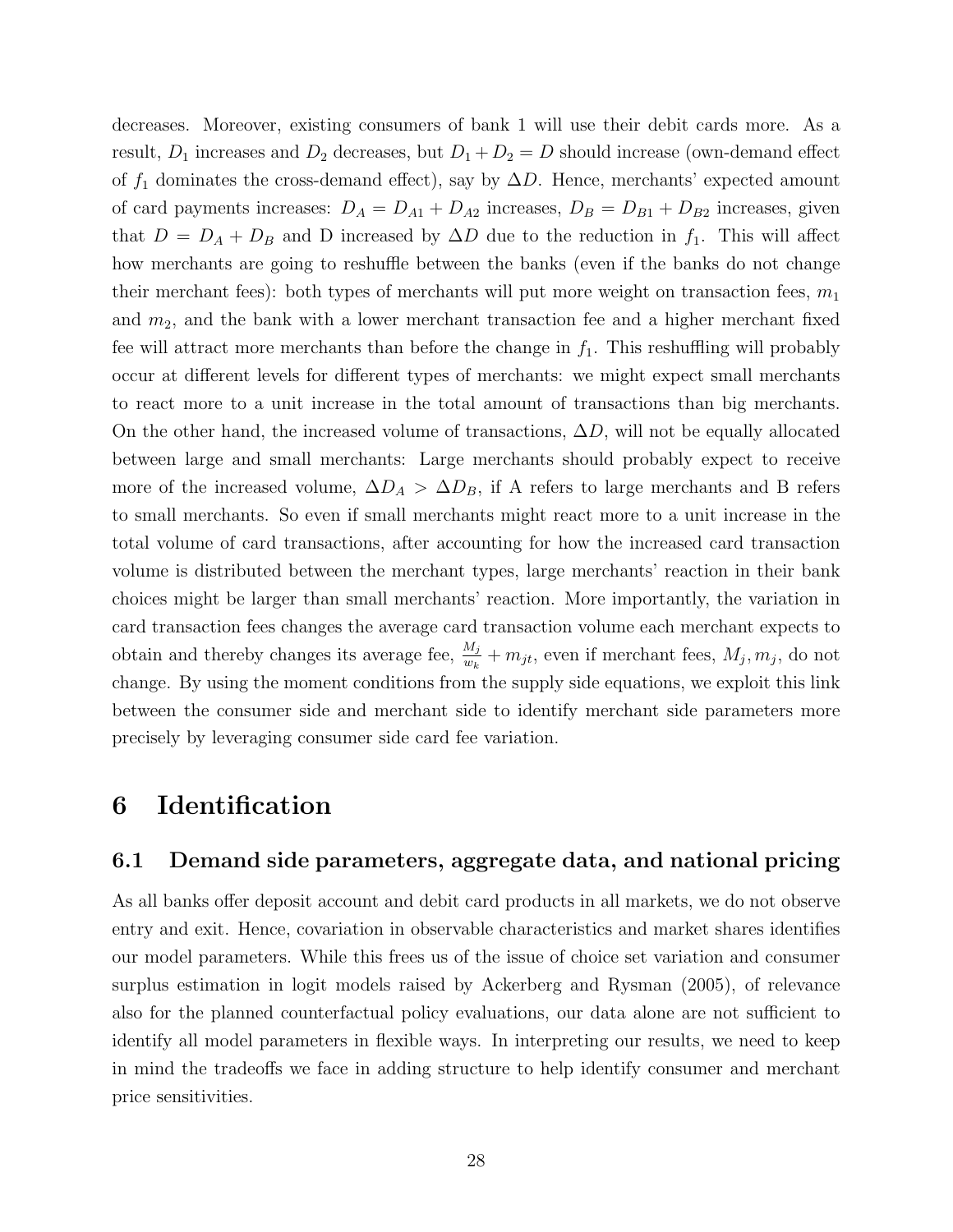In particular, as explained in the data section, a given bank's fees, both the fixed fee and the per-transaction fee, do not vary across counties. This national pricing means that the only price variation we observe for a given bank comes from price changes over time. However, the data shows that a number of the banks did not change their fixed fees during the sample period. Thus, we rely on consumers' response in the card usage with respect to changes in the per-transaction fee to identify the price sensitivity. Our assumption that the marginal disutility of a higher fixed fee is the same as the marginal disutility of a higher per-transaction fee ( $\alpha_i$  in equation (2) is the same as  $\alpha_i$  in equation (5) helps us estimate precisely consumers' elasticity to card transaction fee and the elasticity to fixed card fee.

#### 6.2 Merchant side parameters

As we discussed in the previous section, allowing for merchant heterogeneity is necessary to rationalize two-part tariff merchant fees. However, our market level data does not provide information on the merchant type, that is, the amount of BAX transactions processed by individual merchants or merchant groups. We overcome this challenge by limiting the merchant types to two, A,B.

Hereafter, we drop the market identifier,  $t$ , to simplify equations, since each variable has the market identifier. Let  $N_{kj}^S$  denote the number of k-type merchants acquired by bank j and  $D_{kj}^S$  denote the number of BAX card transactions processed at a k-type merchant location of bank j, where  $j \in \{0, 1, ..., J\}$  and  $j = 0$  corresponds to the banks that are out of our sample. If  $N_{kj}^S$  are observed, the market share of bank j over type k merchants can be calculated by

$$
s_{kj}^{S} = \frac{N_{kj}^{S}}{\sum_{j=0}^{J} N_{kj}^{S}},
$$
\n(8)

Then we match the calculated shares from (8) to the model predicted shares from (7) to estimate merchants' demand for acquirer banks.

#### 6.2.1 Identifying merchant type specific market shares

We have data on how the total number of merchant locations and the BAX card transactions are allocated across acquirer banks, that is, we observe  $N_j^S$  and  $D_j^S$  for all j. However, we do not observe the merchant type-specific allocations of these market shares, that is, we do not observe  $N_{kj}^S$  or  $D_{kj}^S$ . We estimate them by solving the following system of equations. First, the total number of card transactions processed by the merchants of bank j in a given market,  $D_j^S$ , should be equal to the total amount of card transactions processed by all types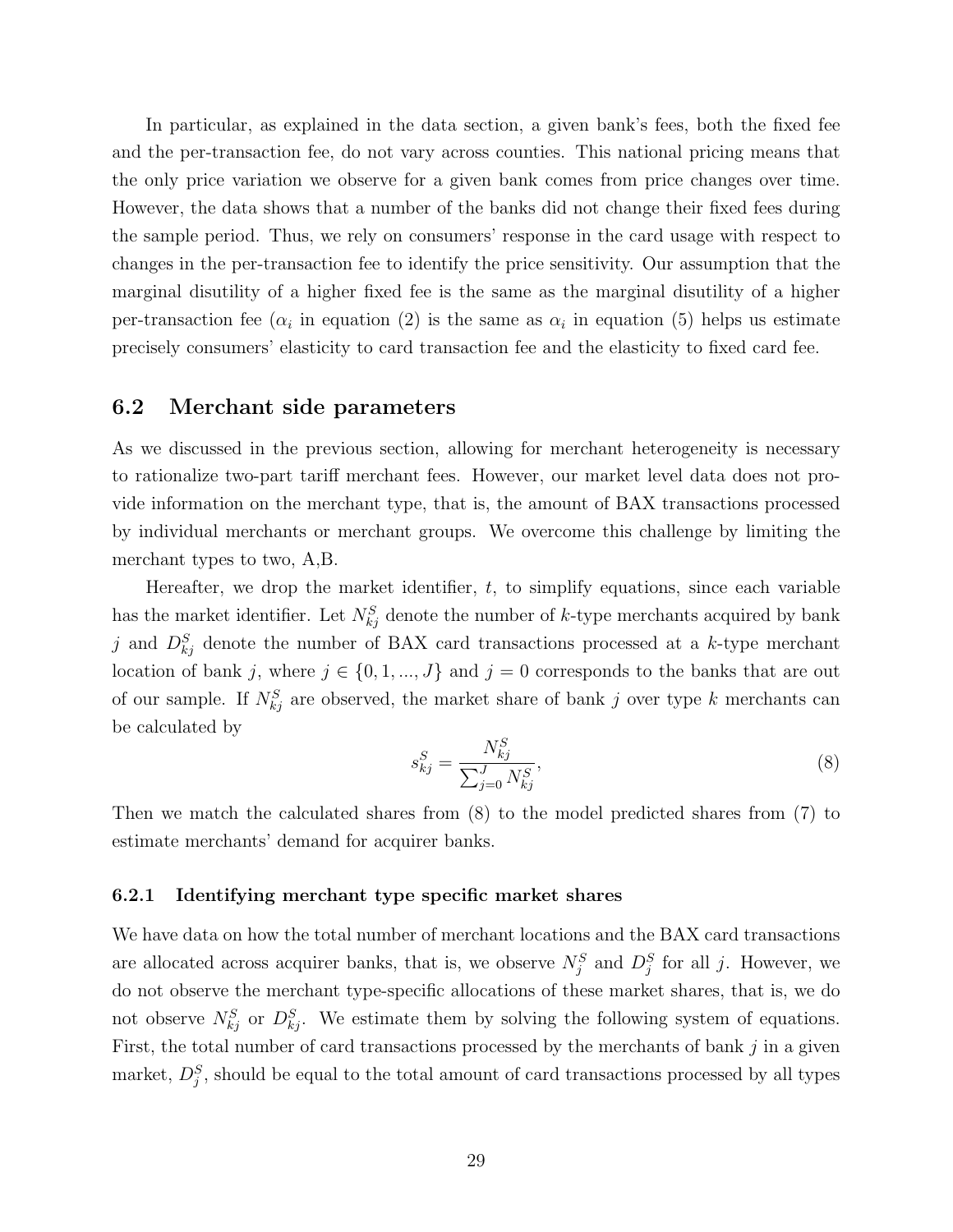of merchants that this bank acquires in that market:

$$
w_A N_{Aj}^S + w_B N_{Bj}^S = D_j^S \tag{9}
$$

Second, the total number of the different types of merchants that a bank acquires in a given market should be equal to the total number of merchants acquired by that bank:

$$
N_{Aj}^S + N_{Bj}^S = N_j^S \tag{10}
$$

Third, the total number of k-type merchants served by each acquirer in a given market should be equal to the total number of k-type merchants in that market.

$$
\sum_{j=0}^{J} N_{kj}^{S} = N_{k}^{S}
$$
 (11)

We calculate  $w_k$  for  $k \in \{A, B\}$  using the POS survey data on the merchant location of every BAX card transaction and the Statistics Norway data on the total number of merchant categories in a given market. From the POS survey data we observe the average number of BAX card transactions in each county processed at the categories of the merchant locations defined by the survey. We first group merchant locations observed in the POS survey data into two categories: type A, or "large volume," merchants for groceries and gas stations, and type  $B$ , or "small volume," merchants for the rest. We then calculate the ratio of  $BAX$ transactions that each merchant type processes in a given market using the Survey data. By multiplying this ratio with the total number of BAX card transactions observed in the bankmarket-level data, we calculate the number of BAX card transactions that each merchant type processes in a given market,  $D_k^S$ . Lastly, we divide this by the number of each merchant type,  $N_k$ , observed in the Statistics Norway to calculate the average number of BAX card transactions that each merchant type processes, that is,  $w_A$  and  $w_B$ .

Given data on  $D_j^S$ ,  $N_j^S$ ,  $N_k^S$ , and  $w_k$  we solve the system of equations (9), (10), and (11) for unknowns  $N_{kj}^S \ \forall \ j \in \{0, 1, ..., J\}, k \in \{A, B\}.^{22}$ 

<sup>&</sup>lt;sup>22</sup>Note that we restrict the average number of BAX transactions for each merchant type to be the same regardless of the identity of the acquirer bank, that is, we do not allow  $w_k$  to vary across acquirer banks. Ideally, we would like to do that and define  $w_{kj} = \frac{D_{kj}}{N_{ki}}$  $\frac{D_{kj}}{N_{kj}}$ . However, due to the data limitations we would not able to identify merchant type and acquirer bank specific average volume parameters,  $w_{ki}$ . Assuming  $w_k$  to be the same across acquirer banks might lead to a bias if this is not the case in reality. For instance, consider an acquirer bank whose k-type merchant has the average volume of BAX transactions that is above the average of all k-type merchants:  $w_{kj} > w_k$ . If we assume in our model that  $w_{kj} = w_k$ , we will then devote the high volume of transactions processed by bank j's k-type merchants to the total number of  $k - type$ merchants acquired by bank j, that is, overestimate  $N_{kj}^S$ . Symmetrically, for an acquirer bank whose k-type merchant has the average volume of BAX transactions that is below the average of all k-type merchants: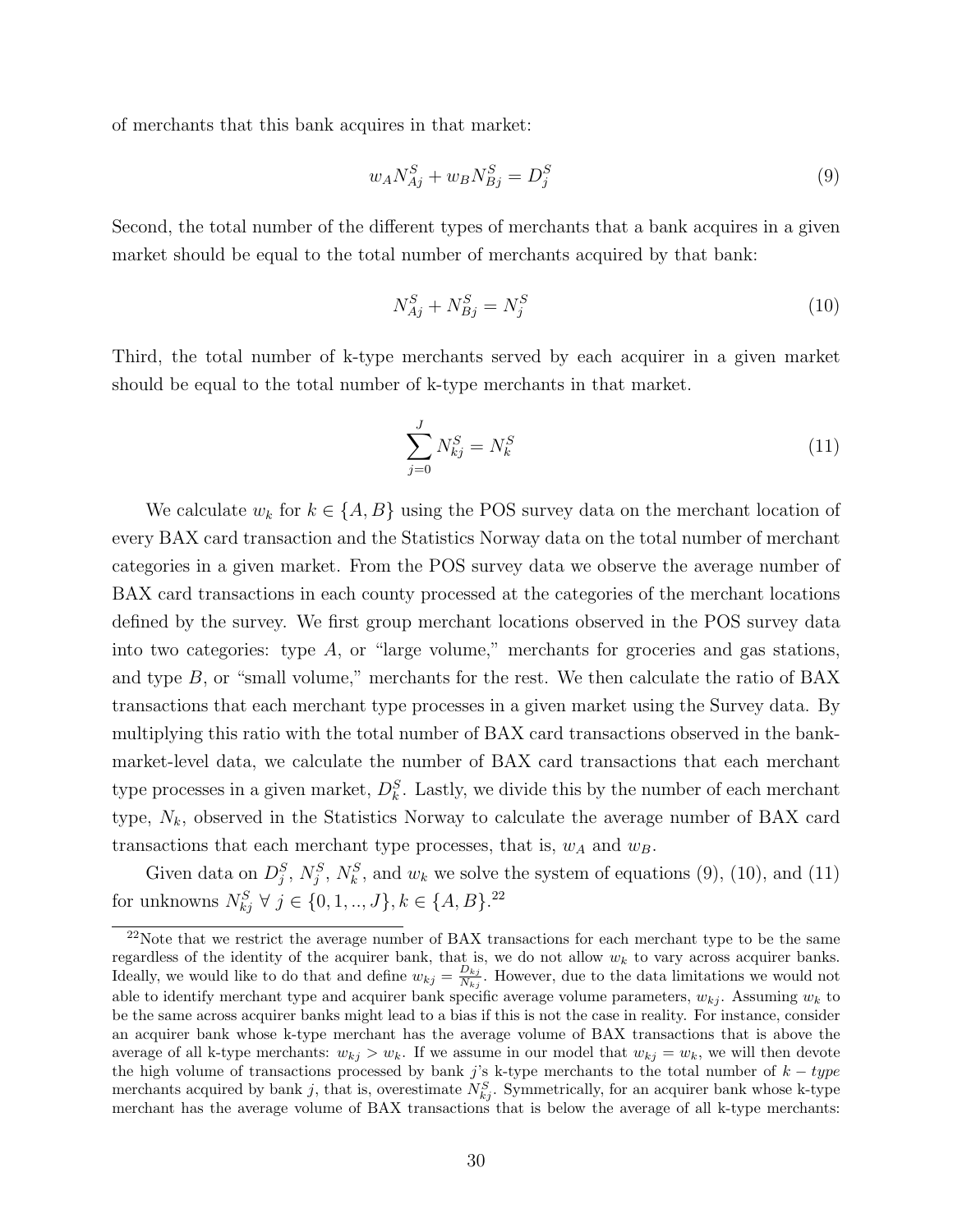### 6.2.2 Identifying the derivatives of merchant type specific market shares with respect to a change in a consumer card fee

Let  $f_m$  denote the card transaction fee set by a given issuer bank m in our sample (so we fix  $m$  for the following identification exposition). To solve bank  $m$ 's first-order conditions with respect to its card transaction fee we need to know how bank  $m$ 's merchant-side shares of merchants and BAX transactions respond to a change in its card transaction fee:  $\frac{dN_{km}^{S}}{df_{m}}$ and  $N_{km}^S \frac{dw_k}{df_m}$  $\frac{dw_k}{df_m}$ . We can identify these derivatives using the available data for the two types of merchants, A and B, and previously recovered merchant type specific market shares,  $N_{kj}^S$ , and merchant type specific average volume of BAX card transactions,  $w_k$ .

First, let  $\tau$  be a portion of the BAX transactions that type A merchants process in a given market. That is,

$$
\tau = \frac{D_A^S}{D^S} = 1 - \frac{D_B^S}{D^S}
$$

Assuming that  $\tau$  is fixed for any level of  $D^S$  in a given market,

$$
\frac{dD_A^S}{df_m} = \tau \frac{dD^S}{df_m} \tag{12}
$$

The assumption that  $\tau$  is fixed means that type A merchant always processes  $\tau$  of total BAX transactions for any level of total BAX transactions in a given market, and equation (12) implies that for any change in total BAX transactions,  $\tau$  of that change is always attributed to type A merchants.

Next, note that a change in the amount of BAX transactions on the issuer side from a change in bank m's card transaction fee is equal to total changes of BAX transactions on the merchant side. That is,

$$
\sum_{j=0}^{J} \frac{dD_j}{df_m} = \sum_{j=0}^{J} \frac{dD_j^S}{df_m}.
$$
\n(13)

When bank  $m$  lowers its card transaction fee, for example, the amount of BAX transactions on the issuer side will increase for two reasons. First, bank m's issuer-side customers will increase the amount of their BAX transactions at the point of sales. Second, some customers will switch from other banks to bank  $m$  and use the BAX card more frequently. This increased BAX transaction amount will be equal to the total changes of BAX transactions on the merchant side.

 $w_{kj} < w_k$ , we will underestimate  $N_{kj}^S$  if we assume that  $w_{kj} = w_k$  in our model.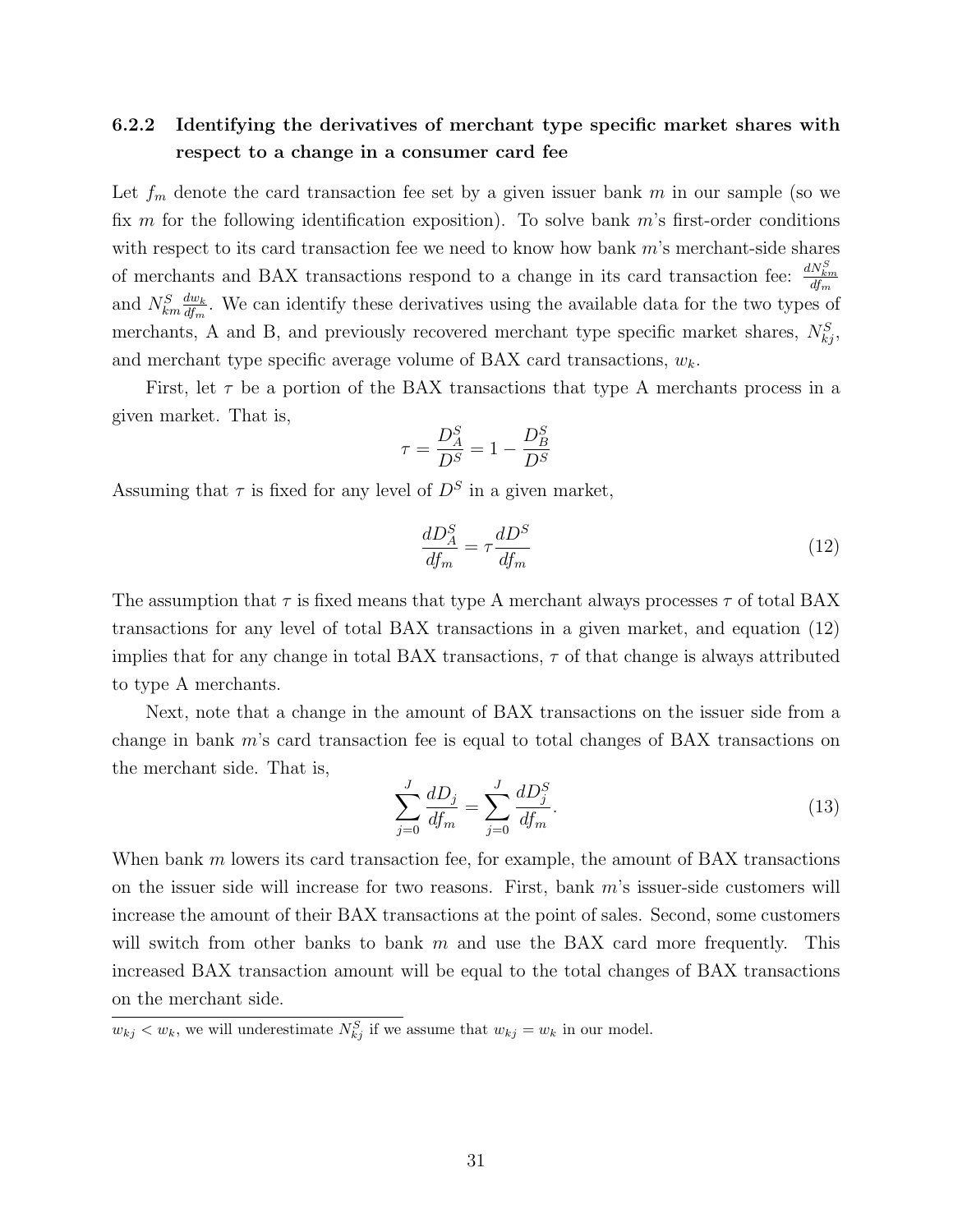From equations (12) and (13) and the definition of  $w_A$  and  $w_B$ ,

$$
\frac{dw_A}{df_m} = \frac{1}{N_A^S} \frac{dD_A^S}{df_m} = \frac{\tau}{N_A^S} \sum_{j=0}^J \frac{dD_j}{df_m}
$$

$$
\frac{dw_B}{df_m} = \frac{1}{N_B^S} \frac{dD_B^S}{df_m} = \frac{1 - \tau}{N_B^S} \sum_{j=0}^J \frac{dD_j}{df_m}
$$

where  $\sum_{j=0}^{J}$  $dD_j$  $\frac{dD_j}{df_m} = \sum_{j=0}^{J} R_{jt} \frac{ds_j^u}{df_m}.$ 

Once we obtain  $\frac{dw_k}{df_m}$ , we can calculate  $\frac{dN_{kj}^S}{df_m}$  by differentiating the merchant side market share equation (7) with respect to  $f_m$ . That is,

$$
\frac{dN_{kj}^{S}}{df_m} = N_k^{S} \frac{ds_{kj}^{S}}{df_m} = N_k^{S} \left\{ -\mu s_{kj}^{S} \frac{dw_k}{df_m} \left[ m_m \left( 1 - s_{kj}^{S} \right) - \sum_{l \neq j} m_l s_{kl}^{S} \right] \right\}.
$$
 (14)

where  $s_{kj}^S$  is the market share of bank j for merchant type k:  $s_{kj}^S = \frac{N_{kj}^S}{N_k^S}$ . In Appendix C.3 we provide an example of one market with 2 banks and an outside option, and illustrate how to identify merchant type specific bank shares and their derivatives with respect to a bank's card usage fee for consumers.

### 7 Estimation

We estimate a demand system that includes card usage, equation  $(2)$ , and issuer bank choice, equation (5), using the generalized method of moments (GMM). Our estimation procedure is similar to that of BLP in that we equate the observed share to the model predicted share to recover the mean quality of products and then construct the moment condition under the assumption that the unobserved mean quality is orthogonal to exogenous variables.

One important difference, however, is that the card usage demand and the bank account demand are interdependent and we should account for this interdependence in estimating the demand system. The card usage demand depends on customers' bank choices because only those customers who chose bank  $j$  in a given year are relevant for the observed card usage for bank j's debit card in that year. Hence, the model predicted card usage in equation (2) accounts for each (simulated) consumer's bank choices by integrating individual usage choice probabilities over the cumulative distribution of consumer types conditional on bank choice,  $dH(\alpha_i|\theta_2, i \in \mathbb{N}_j)$ . In estimation, we weight each simulated consumer's usage probability by her likelihood of choosing bank j over the other consumers' likelihood of choosing bank j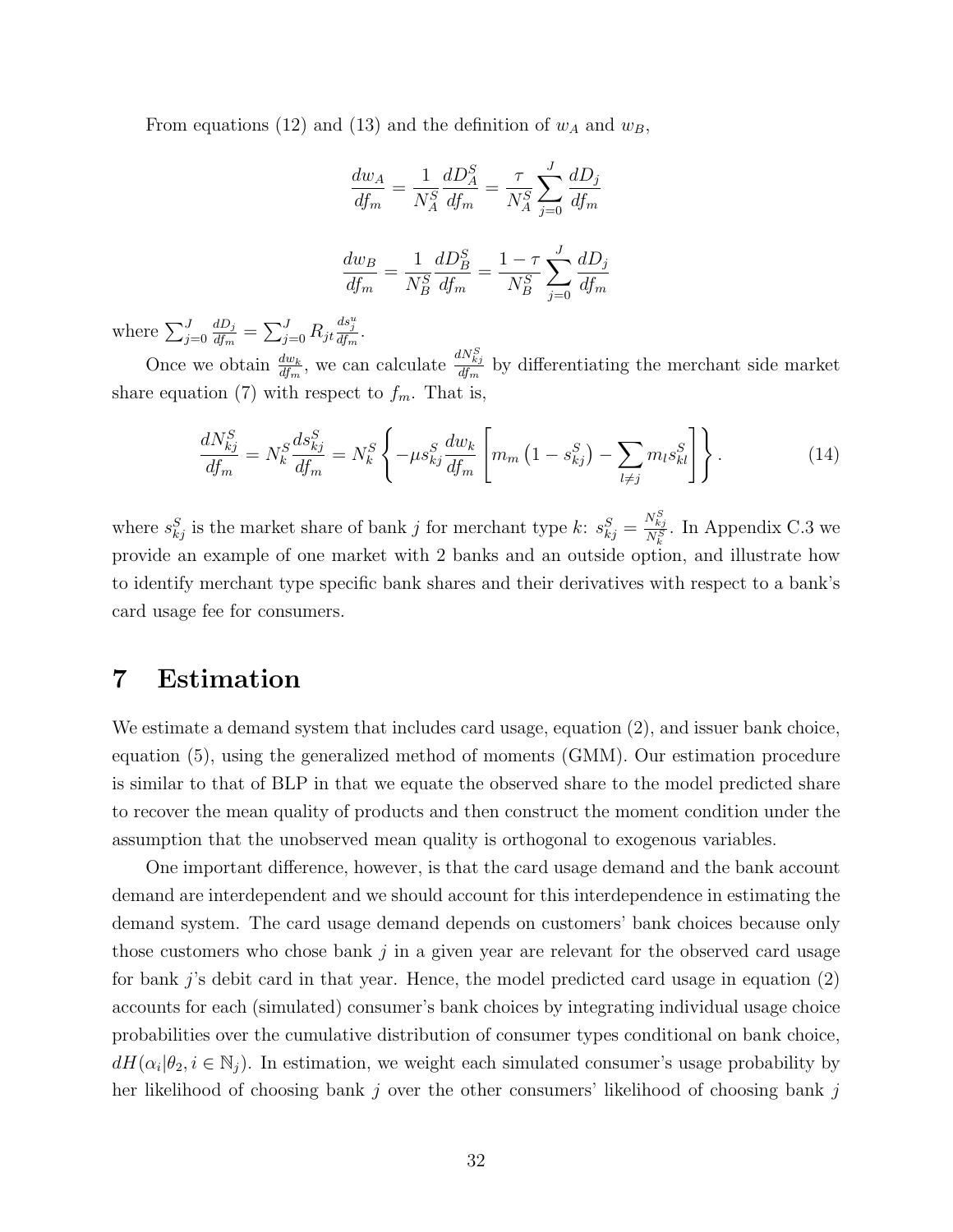(we illustrate this approximation by an example in Appendix B.1):

$$
s_{jt}^{u}(\delta_{jt}, \alpha_i | \theta_2) \approx \sum_{i} \frac{\exp(\delta_{jt} - \alpha_i f_{jt})}{1 + \exp(\delta_{jt} - \alpha_i f_{jt})} \frac{s_{ijt}}{\sum_{i} s_{ijt}}
$$

where

$$
s_{ijt} = \frac{exp(\Delta_{jt} + b_{ijt}E(D_{ijt}) - \alpha_i F_{jt})}{\sum_{j=0}^{J} exp(\Delta_{jt} + b_{ijt}E(D_{ijt}) - \alpha_i F_{jt})}
$$

and

$$
b_{ijt}E(D_{ijt}) = \log(1 + \exp(\delta_{jt} - \alpha_i f_{jt})) s_{ijt}^u(\delta_{jt}, \alpha_i | \theta_2) \frac{\hat{R}_{jt}}{N_{jt}}.
$$

Bank choice also depends on card usage demand because the net benefit of using the debit card,  $b_{ijt}$ , is part of the effective price that consumers care. Thus, we need to calculate  $b_{ijt}$ for a given set of card usage demand parameters and plug this into the bank choice model. This interdependence between the card usage demand and the bank choice demand adds a computational burden in recovering the mean product qualities  $\delta_{jt}$  and  $\Delta_{jt}$ .

We do not observe the number of all transactions made by bank j's customers,  $R_{jt}$ , so we estimate  $\hat{R}_{jt}$  under the assumption that it is the sum of debit card usage,  $D_{jt}$ , and a fraction of the money in the deposit account. We convert the value on deposit accounts by dividing it by the average debit card value of that bank's customers in that market. As we do not have data on what fraction of deposit value consumers use for POS purchases, we calculate this fraction by minimizing the distance between the likelihood of BAX usage calculated from the bank level data and the BAX usage likelihood estimated from the survey data. In Appendix B.2 we explain how we estimate  $\hat{R}_{jt}$  in detail.

Besides the complication due to the demand interdependence our estimation procedure follows the standard GMM procedure used in the IO literature (Berry et al., 1995; Nevo, 2001). We first use the contraction mapping to estimate the mean quality of (1) the debit card usage and (2) the issuer bank. Then we construct the moment conditions that the unobserved quality of these two "products" are orthogonal to exogenous variables where the unobserved quality is the difference between the mean quality and the linear combination of product characteristics and the marginal utility of these product characteristics.

In the contraction mapping, we match the bank-specific model predicted card usage shares to the observed shares approximated as described above, that is:

$$
s_{jt}^{u}(\delta_{jt}, \alpha_i | \theta_2) = \frac{D_{jt}}{\hat{R}_{jt}}.
$$

To compute the contraction mapping for the bank choice shares, we calculate the observed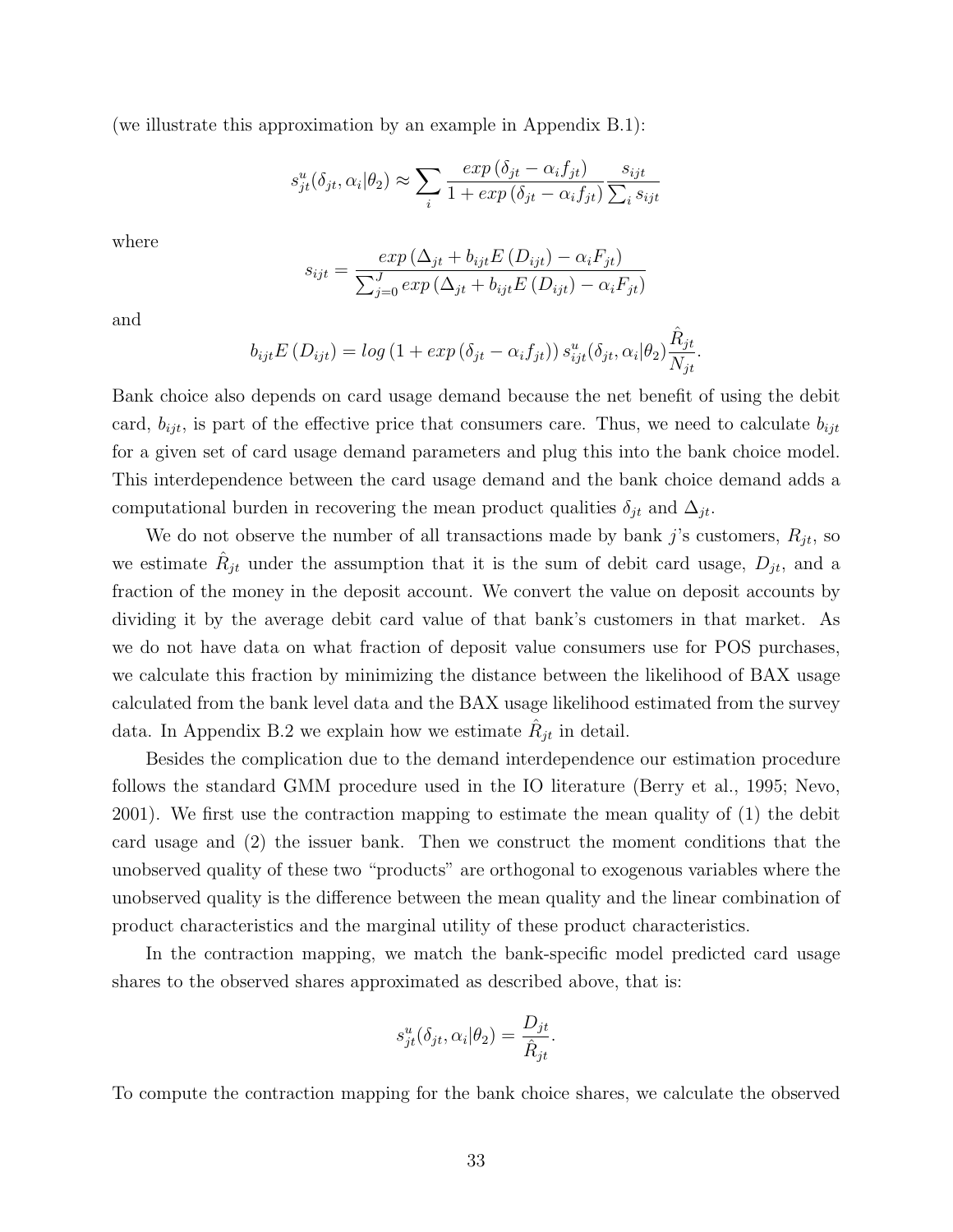market share of bank  $j$  in market  $t$  using our bank level data on the value of deposit accounts, where  $V_{it}$  denotes the total value on deposit accounts held in bank j in market t:

$$
s_{jt} = \frac{V_{jt}}{\sum_{j} V_{jt} + V_{0t}},\tag{15}
$$

where  $V_{0t}$  refers to the value of deposit accounts of the banks outside of our sample, on which we do have data. We then match the calculated shares from (15) to the theory predicted shares to estimate equation (5).

The estimation of acquirer bank choice by merchants type (equation (7)) is work in progress. Merchants are rather passive in our setup as they cannot choose the number of card transactions nor can they require surcharges for card transactions. Their only choice is the choice of bank given average card transaction fees. It is therefore difficult to identify merchants' card fee elasticities. We are currently working on combining moments generated from the supply-side optimal pricing conditions (FOCs) of banks and consumer-side demand estimation to estimate more precisely merchants' elasticities implied by the equilibrium model.

For instruments we use banks' unit cost variables such as wages per employee, rent per branch, and the transmission fee paid per debit card transaction<sup>23</sup>. In Appendix D.1, we show that the instruments constructed using the cost variables are not weakly correlated with either the per-transaction fee or the annual card fee. We also show in the log-linear regression setting, in Section 4, that while the OLS estimates of the price elasticity of the BAX usage and the deposit value are positive, the GMM estimates using these instruments are negative and statistically significant.

### 8 Estimation Results

We discuss a first set of results obtained from the estimation of the system of consumer side demand equations: card usage and bank choice. Table 6 reports the structural parameter estimates.

We assume that unobserved heterogeneity with respect to the price coefficient is distributed normal. In the consumer demand equations the parameters to be estimated are the mean,  $\alpha$ , and standard deviation,  $\sigma$ , of the price coefficient, and the coefficient of branch. In the merchant demand equations the parameters to be estimated are the price coefficent,  $\mu$ , and the coefficient of branch. On the consumer side, we add demographic information

<sup>&</sup>lt;sup>23</sup>Transmission fees are paid by one bank to another for different types of payment transfers, including the ones for debit card payments, but not limited to debit card payments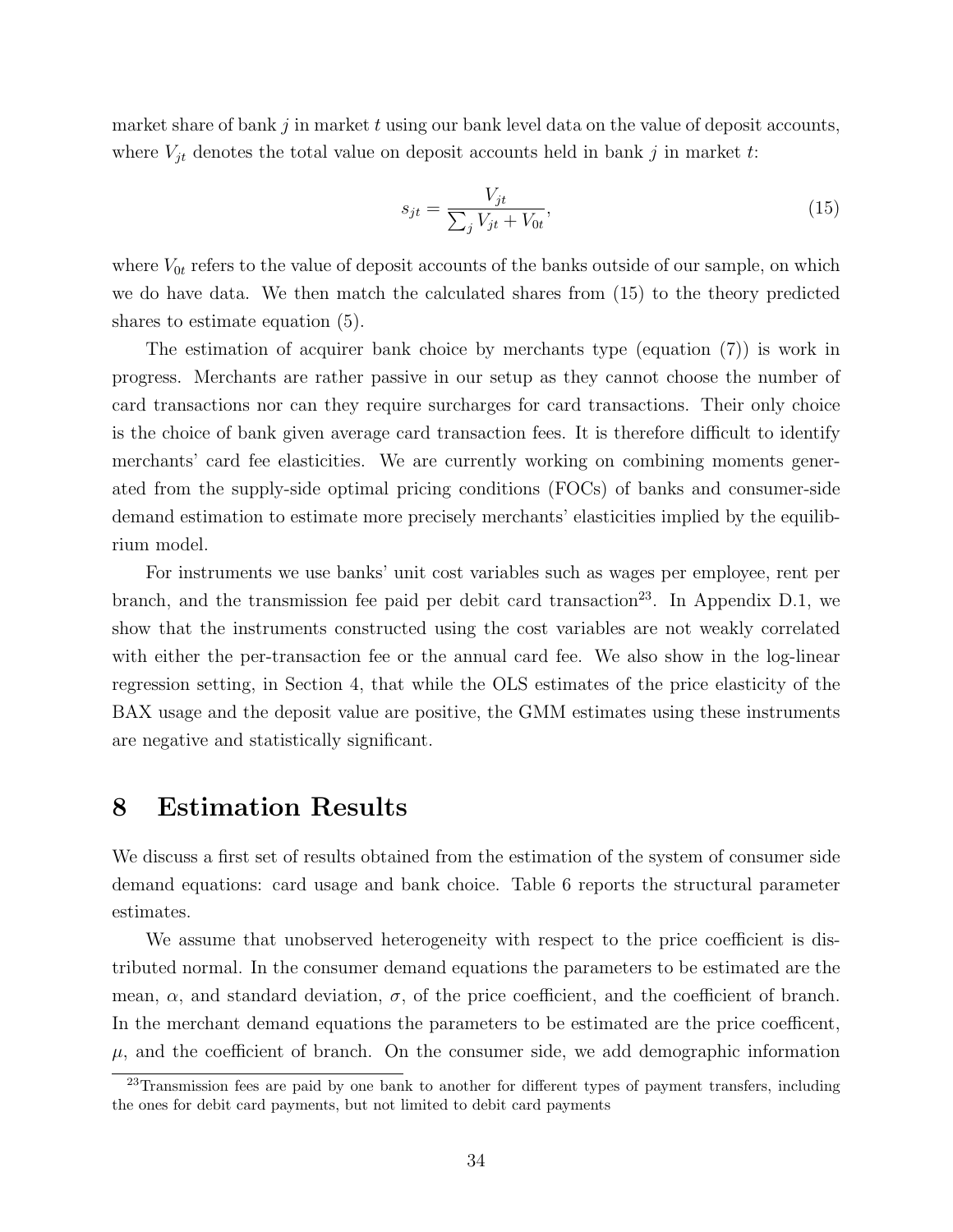|                                              |                                   | Consumer side         |       | Merchant side             |
|----------------------------------------------|-----------------------------------|-----------------------|-------|---------------------------|
|                                              | Usage                             | Bank                  |       |                           |
| Fee $(\alpha, \mu)$                          |                                   | $-0.71***$<br>(0.251) |       | $-0.27***$<br>(0.052)     |
| Fee $(\sigma)$                               |                                   | 0.13<br>(0.313)       |       |                           |
| Fee $\times$ income                          |                                   | $0.48*$<br>(0.272)    |       |                           |
| <b>Branch</b>                                | $-0.02***$<br>$(0.003)$ $(0.013)$ | $0.23***$             |       | $0.53***$<br>(0.083)      |
| Deposit interest                             | $0.66***$<br>(0.132)              | 0.48<br>(0.342)       |       |                           |
| Corporate loan interest                      |                                   |                       |       | $-0.92$<br>(2.084)        |
| Observations                                 | 1824                              | 1824                  |       | 1198                      |
| $\eta_i(f_i)$ (mean)                         | $-2.31$                           | $-0.95$               |       |                           |
| $\eta_i(F_i)$ (mean)                         | $-5.81$                           | $-1.15$               |       |                           |
| $b_{it}$ (mean, in NOK)                      | 0.51                              |                       | Low   | High                      |
| $\eta_i(m_i)$ (mean)<br>$\eta_i(M_i)$ (mean) |                                   |                       | -1.69 | $-0.13 - 2.36$<br>$-1.69$ |

Table 6: Sequential – consumer equations jointly, then merchant equations

Notes: Random coefficient logit estimates. We first estimate card usage and bank choice demands of consumers jointly, and then estimate merchants' bank choice demands. All equations include bank, county, and year dummies. Market shares for random coefficient logit estimation are computed via simulation using modified latin hypercube sampling and draws from empirical income distributions (500 draws).  $1 \text{ NOK} = 11$ Euro cents. Standard errors in parentheses: \* $p < 0.10,$  \*\*\*  $p < 0.01.$ 

in estimation to reduce the reliance on distributional assumptions on the random coefficient by accounting for consumer heterogeneity observed at the aggregate level. In particular, we interact the price random coefficient with market-specific empirical income distributions. Table 6 suggests that income heterogeneity is an important factor in card usage and bank choice.

For both consumer side equations we use wage per employee, rent per branch, and transmission cost per BAX card transactions as instrumental variables (for card usage and holding fees). In addition to these direct cost-side instruments, we employ Berry et al. (1995)type instruments, which are based on a competitive intensity argument. Specifically, we use the sum of competing banks' branches in each market. Intuitively, a higher (lower) overall number of competing branches should lead to lower (higher) profit margins as banks cannot differentiate by relying on their own branch network. Given marginal cost, lower (higher) profit margins imply lower (higher) prices. On the consumer side, first-stage F-statistics give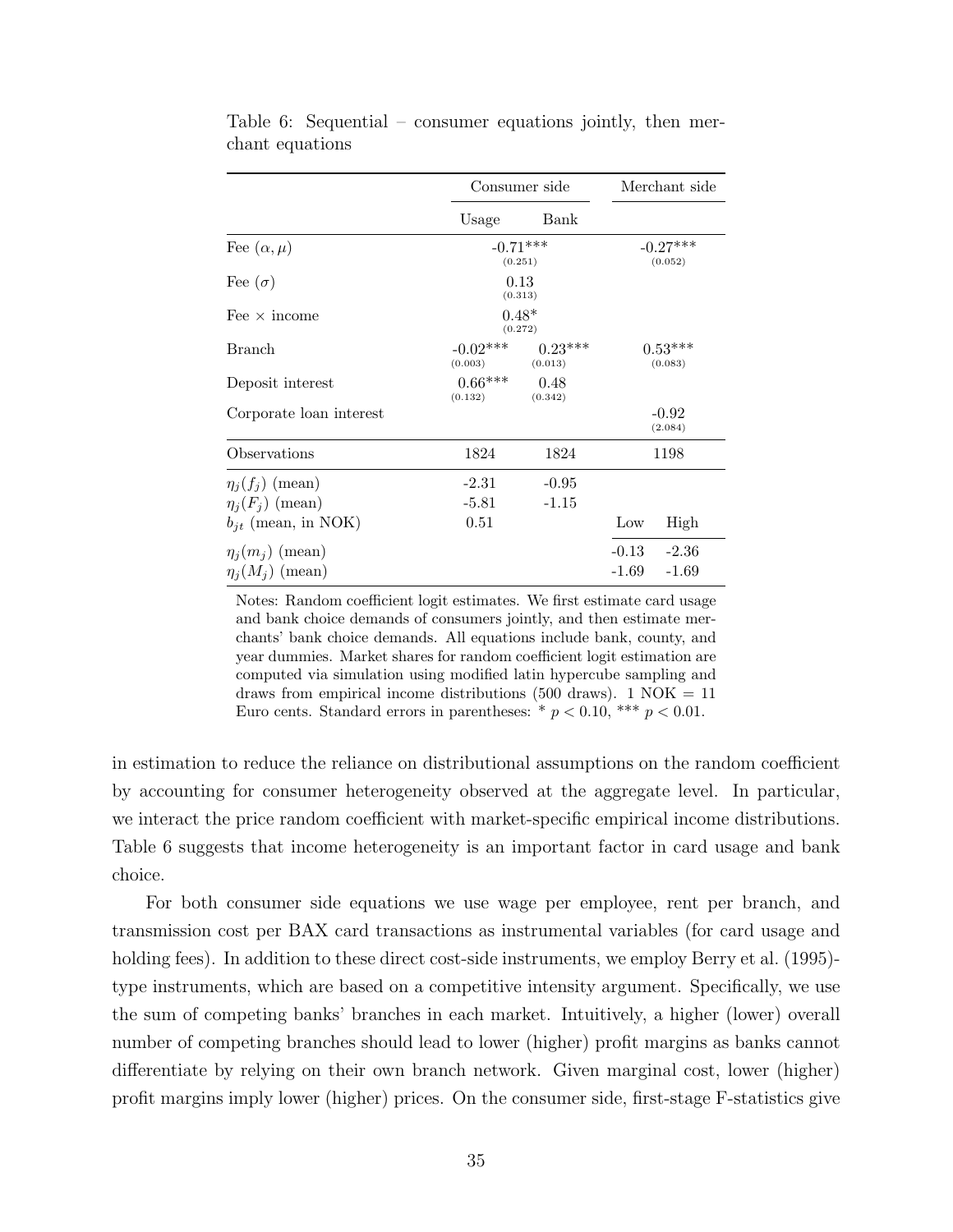us some confidence for our choice of instruments.

Our results on the consumer side show that holding a debit card generates significant benefits to consumers. In particular, we estimate the average convenience benefit of paying by debit card rather than any other method (conditional on bank choice) as 0.51 NOK (which is 5.4 Euro cents) per card transaction. We also find that at the bank choice consumers are elastic to changes in fixed fee, but inelastic to transaction card fee. The elasticity of issuer bank choice with respect to debit card fixed fee is −1.15 and to usage fee is −0.95. Moreover, debit card usage demand is elastic to card usage fee (with elasticity of −2.31) and to annual card fee (with elasticity of  $-5.81$ ), where the latter elasticity should be mainly driven by bank choice elasticity. Including the income distribution as an observable measure of consumer heterogeneity and interacting it with the coefficient on transaction fees further shows that high-income consumers are less elastic to fees than low-income consumers (Fee x income variable has a positive and significant coefficient: 0.48). As expected branch network is a positive and very significant factor for consumers' bank choice. Deposit interest rate has also positive impact on bank choice, but it is statistically insignificant. Interestingly, branch network negatively affects card usage conditional on bank choice. This can be explained by the fact that the number of branches in a given market is highly correlated with the number of ATMs in a given market, and so a closer branch implies a lower cost of cash withdrawal and cash is the main alternative payment method to BAX debit cards in Norway. The deposit interest rate positively and significantly affects card usage conditional on bank choice. Intuitively, a higher interest rate on deposits means a higher cost of holding cash, and so makes card usage more attractive relative to cash.

As Table 6 shows branch network affects positively and significantly merchants' choice of an acquirer bank. Moreover, merchants' bank choice is significantly and negatively affected by merchant fees. As the economic theory predicts, high-volume merchants' acquirer demand is more elastic to transaction merchant fee than small-volume merchants' bank choice demand. Interestingly and unexpectedly, both merchant types' acquirer demand has the same elasticity to the fixed merchant fee.

To improve the precision of our merchant side demand estimates we use banks' firstorder conditions for optimal consumer card fees and merchant fees. As explained in Section 6 our identification strategy is the following. The volume of card transactions at a given merchant type reacts to changes in card transaction fees in that market, since each merchant type expects to process more (respectively, less) card transactions when a card transaction fee decreases (respectively, increases) in its market. The extent of this reaction depends on whether the card transaction fee change affects a large portion of cardholders (that is, whether the issuer bank which changes the fee has a significant market share over consumers)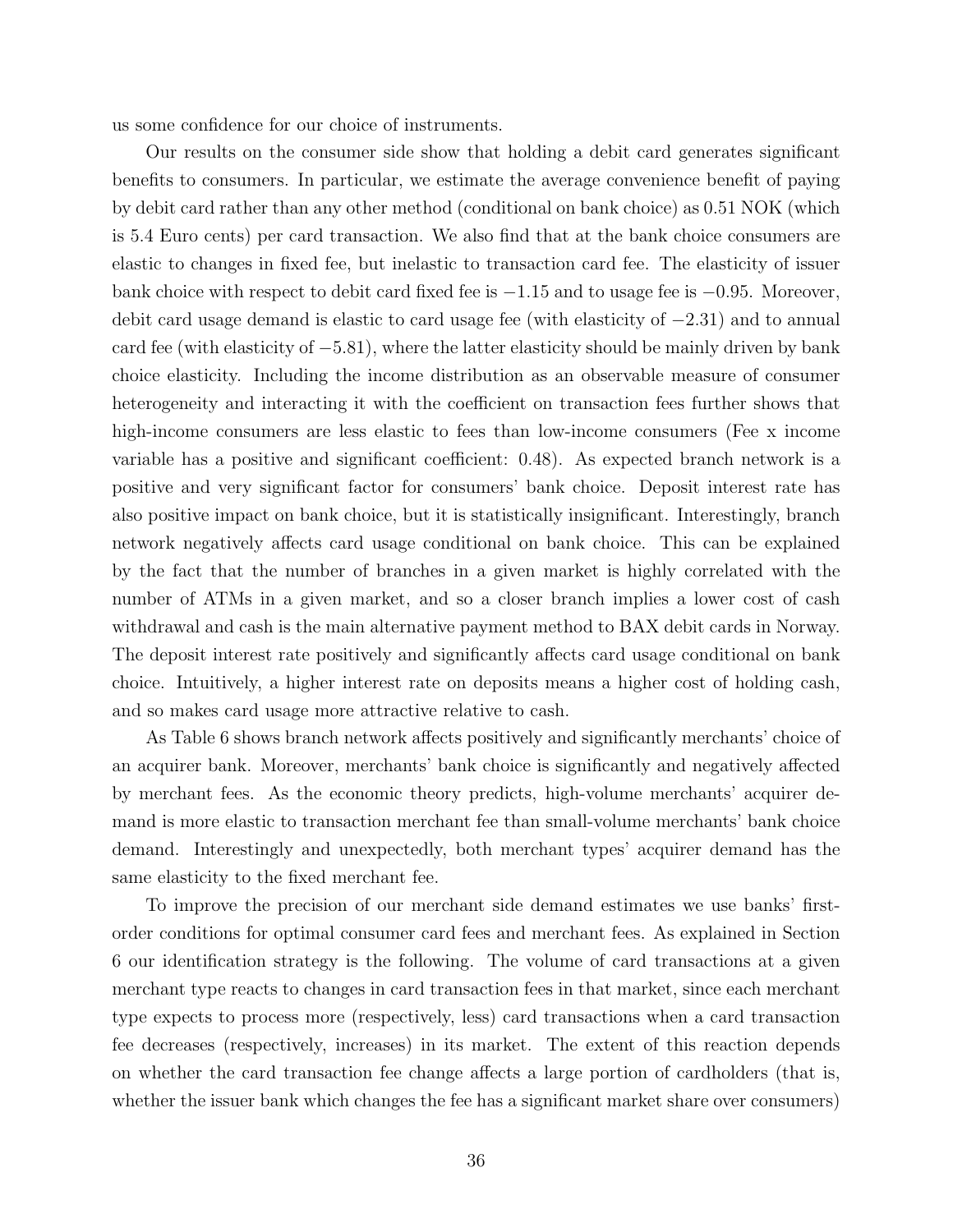in that market and on the type of merchants (large merchants expect to obtain a larger share of the changes in the total card transactions). More importantly, the variation in card transaction fees changes the average card transaction volume each merchant expects to obtain and thereby changes its average fee, even if individual merchant fees do not change. By using the moment conditions from the supply side equations, we exploit this link between the consumer side and merchant side to identify merchant side parameters more precisely by leveraging on consumer side card fee variation. The results of this analysis and the policy counterfactuals using demand and supply side estimates are in preparation.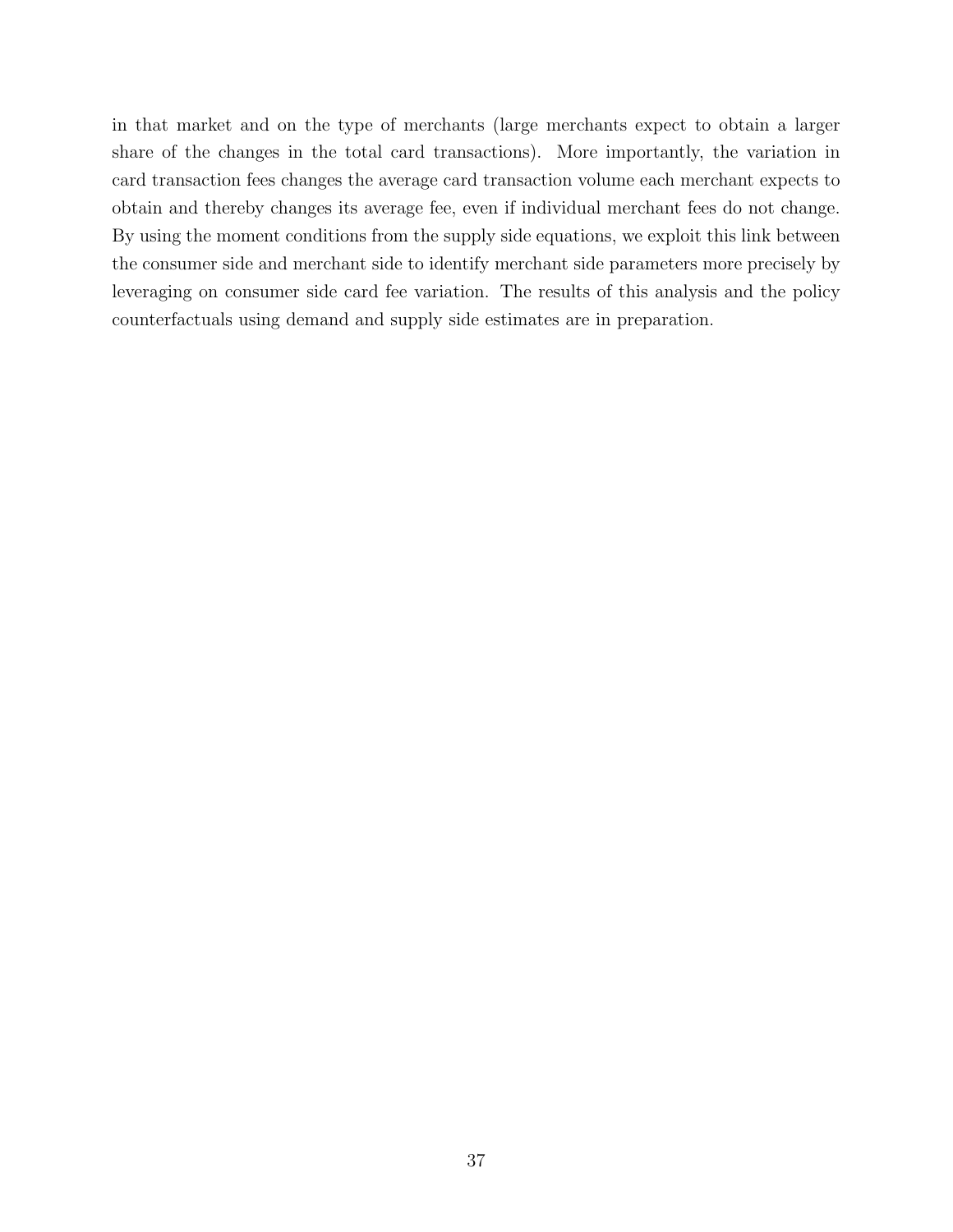# Appendices

## A Data

### A.1 Issuer market: Missing values and their imputation

Table 7 provides a summary of the data on issuers: value on deposit accounts (value deposit), total number of BAX card transactions (bax trans), total value of BAX card transactions (bax value), annual BAX card fee (annual fee) and per-transaction card fee (trans fee), annual interest rate on deposits (interest deposit) and interest rate on loans (interest loan), the number of branch offices (branch), rent costs per branch (rent), wage costs per employee (wage) and payment transmission costs per BAX card transaction (transmission fee) for four years (2006-2009) distributed across the 19 counties. $^{24}$ 

| Issuer variables          | N    | mean           | sd       | max       | min         | median         |
|---------------------------|------|----------------|----------|-----------|-------------|----------------|
| value_deposit             | 1822 | 1,143.61       | 4174.59  | 56,594.06 | 0           | 18.79          |
| bax_trans                 | 1824 | 1.32           | 4.23     | 57.82     | $3.56E - 4$ | 0.07           |
| bax_value                 | 1824 | 528.44         | 1,740.20 | 21,410.00 | 0.09        | 24.21          |
| annual_fee                | 1805 | 247.6          | 26.1     | 300       | 150         | 250            |
| trans_fee                 | 1824 | 2.1            | 0.8      | 4         | $\theta$    | $\overline{2}$ |
| interest_deposit          | 1824 | 3.2            | 1.2      | 5.3       | 1.5         | 2.9            |
| interest_loan             | 1824 | 5.5            | 1.2      | 7.6       | 3.9         | 5.1            |
| branch                    | 1824 | $\overline{2}$ | 6        | 57        | $\Omega$    | $\Omega$       |
| wage (in thousand NOK)    | 1824 | 477.13         | 77.83    | 726.41    | 340.10      | 457.73         |
| rent (in million NOK)     | 1805 | 1.25           | 2.17     | 15.11     | 0.02        | 0.61           |
| transmission_fee (in NOK) | 1748 | 2.04           | 1.42     | 8.46      | 0.30        | 1.84           |

Table 7: Issuer side summary statistics – missing information

Notes: Issuer variables: value on deposit accounts (in million NOK), total number of BAX card transactions (in millions), total value of BAX card transactions (in million NOK), prices (in NOK), interest rates (for households) (in  $\%$ ), branch offices, wage costs per employee (in thousand NOK), rent costs per branch (in million NOK), and payment transmission costs per BAX card transaction (in NOK) . source: SSB, Norges Bank (ORBOF) and FNO.

This table first shows that there are some missing values, two missing values in the value on deposit accounts and nineteen in the annual BAX card fee. The two missing values in

 $^{24}$ We use the prices at the beginning (January 01) of each year. We normalize the cost variables (wage costs, rent costs, payment transmission costs) to calculate variable costs, since we will use them as instruments for prices in our demand estimations.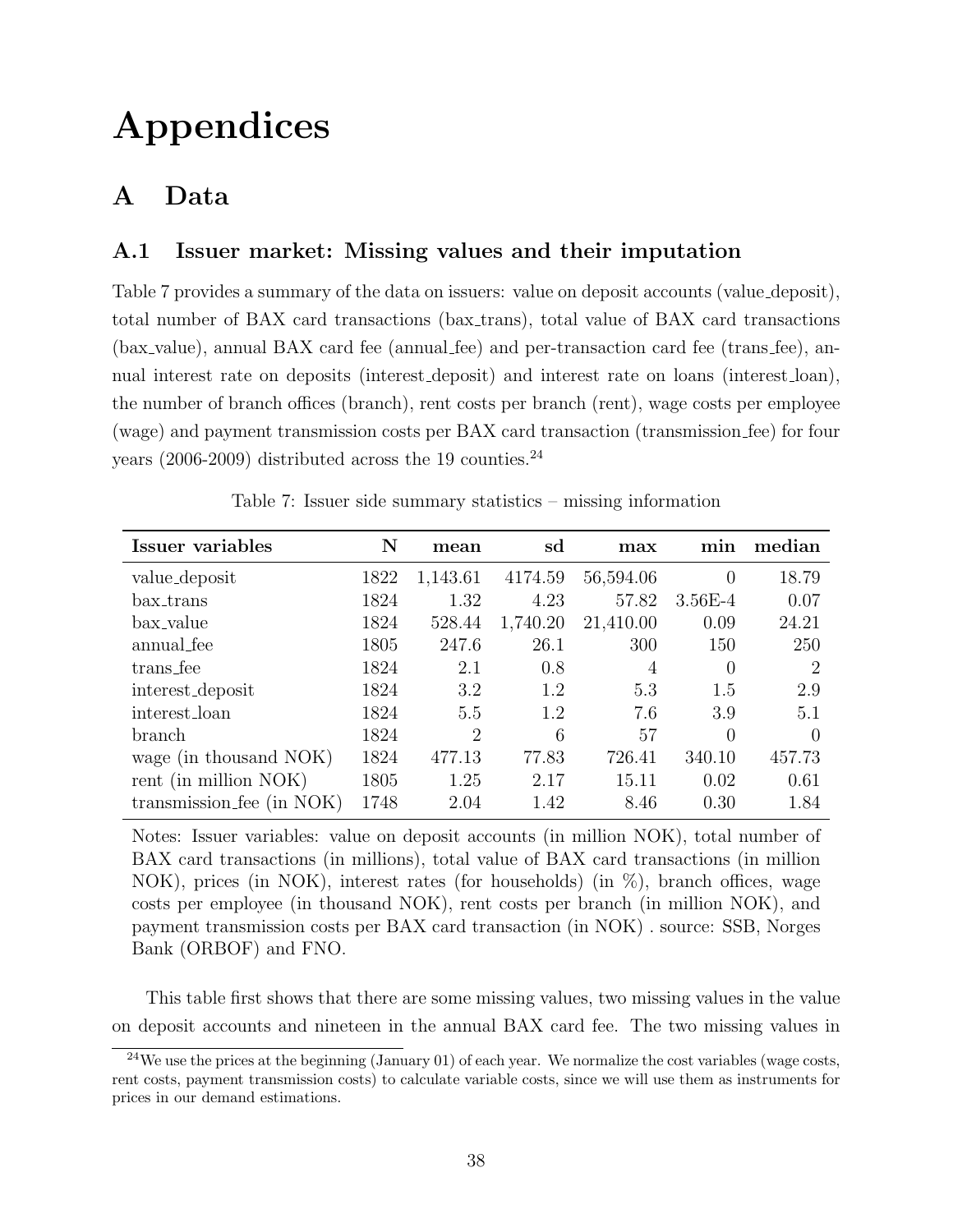the value on deposit accounts are from two different banks in two different counties in two different year. One of them is in county 20 in 2008 and the other is in county 17 in 2006. We replace the former with the average of the same bank's deposit account value in the same county over 2007 and 2009, and replace the latter with the same bank's deposit account value in the same county in 2007 because 2006 is the first sample period. The nineteen missing values in the annual BAX card fee are due to another bank not reporting the annual fee for 2007 so the number of the missing values is the same as the number of counties. This bank charged 150 NOK in 2006, 250 NOK in 2008, and 150 NOK in 2009, so a reasonable guess is it charged either 150 NOK or 250 NOK in 2007. Between the two numbers we chose 150 NOK because its value on deposit accounts went up from 2006 to 2007 and then stabilized in 2008. This is just our guess but it seems that this bank experimented with a higher fee in 2008 and then went back to the normal level.

There are also some missing values for the rent and the transmission fee variables. For the rent variable 19 observations are missing due to one bank without the rent information for 2009 (so 19 missing values for 19 counties) and for the transmission fee variable 76 observations are missing due to one bank without this fee information for the whole sample period (so 76 missing values for 19 counties for 4 years). We replace the missing values of the transmission fee with the average fee of the other banks for each year. Because the missing values of the rent variable is only for 2009, we first compare the average rent of the other banks with that of the bank without the 2009 rent information for the years we have data. The ratio of this bank's rent to the national average is 0.45 and 0.44 for 2006 and 2007 respectively and goes up to 0.84 in 2008. We take this increase as a permanent change and replace the missing values with 0.84 of the 2009 national average.

### A.2 Acquirer market: Missing values and their imputation

Table 8 describes the acquiring side data. There are three fees that merchants pay for BAX card acceptance services: a one-time fee to register a POS terminal (*POS\_reg\_fee*), a monthly settlement fee ( $POS_settl_fee$ ), and a BAX card transaction fee ( $POS_trans_fee$ ). We found a non-negligible number of missing values for major variables in our data set. Out of 1,748 observations there are 460 missing values for the number of BAX terminal locations, 430 missing values for the BAX transactions and the value of BAX transactions, 912 missing values for the registration fee and the settlement fee, and 836 missing values for the transaction fee. However, it is not clear to us whether these missing values are really missing values or zeros. For example, if a bank does not have any POS terminal in a county, this could be left as blank, which makes it look like a missing value. Thus, we compared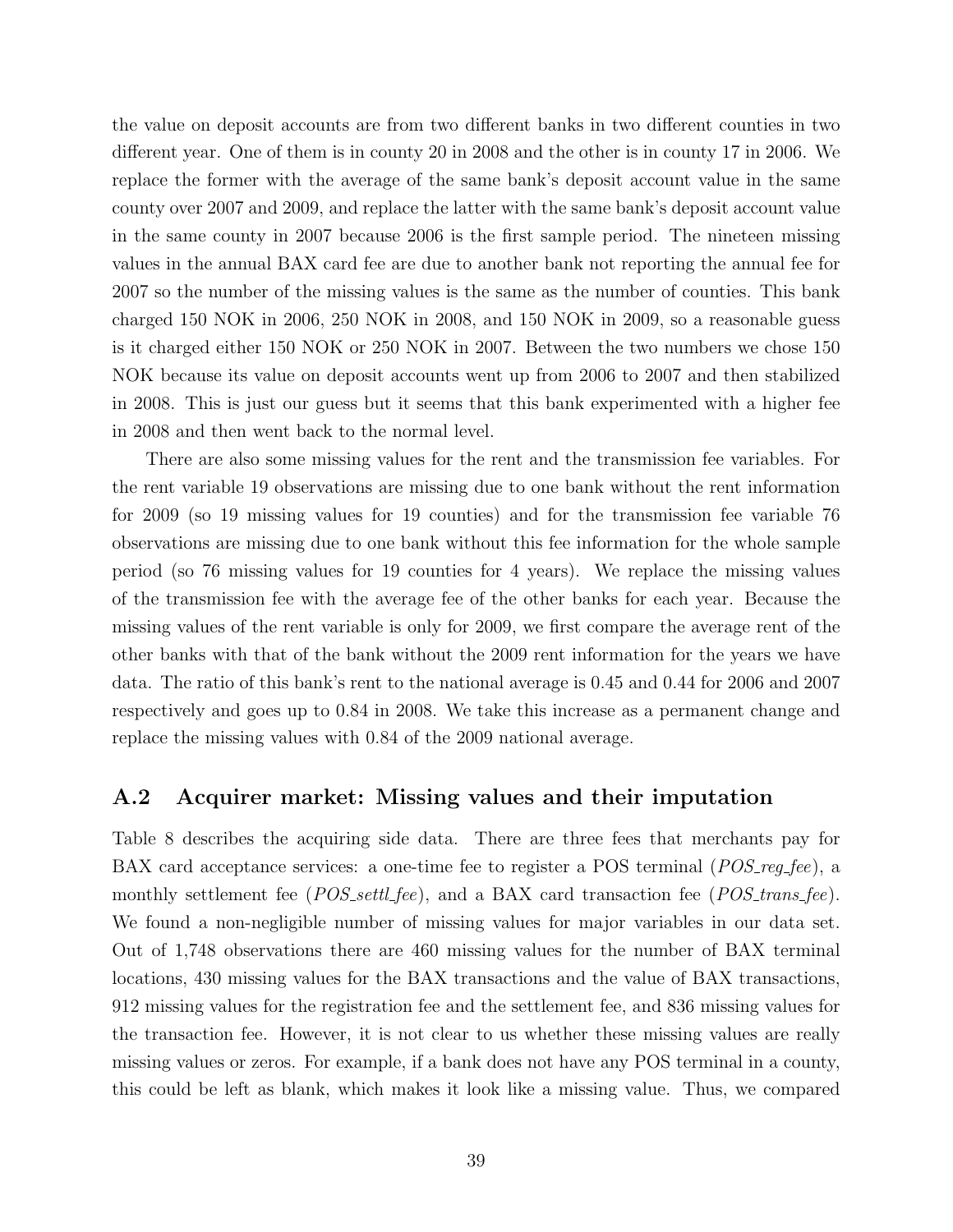| <b>Acquirer Variables</b>  | N    | mean   | sd    | max            | min      | median |
|----------------------------|------|--------|-------|----------------|----------|--------|
| POS_location_BAX           | 1288 | 222.6  | 590.9 | 6,402          | $\theta$ | 8      |
| bax_trans (in millions)    | 1318 | 2.02   | 5.85  | 71.13          | $\Omega$ | 0.03   |
| bax_value (in billion NOK) | 1318 | 0.81   | 2.34  | 24.29          | $\Omega$ | 0.02   |
| POS_reg_fee                | 836  | 518.18 | 24.07 | 550            | 500      | 500    |
| POS_settl_fee              | 836  | 142.84 | 36.33 | 240            | 60       | 150    |
| POS_trans_fee              | 912  | 0.17   | 0.38  | $\overline{2}$ | $\Omega$ | 0.15   |
| interest_loan_corp         | 1729 | 6.03   | 1.29  | 9              | 3.82     | 5.87   |
| interest_deposit_corp      | 1729 | 3.35   | 1.26  | 5.71           | 1.44     | 3      |

Table 8: Acquirer side summary statistics

Notes: Acquiring banks' POS locations accepting BAX cards, total number of BAX card transactions (in millions), total value of BAX card transactions (in million NOK), BAX fees for merchants (in NOK) and interest rates for merchants (in %). source: BBS, SSB and Norges Bank.

county-level total BAX transaction from the merchant (acquirer) side with that from the issuer side. The comparison shows that 430 missing values for the BAX transactions are not missing values but zeros. In 2006, for example, the average number of BAX transactions per county is recorded as 28.33 millions on the issuer side and 31.04 millions on the acquirer side. The average value of BAX transactions per county is 11.68 billions on the issuer side and 12.79 billions on the acquirer side. There are some discrepancies but the difference is about 10%, and more importantly the acquirer side reports higher numbers. Thus, we conclude it would be reasonable to assume that these missing values are actually zeros.

If this assumption were correct, the banks on average do not have any POS terminals in 7 counties out of 19. Only 6 banks have POS terminals in all 19 counties and a few banks have POS terminals in less than 5 counties. However, the bank-level correlation between the merchant-side BAX transaction and the consumer-side BAX transaction is over 0.95, meaning that no bank dominates only on one side.

The 912 missing values for the registration fee and the settlement fee are due to a half of the banks (12 banks) not reporting their merchant fees in the survey. However, this number is not as high as it seems once the banks that do not have POS terminals in some counties are counted for. Out of the 912 missing values 387 observations do not record any BAX transaction activities (that is, zero value for BAX transactions), so the number of relevant missing values is 525.

Moreover, the 12 banks that do not report the fees are not major banks in any dimensions. These banks own 27% of POS terminals throughout the country and the amount of BAX transactions processed at these terminals is less than 30% both in terms of the number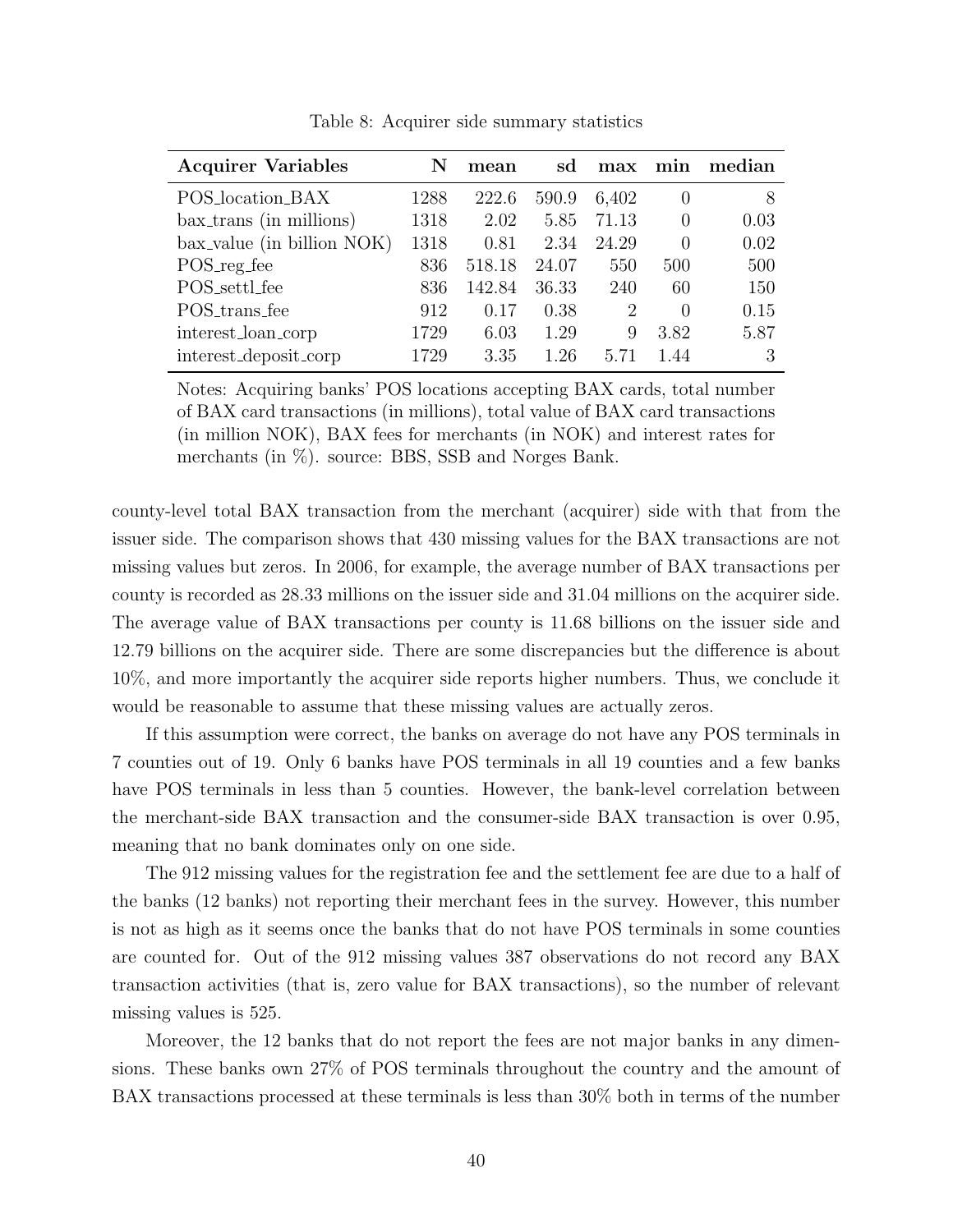and the value.

### B Consumer bank choice and card usage

## B.1 Aggregating consumer-level card usage demand to bank-level card usage demand

In the following example we illustrate how we define card usage bank-level card usage shares by aggregating consumer-level card usage demands. We illustrate why we need to account for the distribution of consumer types conditional bank choice when we do this aggregation.

Consider two types  $(1 \text{ and } 2)$  and two banks  $(A, B)$ , and one county. Let N denote the total number of potential consumers in the market,  $N_j$  denote the number of customers of bank j,  $s_j$  denote the market share of bank j for value on deposit accounts in the county, for  $j \in \{A, B\}$ . We assume that each bank's market share for cardholders is the same as its market share for value on deposit accounts, and so we have

$$
N_j = N s_j \tag{16}
$$

Moreover, let  $N_{ij}$  denote the number of type i customers of bank j, for  $i \in \{1,2\}$ , so  $N_j = N_{1j} + N_{2j}$  for  $j \in \{A, B\}$ . We assume that the total number of payment transactions (including card, cash, etc.) made by each type i customer of bank  $j$  is the same and equal to  $R_{ij}$ . Finally, we assume that the total number of debit card transactions made by each type i customer of bank j is the same and equal to  $D_{ij}$ . Our model for card usage then implies that type  $i$  consumer's total usage of bank  $j$ 's card is equal to their probability of paying by card  $j$  times the total number of all payment transactions she makes:

$$
D_{ij} = \frac{\exp(\delta_j - \alpha_i f_j)}{1 + \exp(\delta_j - \alpha_i f_j)} R_{ij} N_{ij}
$$

We could then write the total card transaction volume of bank  $j$  as the sum of card transactions made by its customers of type 1 and 2:

$$
D_j = \sum_{i=1,2} \left( \frac{\exp(\delta_j - \alpha_i f_j)}{1 + \exp(\delta_j - \alpha_i f_j)} R_{ij} N_{ij} \right)
$$
(17)

We assume that within a county customers of a given bank make the same number of total transactions regardless of their type:  $R_{1j} = R_{2j} \equiv r_j$ . Under this assumption total payment transactions made by bank j's customers is equal to  $R_j = N_j r_j$ . Let  $s_j^u$  denote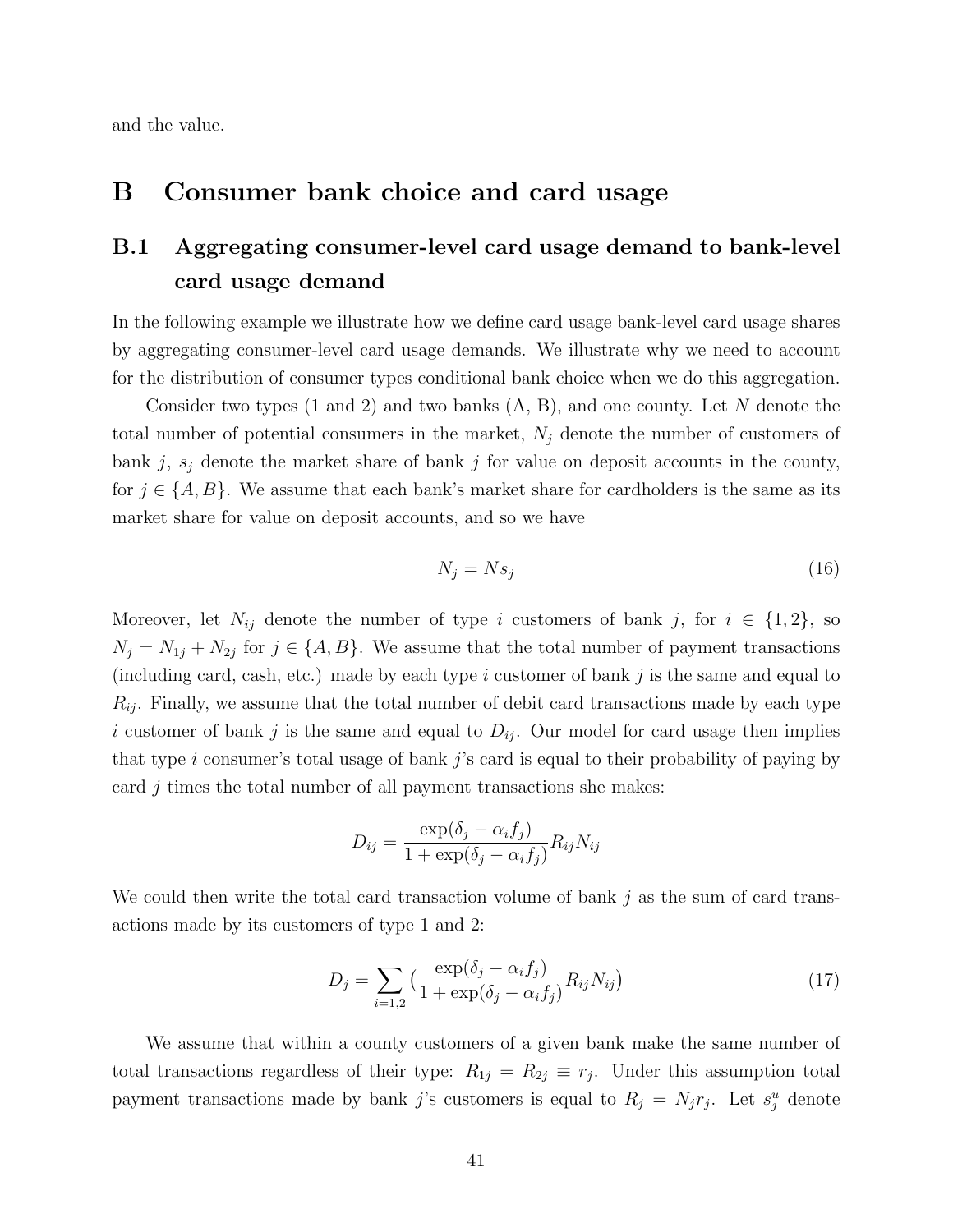bank j's total card usage share over the total amount of payment transactions made by its customers:  $s_j^u = \frac{D_j}{R_i}$  $\frac{D_j}{R_j}$ . Using equation (17) we then rewrite bank j's card usage share as

$$
s_j^u = \sum_{i=1,2} \left( \frac{\exp(\delta_j - \alpha_i f_j)}{1 + \exp(\delta_j - \alpha_i f_j)} \frac{N_{ij}}{N_j} \right)
$$

We can rewrite the proportion of type  $i$  customers over the total customers of bank  $j$  as the ratio of the probability that type i customers choosing bank j over the probability of both types choosing bank  $j$ :

$$
\frac{N_{ij}}{N_j} = \frac{N_{ij}/N}{N_j/N} = \frac{\frac{N_{ij}}{N_i} \frac{N_i}{N}}{\frac{N_{1j}}{N_1} \frac{N_1}{N} + \frac{N_{2j}}{N_2} \frac{N_2}{N}} = \frac{Pr(i \in j|i)Pr(i)}{Pr(1 \in j|1)Pr(1) + Pr(2 \in j|2)Pr(2)}
$$
\n
$$
= \frac{Pr(i \in j)}{Pr(1 \in j) + Pr(2 \in j)} = w_{ij}
$$

We then rewrite bank  $j$ 's card usage share as

$$
s_j^u = \sum_{i=1,2} \left( \frac{\exp(\delta_j - \alpha_i f_j)}{1 + \exp(\delta_j - \alpha_i f_j)} w_{ij} \right).
$$
 (18)

Hence, we conclude that when we have a continuum of consumer types, the share of bank  $j$ card transactions over the total of payment transactions made by its customers in market t is given by

$$
s_{jt}^{u} = \int \left(\frac{\exp(\delta_j - \alpha_i f_j)}{1 + \exp(\delta_j - \alpha_i f_j)} w_{ij}\right) d\alpha_i.
$$
 (19)

where

$$
w_{ij} = \frac{Pr(i \in j)}{\sum_{s} Pr(s \in j)}
$$

By definition  $\sum_i w_{ij} = 1$  for all j, so  $w_{ij}$  represents an economically and analytically meaningful weight multiplying type  $i$ 's usage probability of card  $j$ . This weight accounts for the fact that for each consumer, we use the same type (marginal disutility of money) at the bank choice and card usage decision, so each type has a different likelihood of choosing bank j.

## B.2 Approximating the number of total transactions made by bank j's customers

When a consumer makes a purchase by using her debit card, the corresponding value of purchase is deducted from her deposit account immediately. We argue that the total amount of money used for POS purchases is the sum of debit card usage and a fraction of the money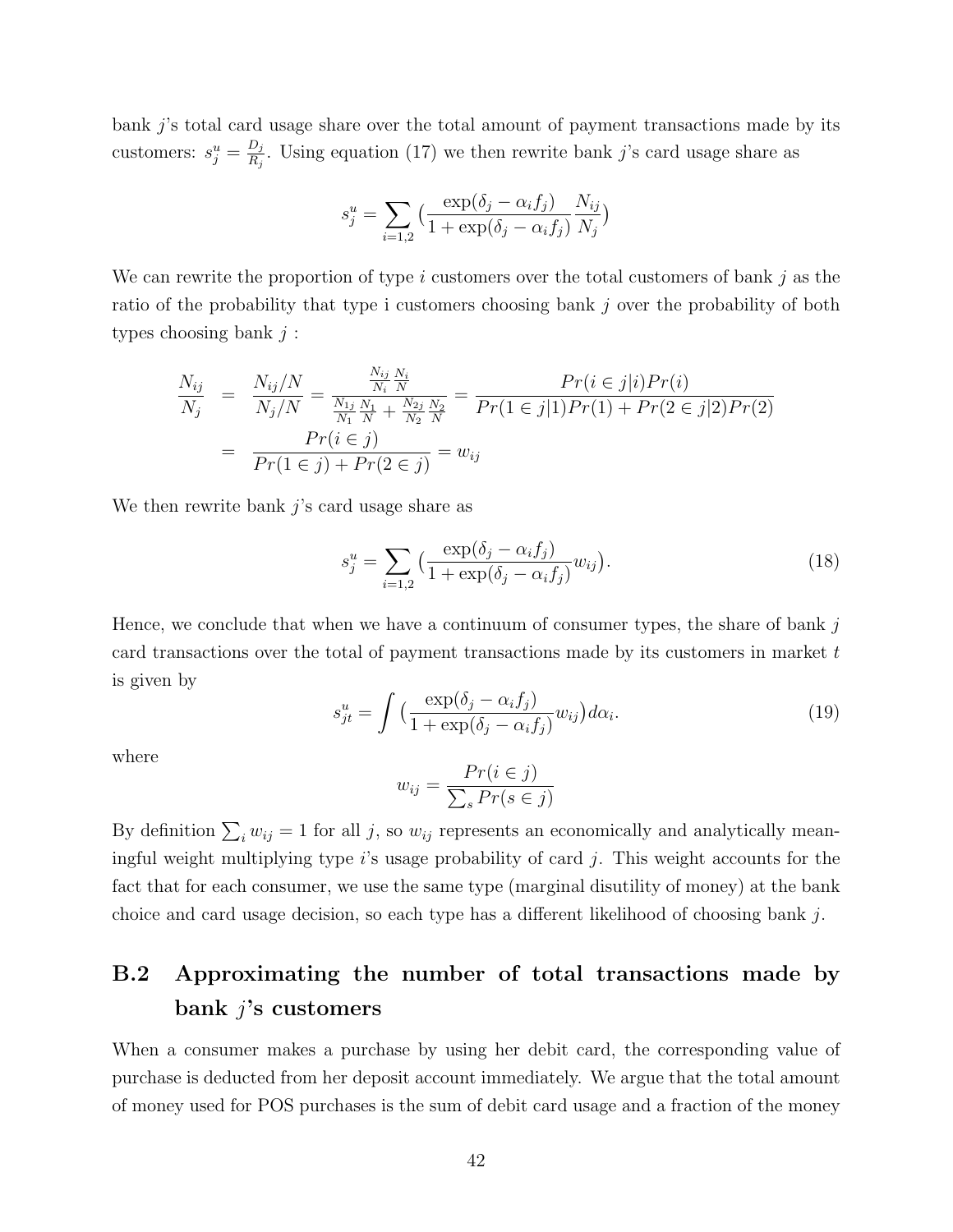in her deposit account. Hence, the total POS number transactions (purchase volume) of bank  $j$  customers in market  $t$  is equal to

$$
R_{jt} = D_{jt} + \frac{wV_{jt}}{v_{jt}}
$$

where w denotes the share of the value on deposit accounts that customers use to make purchases at POSs,  $D_{it}$  the total number of BAX card transactions, and  $V_{it}$  denotes the deposit value. The average value of a BAX-transaction of bank  $j$ 's customers in market  $t$  is  $v_{jt} = D_{jt}^V/D_{jt}$ , where  $D_{jt}^V$  is the total value of BAX card transactions made by customers of bank j in market t. By dividing deposit value,  $V_{jt}$ , by  $v_{jt}$ , we convert the value of transactions to the number of transactions. In doing so we implicitly assume that the average value of a BAX-transaction of bank j customers in market t is the same as the average value of any payment transaction of bank j customers in market  $t.^{25}$ 

We do not observe  $w$ , so we make use of data taken from the POS survey. In particular, we observe the debit card share over all transactions for each county that occurred on the day before the survey was conducted. We find  $w$  which minimizes the distance between county level mean debit card usage shares calculated using the bank level data,

$$
\frac{1}{J} \sum_{j} \frac{D_{jt}}{\hat{R}_{jt}} = \sum_{j} \frac{D_{jt}}{D_{jt} + \frac{\hat{w}V_{jt}}{v_{jt}}}
$$

and the county-level debit card usage shares estimated from the POS survey data. The estimate  $\hat{R}_{jt}$  approximates the number of total transactions by bank j's customers in market t.

## B.3 Calculation of the share of BAX debit card service fees over costs of other relevant services

Here we aim to calculate what percentage of the total costs of retail banking services correspond to BAX card fees for an average customer of a given bank in a given year from 2006 to 2008. To do that we need to use data on total usage volume (transactions) and prices of different retail banking services, and the total number of customers of a given bank in a given year. These services are BAX debit card membership, BAX debit card usage, usage of internet banking solutions, ATM withdrawals from own bank ATMs, ATM withdrawals

<sup>&</sup>lt;sup>25</sup>If customers use BAX card more often for high value transactions, then we might have a downward bias in calculating the total number of transactions and so might over-estimate the convenience benefit from paying by BAX rather than cash. From the survey data we verify that the average value of a BAX card transaction is not statistically different from the average value of cash transaction.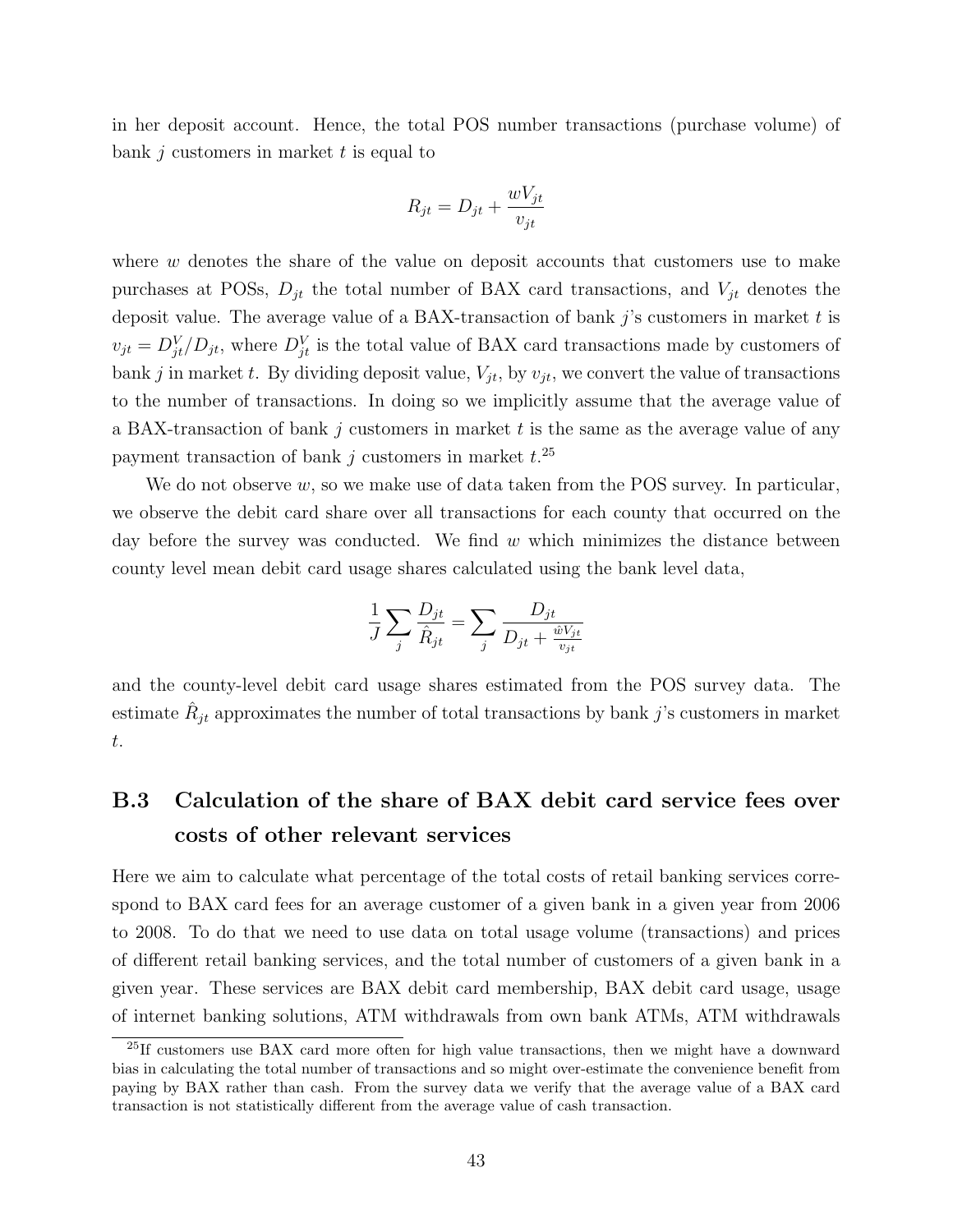from other banks' ATMs, direct debit usage (avtalegiros and autogiros).

We first define our notation for important variables. Let  $N_{it}$  denote the total number of BAX card customers of bank j,  $\Phi_{jt}$  denote the total annual costs of using bank j's retail banking services,  $\phi_{jt}$  denote the annual cost of bank j's average customer from using retail banking services,  $S_j$  denote the set of bank j's retail banking services,  $q_{ijt}$  denote the volume of transactions of service i of bank j,  $p_{ijt}$  is the unit price of service i of bank j for year  $t \in \{2006, 2007, 2008\}$ . There is only one membership service (having a debit card agreement). In that case the quantity variable is equal to the number of BAX card customers:  $q_{ijt} = N j t$ .

Using the data on service transaction volumes (usage) and prices for the above services, we calculate first the total costs of using bank  $j$ 's services by

$$
\Phi_{jt} = \sum_{i \in S_{jt}} q_{ijt} p_{ijt} \tag{20}
$$

Using the data on the total number of customers per bank we next calculate the cost of using bank j's services for an average customer by diving the total costs by the total number of bank j's BAX card customers:

$$
\phi_{jt} = \frac{\Phi_{jt}}{N_{jt}}.\tag{21}
$$

We then calculate the annual cost of BAX card services for an average customer of bank j by

$$
\phi_{baxjt} = F_{jt} + \frac{f_{jt}q_{baxjt}}{N_{jt}}.\tag{22}
$$

where  $F_{jt}$  is the annual BAX card fee,  $f_{jt}$  is the BAX card transaction fee, and  $q_{baxjt}$  is the total volume of BAX card transactions of bank  $j$  in year  $t$ .

We finally calculate the share of BAX card fees over the total costs by

$$
cost sharebax_{jt} = \frac{\phi_{baxjt}}{\phi_{jt}} 100.
$$
\n(23)

#### B.3.1 Correlation between consumer prices

In Table 9 we report the pairwise correlation between banks' prices for different retail banking services for consumers. Debit card services have two prices: Annual card fee (card fee) and card transaction fee (card trans). Cash withdrawals from ATMs have two prices: atm home refers to the fee of withdrawing cash from own bank's ATMs and atm other refers to the fee of withdrawing cash from other banks' ATMs. The fee of paying by electronic invoice is efact fee, the fee of internet banking solutions is net fee and the fee of direct debit payments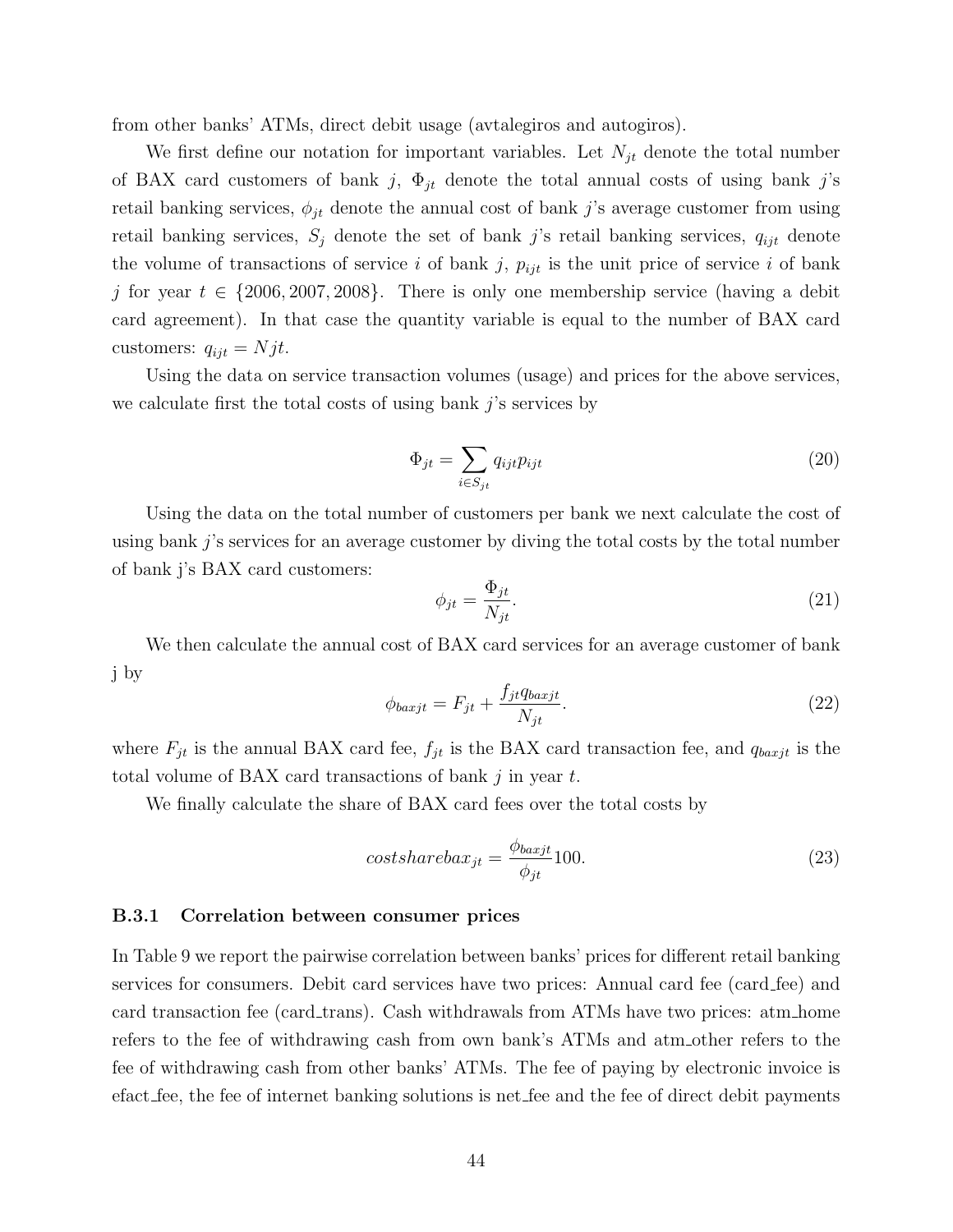is giro fee.

| Prices     | card_fee | card_trans | atm_home | atm_other | $\text{efact\_fee}$ | net_fee | giro_fee |
|------------|----------|------------|----------|-----------|---------------------|---------|----------|
| card       |          |            |          |           |                     |         |          |
| card_trans | $-0.22$  |            |          |           |                     |         |          |
| atm_home   | $-0.3$   | 0.59       |          |           |                     |         |          |
| atm_other  | $-0.1$   | 0.64       | 0.43     |           |                     |         |          |
| efact_fee  | $-0.12$  | 0.79       | 0.56     | 0.66      |                     |         |          |
| net_fee    | $-0.12$  | 0.70       | 0.56     | 0.64      | 0.92                |         |          |
| giro_fee   | $-0.05$  | 0.35       | 0.40     | 0.69      | 0.57                | 0.63    |          |

Table 9: Correlations of fees across issuer bank services

As the table shows that the correlation between annual card fee and the other retail banking services' fees are negative and very low (see the numbers in the second column). On the other hand, the correlation between card transaction fee and other retail banking services' fees are positive and rather high (see the numbers in the third column). In particular, the correlation between card transaction fee and e-invoice fee is 0.8 and the correlation between card transaction fee and internet fee is 0.7.

## C Merchant bank choice

### C.1 Homogenous merchants and redundancy of two-part tariffs

Suppose that in a given county merchants are homogenous and process the same volume of card transactions. Let  $\pi_{ijt}$  denote the utility of merchant i which is located in market t and uses the acquiring services of bank  $j$ :

$$
\pi_{ijt} = x_{jt}\lambda - \mu(M_{jt} + m_{jt}\frac{D_t}{N_t^S}) + \zeta_{jt} + \varepsilon_{ijt}
$$
\n(24)

This utility depends on the acquirer bank's characteristics,  $x_{jt}$ , monthly merchant fee,  $M_{jt}$ , per-transaction merchant fee,  $m_{it}$ , as well as the other characteristics of the acquirer,  $\zeta_{it}$ , which are observed by the merchant and acquirer, but not observed by the econometrician. Let  $\varepsilon_{ijt}$  denote random taste shocks on the merchant's utility. Note that per-transaction merchant fee's impact on the merchant's utility is proportional to the amount of card transactions the merchant expects to have in that market,  $\frac{D_t}{N_t^S}$ , where  $D_t$  is the total card transaction volume in market t.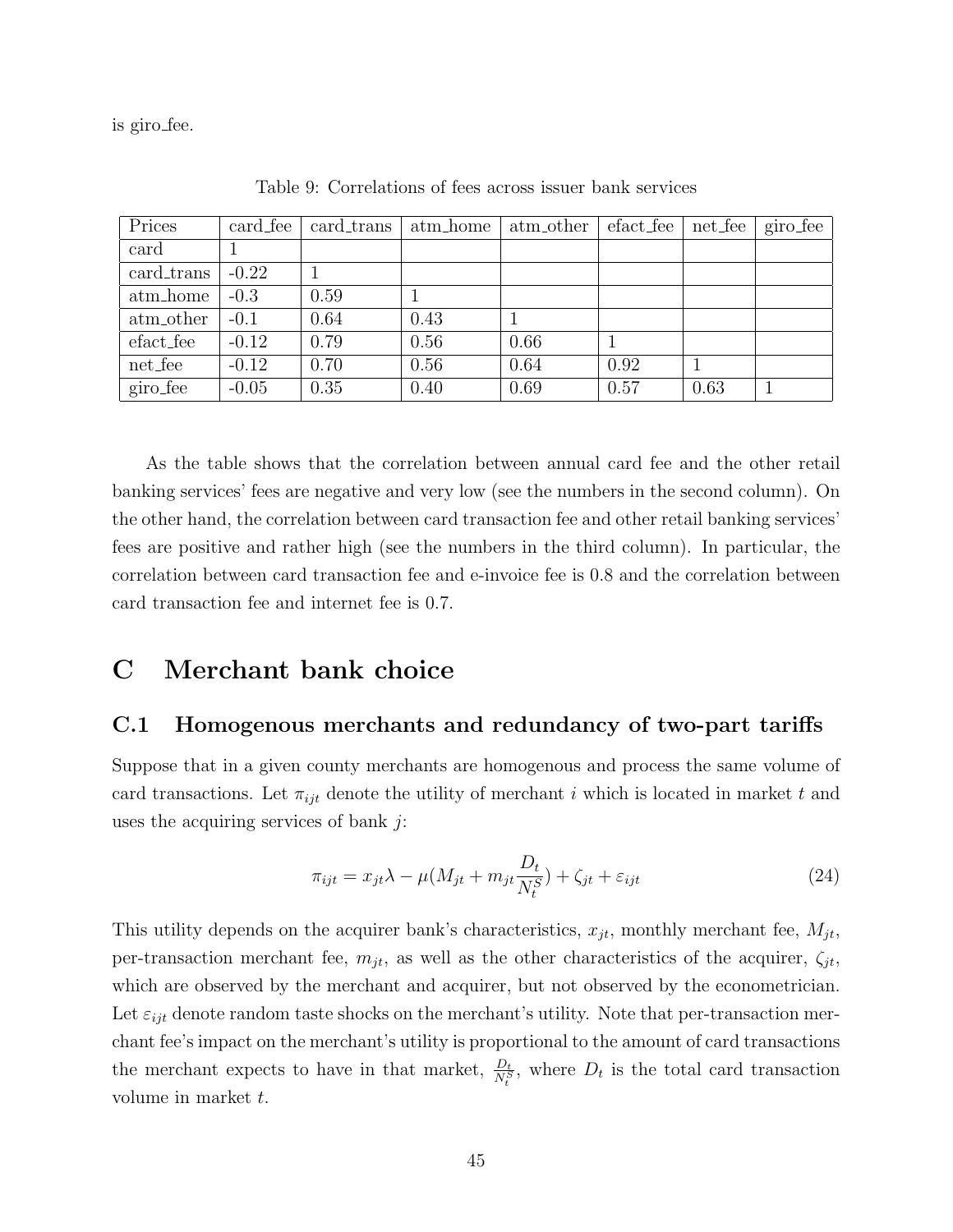In every period each bank earns the issuer profits from card transactions made by its cardholders in all counties as well as the acquirer profits from card transactions settled at its merchant locations in all counties. Like in section 5.3 we change the notation and denote county by  $c$ , and time by  $t$ . Recall that the reason of the notation change is to analyse the bank's problem while taking into account the fact that in a given year each bank sets the same fees in all counties (national pricing policy). We drop the subscript for time,  $t$ , to simplify the notation. Let  $D_{jc}$  denote the volume of card transactions processed by a merchant located at county  $c$  and acquired by bank  $j$ . Merchant homogeneity assumption implies that this merchant processes the average volume of card transactions in county  $c$ , that is,  $D_{jc}^S = \frac{D_c}{N_c^S}$  $\frac{D_c}{N_c^S}$ , where  $D_c$  is the total volume of card transactions processed in county c and  $N_c^S$  is the total number of merchants in county c. But then the total volume of card transactions processed by all merchants of bank j in county c is equal to  $\sum_c D_{jc}^S N_{jc}^S$ , where  $N_{jc}^S$  denote the total number of merchants acquired by bank j in county c. Using  $D_{jc}^S = \frac{D_c}{N_s^S}$  $N_c^S$ we rewrite the total volume of card transactions processed by all merchants of bank  $j$  in county c as  $\sum_{c} D_c s_{jc}^S$ , where  $s_{jc}^S$  refers to the bank's market share on the merchant side:  $s_{jc}^S = \frac{N_{jc}^S}{N_c^S}$ . Bank j's profit is then

$$
\Pi_j = \Pi_j^I + \Pi_j^A = \sum_c [(f_j - c_j^I)D_{jc}N_c^B s_{jc}^B + (F_j - C_j^I)N_c^B s_{jc}^B + (m_j - c_j^A)D_c s_{jc}^S + (M_j - C_j^A)N_c^S s_{jc}^S].
$$

The first term corresponds to the variable issuer profits from card transactions settled by bank j's cardholders: the variable issuer margin,  $f_j - c_j^I$ , times the total card usage demand of its cardholders in all counties,  $\sum_{c} D_{jc} N_c^B s_{jc}^B$ , where  $D_{jc}$  is card usage demand of a cardholder of bank j in county c and  $N_c^B s_{jc}^B$  corresponds to the total number of the bank's cardholders in county c given that  $s_{jc}^B$  refers to the bank's market share over cardholders:  $s_{jc}^{B} = \frac{N_{jc}^{B}}{N_c^{B}}$  and  $N_c^{B}$  refers to the total market size on the consumer side. The second term of the bank's profit expression corresponds to the fixed (with respect to transactions) margin from the bank's cardholders. The third term corresponds to the variable acquirer profits from card transactions settled at the merchant locations that are the customers of the bank: the variable acquirer margin,  $m_j - c_j^A$ , times the total volume of card transactions processed by all merchant locations acquired by the bank in county c,  $\sum_{c} D_c s_{jc}^S$ . Finally, the fourth term corresponds to the fixed acquirer margin from the bank's merchants. Bank  $j$  maximises its profit with respect to four different prices,  $f_j, F_j, m_j, M_j$ . The optimal prices of bank j are determined by the following first-order conditions: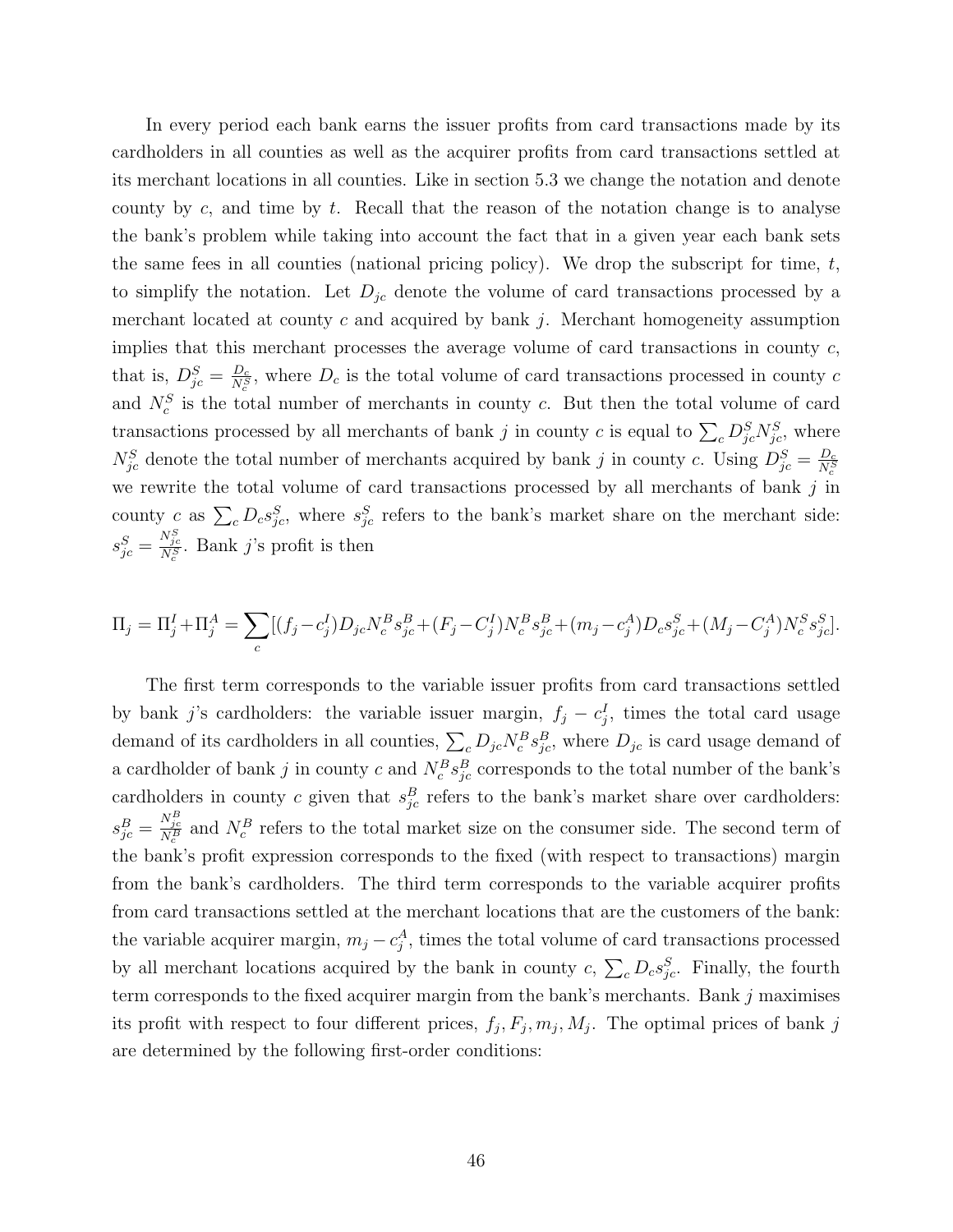$$
FOC_{f_j} : \sum_{c} [D_{jc} N_c^B s_{jc}^B + (f_j - c_j^I) N_c^B \left( \frac{dD_{jc}}{df_j} s_{jc}^B + D_{jc} \frac{ds_{jc}^B}{df_j} \right) + (F_j - C_j^I) N_c^B \frac{ds_{jc}^B}{f_j} + (m_j - c_j^A) \left( s_{jc}^S \frac{dD_c}{df_j} + D_c \frac{ds_{jc}^S}{df_j} \right) + (M_j - C_j^A) N_c^S \frac{ds_{jc}^S}{df_j} = 0
$$

$$
FOC_{F_j} : \sum_c [N_c^B s_{jc}^B + (f_j - c_j^I) N_c^B D_{jc} \frac{ds_{jc}^B}{dF_j} + (F_j - C_j^I) N_c^B \frac{ds_{jc}^B}{dF_j}] = 0
$$

$$
FOC_{m_j} : \sum_c [D_c s_{jc}^S + (m_j - c_j^A) D_c \frac{d s_{jc}^S}{d m_j} + (M_j - C_j^A) N_c^S \frac{d s_{jc}^S}{d m_j}] = 0
$$

$$
FOC_{M_j} : \sum_c [N_c^S s_{jc}^S + (m_j - c_j^A)D_c \frac{ds_{jc}^S}{dM_j} + (M_j - C_j^A)N_c^S \frac{ds_{jc}^S}{dM_j}] = 0
$$

In this model the merchants fees can not be identified separately because what matters for the merchants' bank choice and the banks' profits is the average merchant fee: for a given average merchant fee of a bank, the level of transaction fee or fixed fee does not affect the merchant demand or bank profit. There are two reasons of the redundancy of non-linear prices on the merchant side: 1. In a given county and year all merchants have exactly the same amount of card transactions (by assumption of merchant homogeneity), 2. Merchants cannot influence the card transaction volume (due to the fact that consumers are the ones that decide whether to check out by card or not). To illustrate the redundancy of non-linear merchant fees we consider the optimality conditions for merchant fees of a bank that is active in only one county and we dropped subscript for county, c:

$$
FOC_{m_j} : D s_j^S + (m_j - c_j^A) D \frac{d s_j^S}{d m_j} + (M_j - C_j^A) N^S \frac{d s_j^S}{d m_j} = 0
$$
\n(25)

$$
FOC_{M_j} : N^S s_j^S + (m_j - c_j^A) D \frac{d s_j^S}{d M_j} + (M_j - C_j^A) N^S \frac{d s_j^S}{d M_j} = 0
$$
\n(26)

Using the merchant's profit expression, (24), it is straightforward to derive the equiva-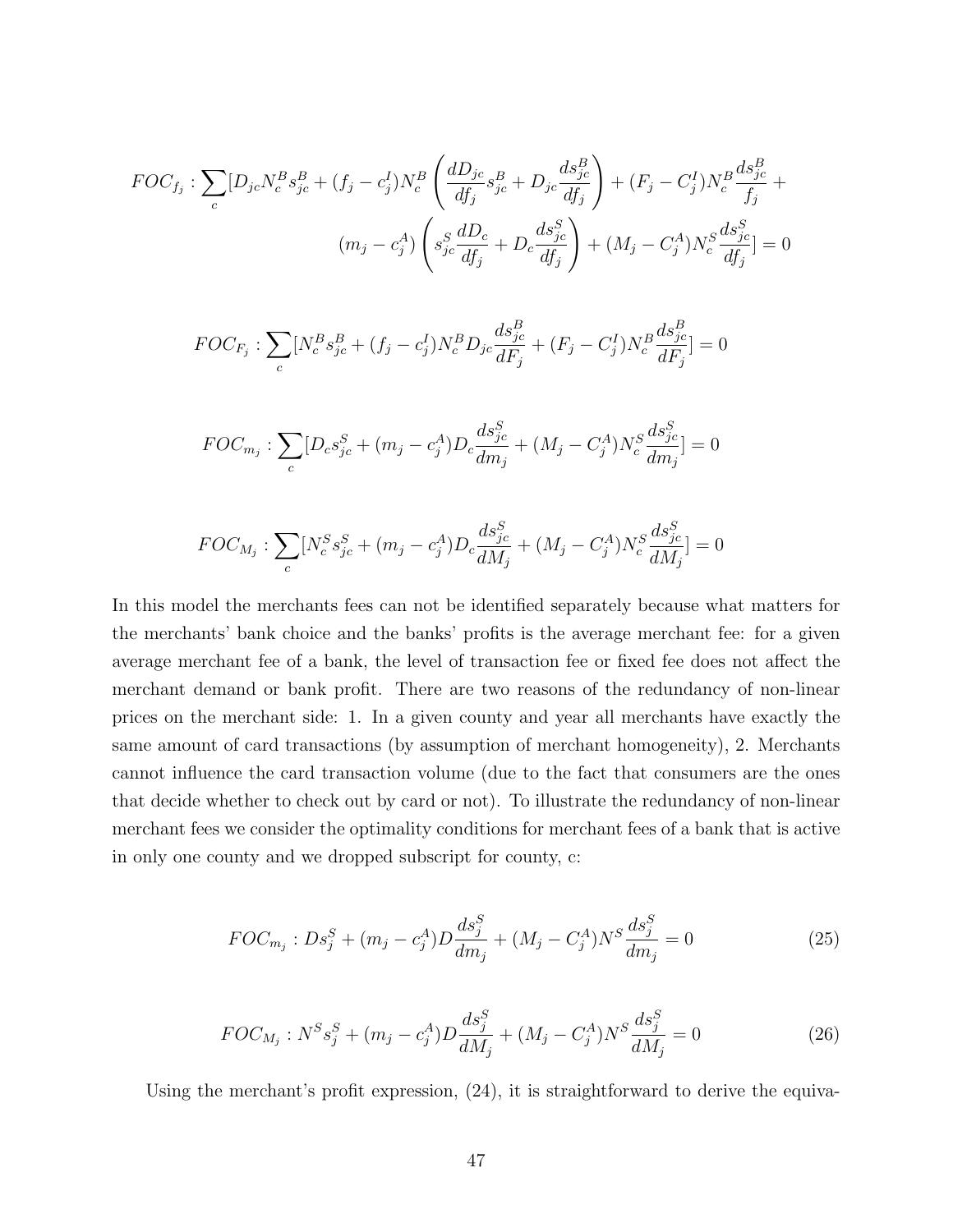lence between the reaction of merchant demand to the transaction fee and the reaction of merchant demand to the fixed fee:

$$
\frac{ds_j^S}{dm_j} = \frac{D}{N^S} \frac{ds_j^S}{dM_j}
$$

But then if we replace this into the first-order condition for  $m_j$ , (25), we obtain exactly the first-order condition for  $M_j$ , (26). Hence, this condition determines the optimal relationship between the fixed and transaction merchant fees and the bank is indifferent between the different levels of these fees as long as this condition holds, that is, the optimal merchant fees can not be identified separately.

On the other hand, using non-linear merchant fees, the banks that are active in more than one county can discriminate between merchants from different counties if these counties have different amount of card transaction volume per merchant. In these cases the firstorder conditions over-identify merchant fees. To illustrate this we consider the optimality conditions for merchant fees of a bank that is active in two counties, 1 and 2:

$$
FOC_{m_j}: D_1s_{j1}^S + D_2s_{j2}^S + (m_j - c_j^A)D_1 \frac{ds_{j1}^S}{dm_j} + (m_j - c_j^A)D_2 \frac{ds_{j2}^S}{dm_j} + (M_j - C_j^A)N_1^S \frac{ds_{j1}^S}{dm_j} + (M_j - C_j^A)N_2^S \frac{ds_{j2}^S}{dm_j} = 0.
$$

$$
FOC_{M_j} : N_1^S s_{j1}^S + N_2^S s_{j2}^S + (m_j - c_j^A) D_1 \frac{ds_{j1}^S}{dM_j} + (m_j - c_j^A) D_2 \frac{ds_{j2}^S}{dM_j} + (M_j - C_j^A) N_1^S \frac{ds_{j1}^S}{dM_j} + (M_j - C_j^A) N_2^S \frac{ds_{j2}^S}{dM_j} = 0.
$$

Similar to the previous case we can use (24) to derive the equivalence between the reaction of merchant demand in each county to the transaction fee and to the fixed fee, for  $c = 1, 2$ :

$$
\frac{d s_{jc}^S}{d m_j} = \frac{D_c}{N_c^S} \frac{d s_{jc}^S}{d M_j}
$$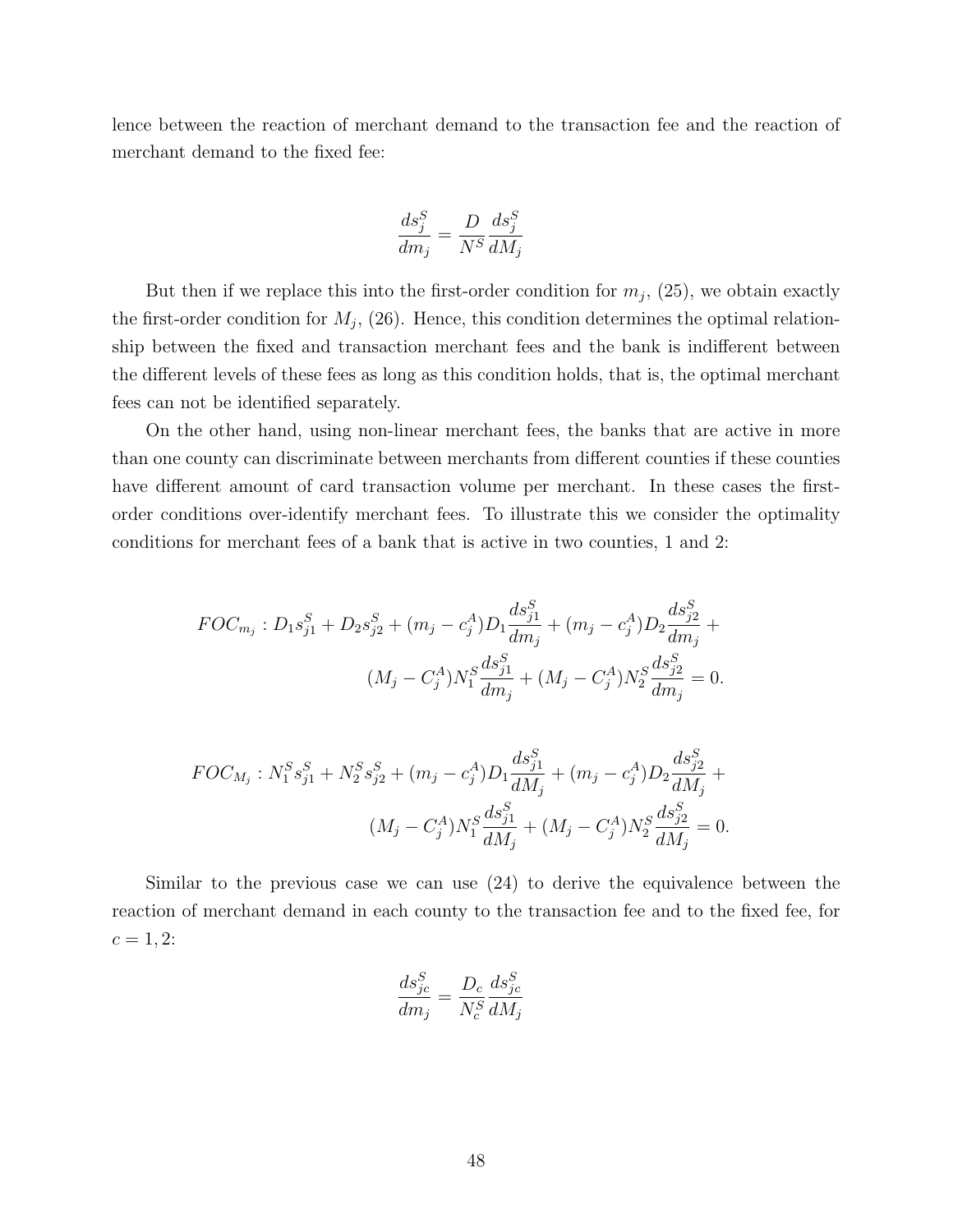Replacing this into the first-order condition for  $m_j$  we rewrite the latter as

$$
FOC_{m_j} : \frac{D_1}{N_1^S} \left( N_1^S s_{j1}^S + (m_j - c_j^A) D_1 \frac{d s_{j1}^S}{d M_j} + (M_j - C_j^A) N_1^S \frac{d s_{j1}^S}{d M_j} \right) +
$$
  

$$
\frac{D_2}{N_2^S} \left( N_2^S s_{j2}^S + (m_j - c_j^A) D_2 \frac{d s_{j2}^S}{d M_j} + (M_j - C_j^A) N_2^S \frac{d s_{j2}^S}{d M_j} \right) = 0
$$

Observe that this condition cannot hold together with the first-order condition for  $M_j$ except for one specific case where the average card transaction per merchant is the same in both counties,  $\frac{D_1}{N_1^S} = \frac{D_2}{N_2^S}$  $\frac{D_2}{N_2^S}$  (recall that the average card transaction per merchant is exogenous, that is, the bank cannot influence it by its choice of merchant fees). Even in that particular case transaction and fixed merchant fees cannot be identified separately since the two firstorder conditions would then be the same equation.

## C.2 Illustration: Merchant heterogeneity and identification of twopart merchant fees

To illustrate the identification of merchant fees when there is merchant heterogeneity consider a bank, say bank  $j$ , which is active in only one county and drop county identifier to simplify expressions. The profit of the bank will be

$$
\Pi_j = (f_j - c_j^I)D_j N^B s_j^B + (F_j - C_j^I)N^B s_j^B + (m_j - c_j^A)D \sum_k N_k^S w_k s_{kj}^S + (M_j - C_j^A) \sum_k N_k^S s_{kj}^S.
$$

The bank's first-order conditions with respect to  $m_j$  and  $M_j$  will be

$$
FOC_{m_j} : \sum_{k} \left[ DN_k^S w_k s_{kj}^S + (m_j - c_j^A) N_k^S w_k \frac{ds_{kj}^S}{dm_j} + (M_j - C_j^A) N_k^S \frac{ds_{kj}^S}{dm_j} \right] = 0
$$
  

$$
FOC_{M_j} : \sum_{k} \left[ N_k^S s_{kj}^S + (m_j - c_j^A) DN_k^S w_k \frac{ds_{kj}^S}{dM_j} + (M_j - C_j^A) N_k^S \frac{ds_{kj}^S}{dM_j} \right] = 0
$$

Using equation (6) for one county we derive

$$
\frac{ds_{kj}^S}{dm_j} = w_k D \frac{ds_{kj}^S}{dM_j}
$$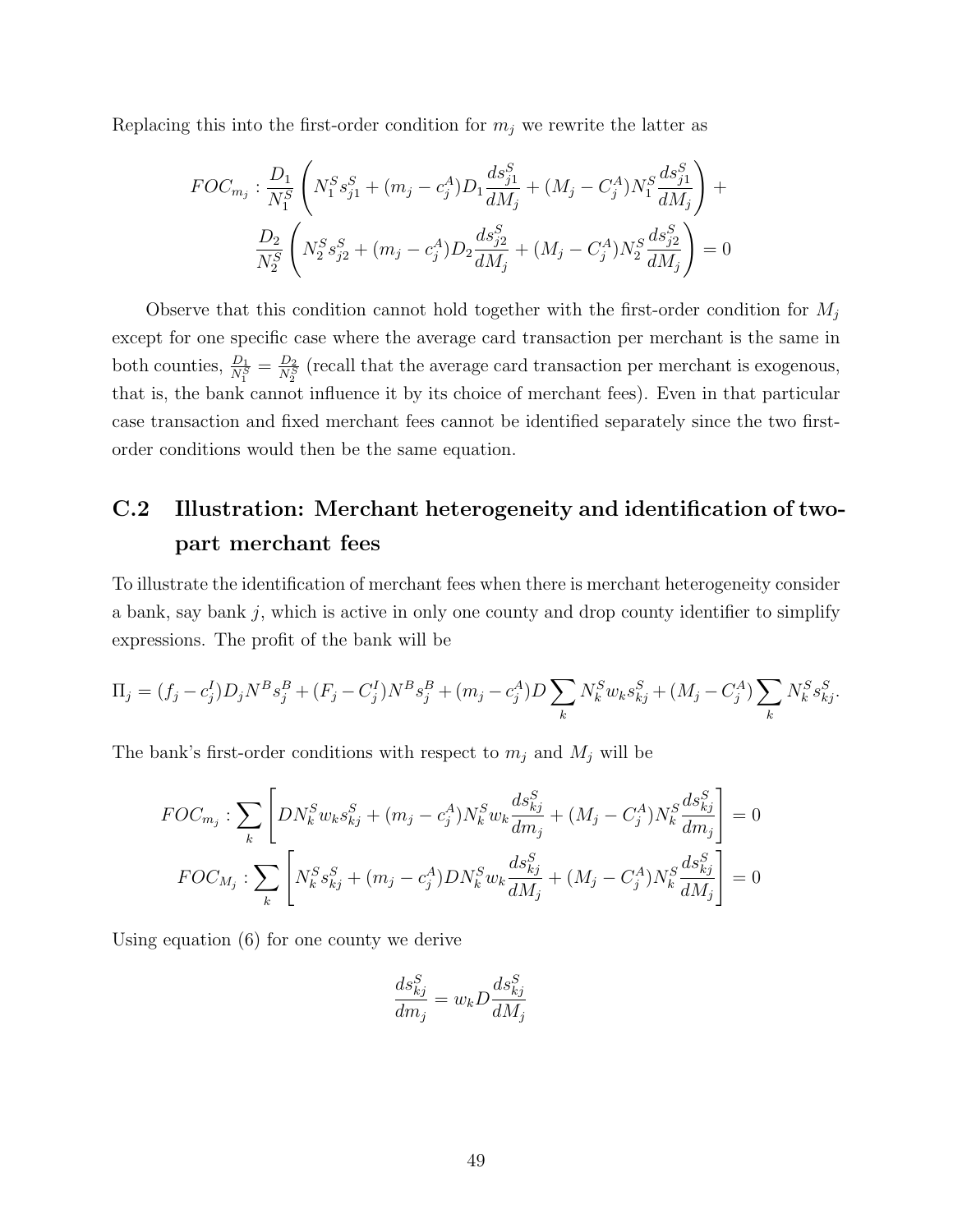and replacing the latter into  $FOC_{m_j}$  we rewrite the latter as

$$
FOC_{m_j} : D \sum_{k} w_k \left[ N_k^S s_{kj}^S + (m_j - c_j^A) D N_k^S w_k \frac{d s_{kj}^S}{d M_j} + (M_j - C_j^A) N_k^S \frac{d s_{kj}^S}{d M_j} \right] = 0
$$

which is not co-linear with the  $FOC_{M_j}$  and so the merchant fees  $(M_j, m_j)$  can be identified separately.

## C.3 An example of how to identify merchant type-specific market shares and their derivatives

Consider the example of a market with 2 banks in our sample and the outside option, so  $j \in \{0, 1, 2\}.$ 

Step 1: Calculate merchant type specific market shares In this example we will have 8 equations from system (9)-(11) for all  $j \in \{0, 1, 2\}$  and  $k \in \{A, B\}$ :

$$
w_A N_{A0}^S + w_B N_{B0}^S = D_0^S \tag{27}
$$

$$
w_A N_{A1}^S + w_B N_{B1}^S = D_1^S \tag{28}
$$

$$
w_A N_{A2}^S + w_B N_{B2}^S = D_2^S \tag{29}
$$

$$
N_{A0}^{S} + N_{B0}^{S} = N_{0}^{S}
$$
 (30)

$$
N_{A1}^S + N_{B1}^S = N_1^S \tag{31}
$$

$$
N_{A2}^S + N_{B2}^S = N_2^S \tag{32}
$$

$$
N_{A0}^S + N_{A1}^S + N_{A2}^S = N_A^S \tag{33}
$$

$$
N_{B0}^S + N_{B1}^S + N_{B2}^S = N_B^S. \tag{34}
$$

which we can solve to identify the vector of 8 unknowns:  $[w_A, w_B, N_{A0}^S, N_{B0}^S, N_{A1}^S, N_{B1}^S, N_{A2}^S, N_{B2}^S]$ .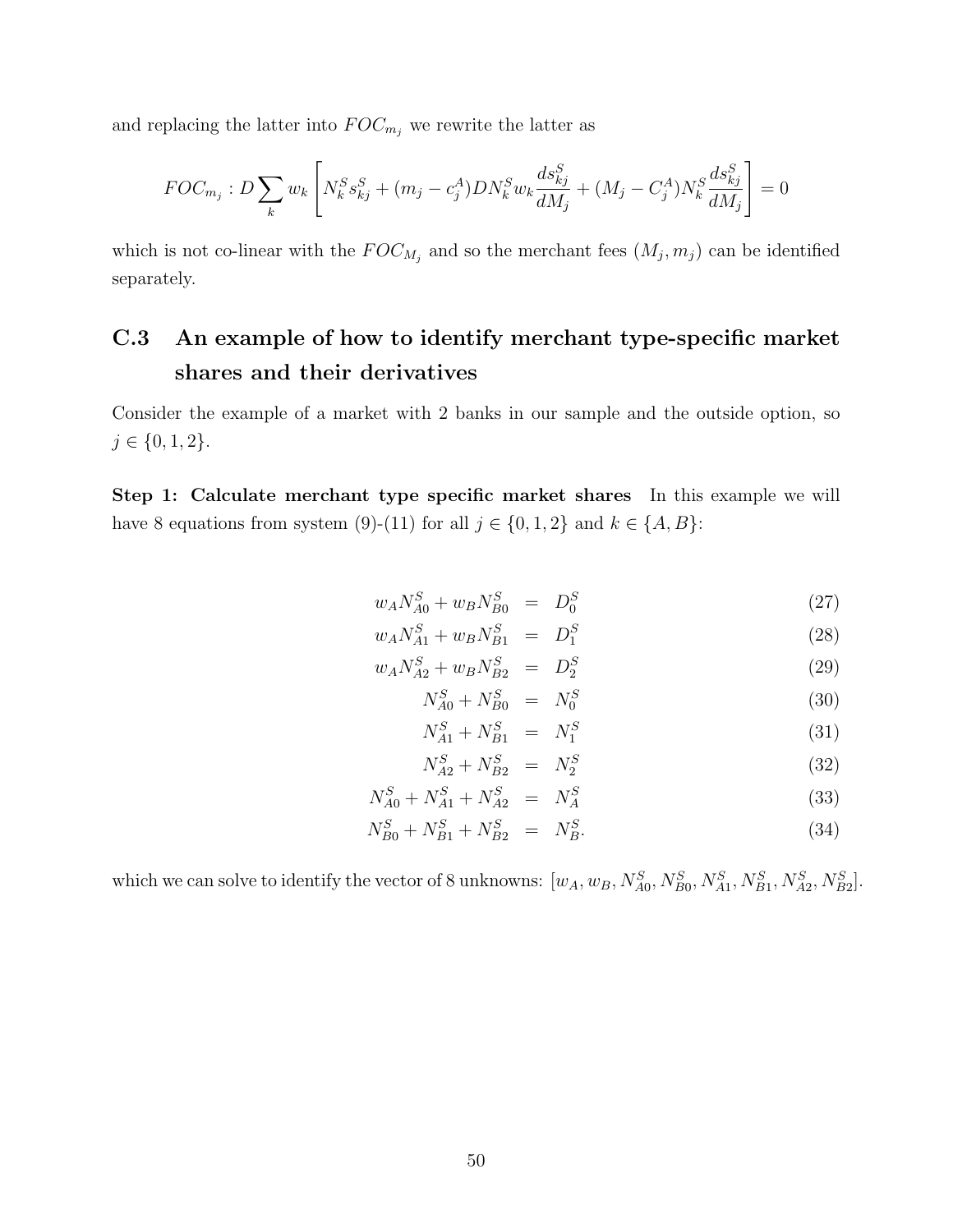Step 2: Calculate merchant type specific market share derivatives In this example, we have 8 equations from  $(9)-(11)$ :

$$
\frac{dw_A}{df_m} N_{A0}^S + w_A \frac{dN_{A0}^S}{df_m} + \frac{dw_B}{df_m} N_{B0}^S + w_B \frac{dN_{B0}^S}{df_m} = \frac{dD_0^S}{df_m},\tag{35}
$$

$$
\frac{dw_A}{df_m} N_{A1}^S + w_A \frac{dN_{A1}^S}{df_m} + \frac{dw_B}{df_m} N_{B1}^S + w_B \frac{dN_{B1}^S}{df_m} = \frac{dD_1^S}{df_m},\tag{36}
$$

$$
\frac{dw_A}{df_m} N_{A2}^S + w_A \frac{dN_{A2}^S}{df_m} + \frac{dw_B}{df_m} N_{B2}^S + w_B \frac{dN_{B2}^S}{df_m} = \frac{dD_2^S}{df_m},\tag{37}
$$

$$
\frac{dN_{A0}^S}{df_m} + \frac{dN_{B0}^S}{df_m} = \frac{dN_0^S}{df_m},\tag{38}
$$

$$
\frac{dN_{A1}^S}{df_m} + \frac{dN_{B1}^S}{df_m} = \frac{dN_1^S}{df_m},
$$
\n(39)

$$
\frac{dN_{A2}^S}{df_m} + \frac{dN_{B2}^S}{df_m} = \frac{dN_2^S}{df_m},
$$
\n(40)

$$
\frac{dN_{A0}^{S}}{df_{m}} + \frac{dN_{A1}^{S}}{df_{m}} + \frac{dN_{A2}^{S}}{df_{m}} = \frac{dN_{A}^{S}}{df_{m}},
$$
\n(41)

$$
\frac{dN_{B0}^S}{df_m} + \frac{dN_{B1}^S}{df_m} + \frac{dN_{B2}^S}{df_m} = \frac{dN_B^S}{df_m}.
$$
\n(42)

We compute merchant side market shares using calculated  $w_k$  (from Step 1 of the example) and equation (7) for every  $j \in \{0,1,2\}$ 

$$
s_{k0}^{S} = \frac{1}{1 + \sum_{j=1}^{2} \exp(x_j \lambda + \zeta_j - \mu(M_j + m_j w_k)}
$$
(43)

$$
s_{k1}^{S} = \frac{\exp(x_1\lambda + \zeta_1 - \mu(M_1 + m_1w_k))}{1 + \sum_{j=1}^{2} \exp(x_j\lambda + \zeta_j - \mu(M_j + m_jw_k)},
$$
(44)

$$
s_{k2}^{S} = \frac{\exp(x_2\lambda + \zeta_2 - \mu(M_2 + m_2 w_k))}{1 + \sum_{j=1}^{2} \exp(x_j\lambda + \zeta_j - \mu(M_j + m_j w_k)},
$$
(45)

Then deriving both sides of each equation in the previous system for all  $k \in \{A, B\}$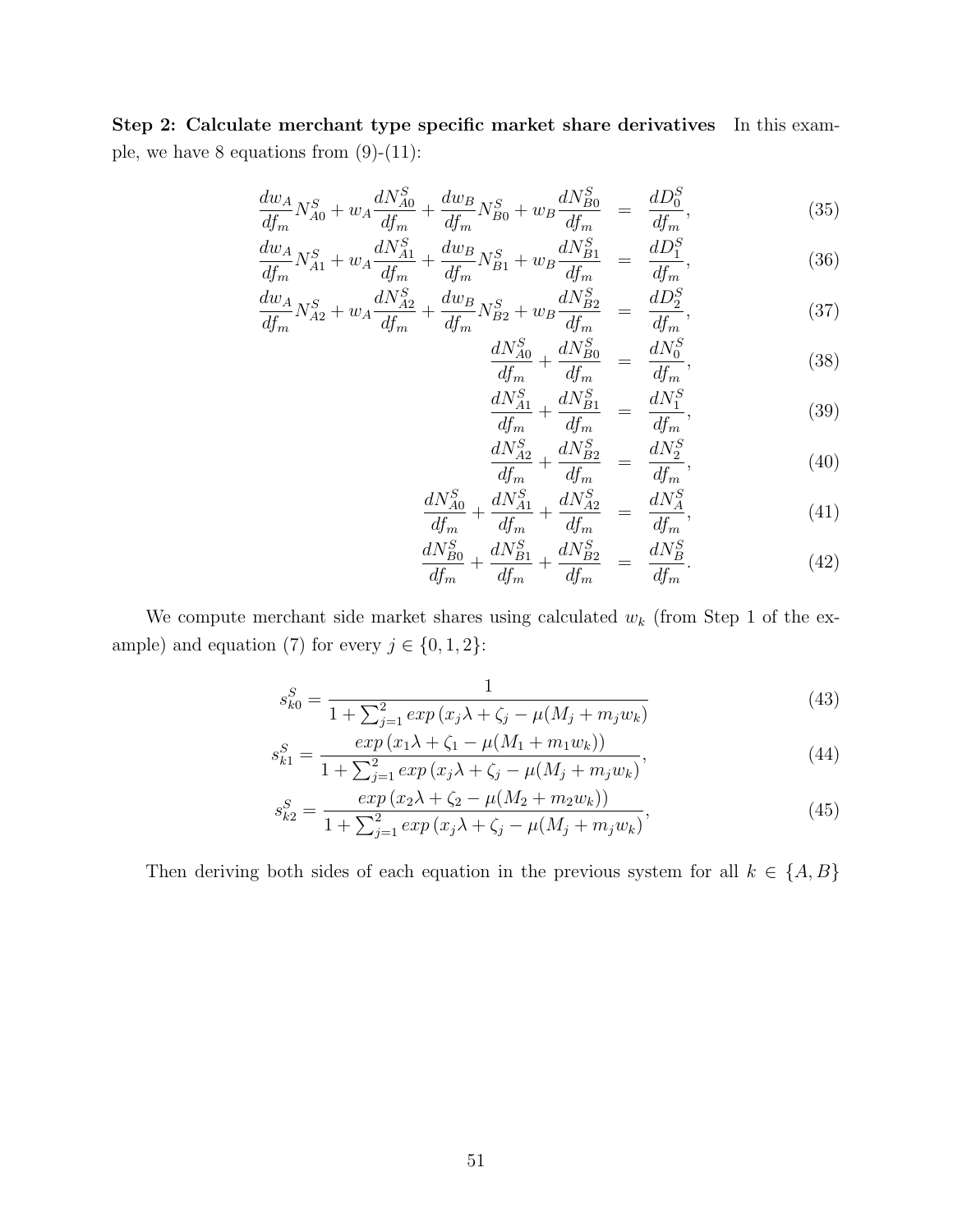gives us 6 more equations:

$$
\frac{ds_{A0}^S}{df_m} = -\mu m_m \frac{dw_A}{df_m} s_{A0}^S \left(1 - s_{A0}^S\right),\tag{46}
$$

$$
\frac{ds_{A1}^S}{df_m} = -\mu m_m \frac{dw_A}{df_m} s_{A1}^S \left(1 - s_{A1}^S\right),\tag{47}
$$

$$
\frac{ds_{A2}^S}{df_m} = -\mu m_m \frac{dw_A}{df_m} s_{A2}^S \left(1 - s_{A2}^S\right),\tag{48}
$$

$$
\frac{ds_{B0}^S}{df_m} = -\mu m_m \frac{dw_B}{df_m} s_{B0}^S \left( 1 - s_{B0}^S \right),\tag{49}
$$

$$
\frac{ds_{B1}^S}{df_m} = -\mu m_m \frac{dw_B}{df_m} s_{B1}^S \left(1 - s_{B1}^S\right),\tag{50}
$$

$$
\frac{ds_{B2}^S}{df_m} = -\mu m_m \frac{dw_B}{df_m} s_{B2}^S \left( 1 - s_{B2}^S \right). \tag{51}
$$

Solving the latter equations  $(46)-(51)$  together with equations  $(35)-(42)$  we can identify the vector of 14 unknowns:

$$
[\frac{dw_A}{df_m},\frac{dw_B}{df_m},\frac{dN_{A0}^S}{df_m},\frac{dN_{B0}^S}{df_m},\frac{dN_{A1}^S}{df_m},\frac{dN_{B1}^S}{df_m},\frac{dN_{A2}^S}{df_m},\frac{dN_{B2}^S}{df_m},\frac{dN_0^S}{df_m},\frac{dN_1^S}{df_m},\frac{dN_2^S}{df_m},\frac{dD_0^S}{df_m},\frac{dD_1^S}{df_m},\frac{dD_2^S}{df_m}].
$$

### D Estimation

#### D.1 Hedonic transaction fee regressions

In order to see what bank characteristics explain differences in the BAX card fees, we run hedonic regressions for the BAX annual fee and the BAX transaction fee on demand and cost variables. Table 10 reports banks' cost variables: Wage refers to the total wage costs per employee, rent refers to total rent costs per branch and transmission fee refers total transmission fees (which are fees paid to other banks for various payment transmissions) per BAX card transaction. Because the fees and the cost variables do not vary across the counties, we run bank-level regressions with 96 observations (24 banks for 4 years). The main demand variable is the branch variable which is a good proxy for the degree of market dominance in each county, and we sum them up across the counties and use the total number of branches as the demand variable. For the cost variables we use wages per employee, rent per branch, and transmission fees per BAX card transactions.

Table 11 shows the results from regressing the BAX fees (the annual BAX card fee and the per-transaction fee) on the total number of branches and the three cost variables. For each price we run three regressions, the first without the year or the bank fixed effects, the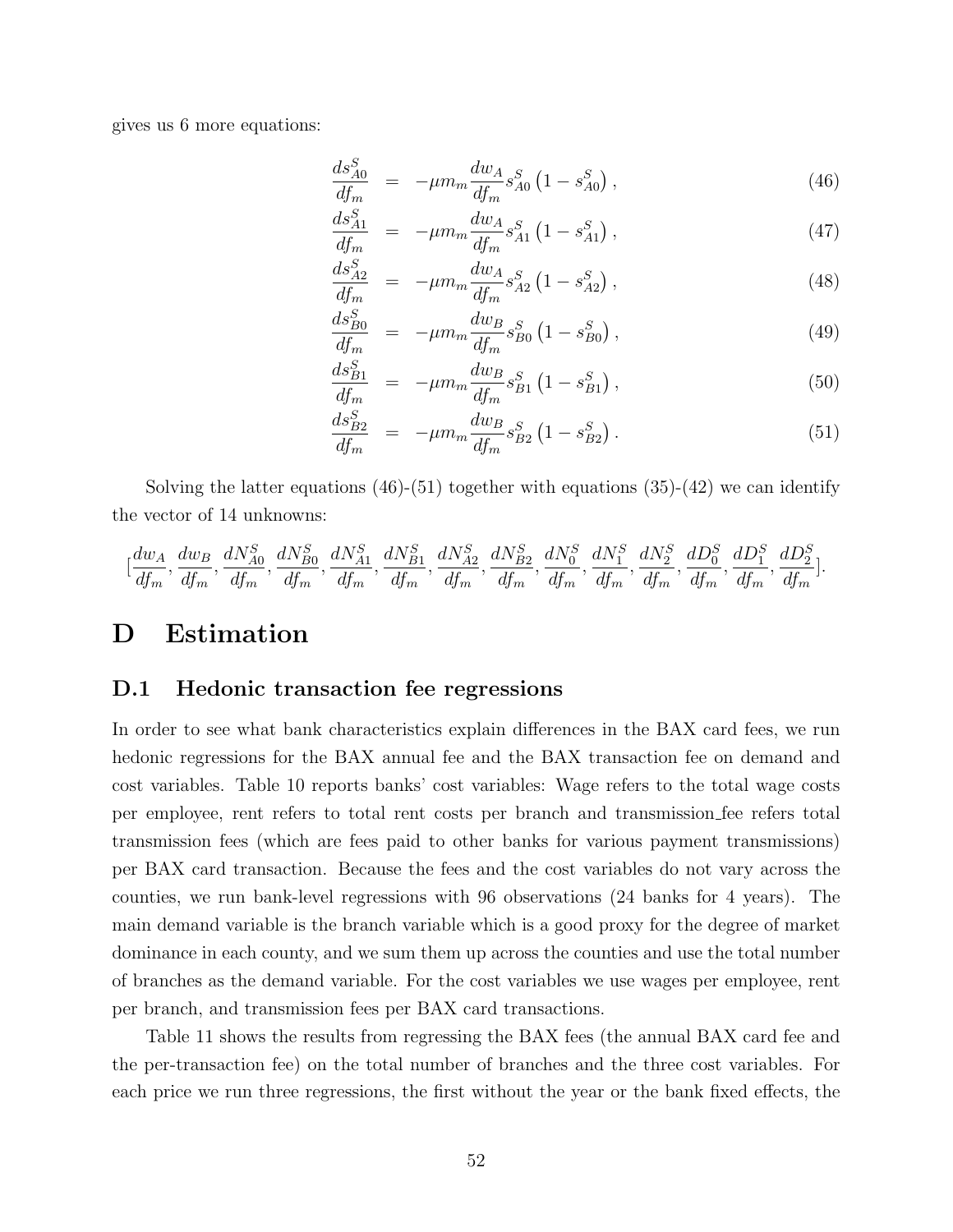| Cost variables                                                |  |  | N mean sd max min median |
|---------------------------------------------------------------|--|--|--------------------------|
| wage (in thousand NOK) 1824 477.13 77.83 726.41 340.10 457.73 |  |  |                          |
| rent (in million NOK) 1824 1.25 2.16 15.11 0.02               |  |  | 0.62                     |
| transmission_fee (in NOK) $1824$ $2.04$ $1.39$ $8.46$ $0.30$  |  |  | 1.90                     |

Table 10: Banks costs summary statistics

Notes: The variables in this table are wage costs per employee (in thousand NOK), rent costs per branch (in million NOK), and payment transmission costs per BAX card transaction (in NOK). source: Norges Bank (ORBOF) and Finance Norway.

second with the year fixed effects but without the bank fixed effects, and the third with both the year and the bank fixed effects. So Table 11 reports results from these six regressions.

First notice that much of variations in the BAX fees are explained by unobserved banklevel differences. The R-square only goes up from 0.09 to 0.15 after adding the year fixed effects for the BAX annual fee and from 0.32 to 0.33 for the transaction fee, but it goes up to 0.72 and 0.78 respectively after adding the bank fixed effects.

The table shows that the number of branches is positively correlated with the BAX fees without the bank fixed effects but becomes statistically insignificant once the bank fixed effects are included. This means that the total number of branches does not explain fee differences more than what the bank fixed effects do. However, the cost variables have more explanatory power than the branch variable. The wage variable is negatively correlated with the BAX annual fee even after adding the bank fixed effects, implying that banks with higher labor costs tend to charge lower annual fees. The transmission fee is also correlated with the BAX annual fee, but the sign of the correlation changes from negative to positive after adding the bank fixed effects. The rent variable is negatively correlated with the BAX transaction fee without the bank fixed effects but becomes statistically insignificant once the bank fixed effects are added although the sign remains negative. The BAX transaction fee is not correlated with the other two cost variables even without the bank fixed effects. These results suggest that differences in the BAX annual fee reflect cost differences among the banks rather than their market power or demand-related factors. This is a good news for demand estimation because (1) the price endogeneity issue is not likely to be prominent and (2) if we are concerned with the price endogeneity the cost-side variables can be used as instruments at least for the BAX annual fee.<sup>26</sup>

These findings are consistent with the evidence from the Internet Banking Survey (2009)

<sup>&</sup>lt;sup>26</sup>We also ran hedonic regressions for other fees we have data on and found that almost all of them were highly correlated with the cost variables controlling for the year and the bank fixed effects.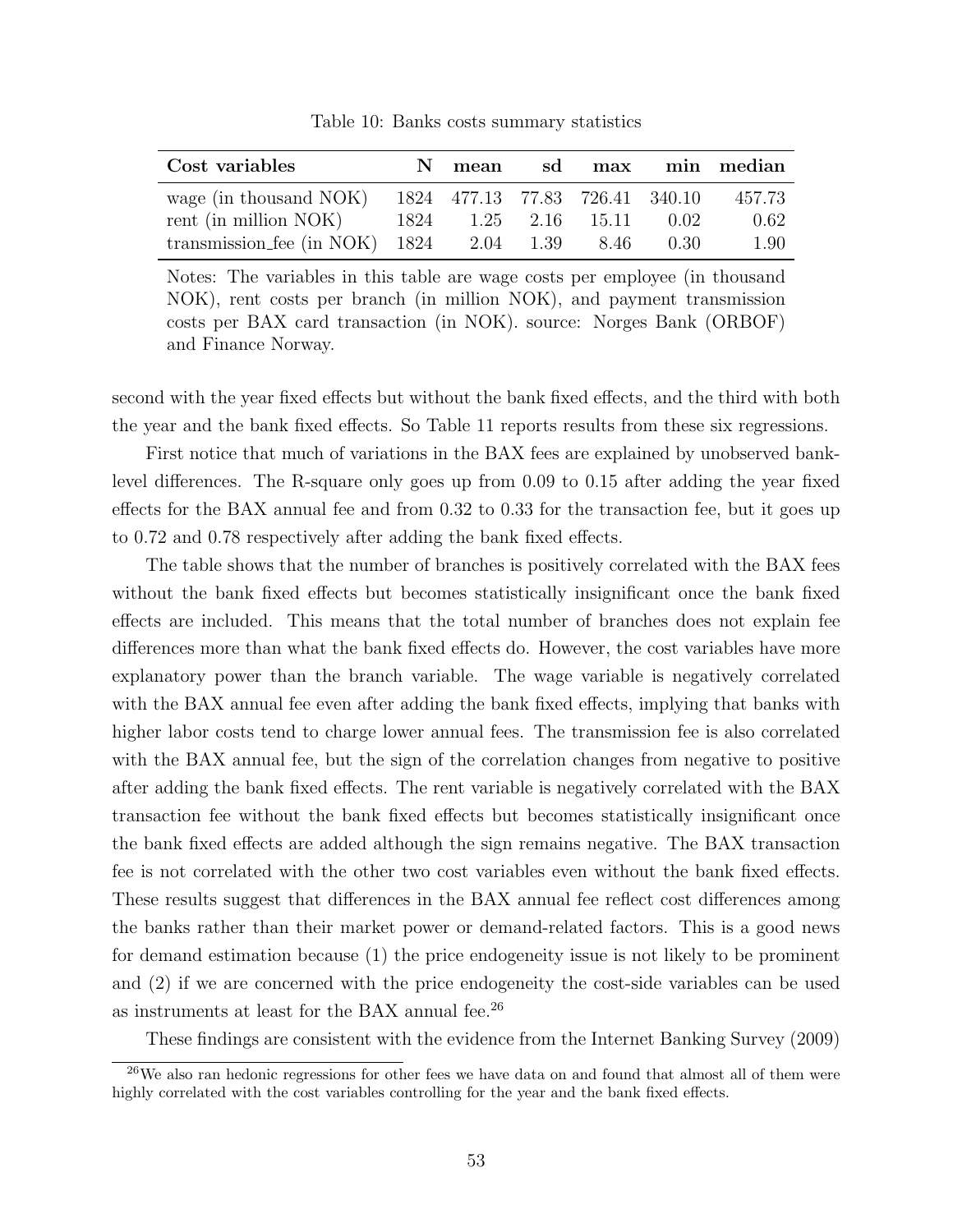|              | (1)            | (2)           | (3)           | (4)            | (5)            | (6)                  |
|--------------|----------------|---------------|---------------|----------------|----------------|----------------------|
|              | annual_fee     | annual fee    | annual_fee    | trans_fee      | trans_fee      | trans_fee            |
| constant     | $281.881***$   | $301.793***$  | 364.792***    | $2.190***$     | $2.054***$     | 0.942                |
|              | (19.859)       | (22.706)      | (65.264)      | (0.482)        | (0.570)        | (1.619)              |
|              |                |               |               |                |                |                      |
| total number | $0.193***$     | $0.219***$    | 0.060         | $0.006***$     | $0.006***$     | $-0.001$             |
| of branches  | (0.077)        | (0.077)       | (0.308)       | (0.002)        | (0.002)        | (0.008)              |
| wage         | $-77.436**$    | $-108.687***$ | $-185.143***$ | 0.038          | 0.195          | $-1.934$             |
|              | (44.890)       | (46.835)      | (86.580)      | (1.089)        | (1.175)        | (2.147)              |
|              |                |               |               |                |                |                      |
| rent         | 1.463          | 1.413         | $-4.055$      | $-0.179***$    | $-0.178***$    | $-0.006$             |
|              | (1.318)        | (1.295)       | (3.307)       | (0.032)        | (0.033)        | (0.082)              |
| transmission | $-3.662*$      | $-3.540*$     | 8.756*        | $-0.070$       | $-0.073$       | $-0.024$             |
| fee          | (2.362)        | (2.327)       | (6.392)       | (0.057)        | (0.058)        | (0.159)              |
|              |                |               |               |                |                |                      |
| Year FE      | N <sub>o</sub> | Yes           | Yes           | N <sub>o</sub> | Yes            | Yes                  |
|              |                |               |               |                |                |                      |
|              |                |               |               |                |                |                      |
| Bank FE      | $\rm No$       | $\rm No$      | Yes           | N <sub>o</sub> | N <sub>o</sub> | $\operatorname{Yes}$ |
| N            | 96             | 96            | 96            | 96             | 96             | 96                   |
| $R^2$        | 0.090          | 0.152         | 0.715         | 0.323          | 0.326          | 0.778                |
|              |                |               |               |                |                |                      |

Table 11: Hedonic Regressions for BAX Fees

Standard errors in parentheses

\*  $p < 0.20$ , \*\*  $p < 0.10$ , \*\*\*  $p < 0.05$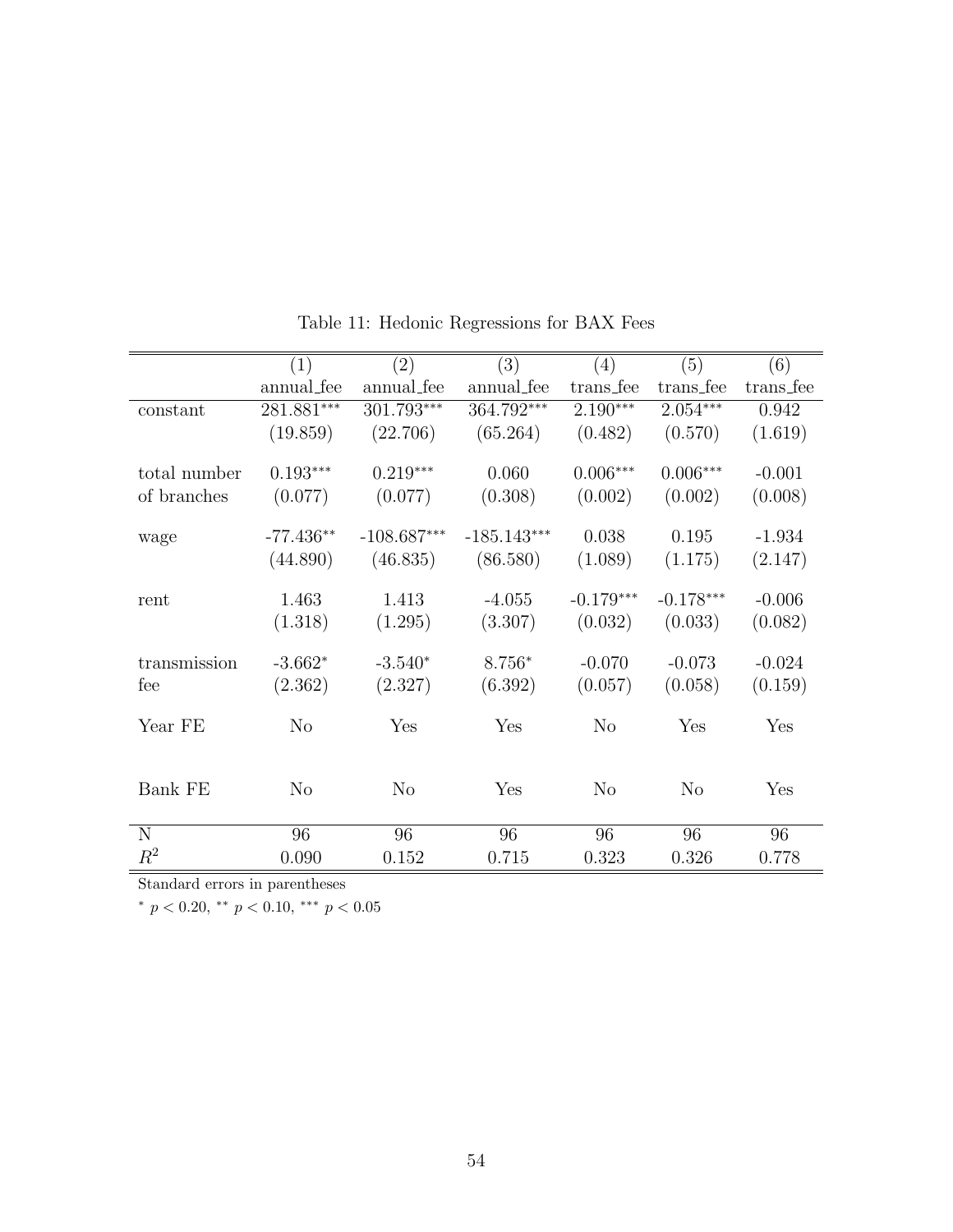conducted by the Norwegian Savings Banks Association (SPF).<sup>27</sup> The survey finds that the most important two criterion when choosing a particular bank are 1) bank having a branch in the customer's neighborhood  $(25\%)$ , 2) price  $(18\%)$ .<sup>28</sup> Other factors such as service and that "the bank knows me" are also found nearly as important as price. Customers have been mostly loyal to their main bank<sup>29</sup> and nearly half  $(42\%)$  of the respondents were in loyalty programs. On the other hand, a significant majority (76%) stated that switching to another bank is very easy, regardless of the fact that customers are in a loyalty program or not. Prices/fees and interest rates on loans are named as the two main drivers of changing the main bank in Norway.<sup>30</sup>

Less and less people withdrew cash from  $ATMs^{31}$  and/or stores.<sup>32</sup> This reduction in cash withdrawals can be associated to the increasing use of payment cards in Norway. In 2009 44% of the customers used card each time they purchased groceries and this is 10% more than 2005. In particular consumers of age 20-50 have been the frequent card users. The main advantages of using card rather than cash are stated to be: 1) no need to carry cash  $(62\%)$ , 2) easier  $(25\%)$ , and 3) safer  $(11\%)$ . The most important benefits of paying by cash are named to be: 1) do not have to pay fees  $(23\%)$ , 2) better consumption/expense control (15%). Against the expectations a high majority of customers (80%) claim that they pay high attention to the conditions of their payment methods, 93% of those between 25-32 years stated that they compare prices of different banks.

 $27$ This survey interviews 1000 persons over 15 years old by phone. The market analysis company TNS Gallup conducted the survey on behalf of Sparebankforeningen. This survey is conducted each year since 2000.

<sup>&</sup>lt;sup>28</sup>Branch network being the most important criteria for a consumer's bank choice is despite the fact that use of branch banking services have been decreasing in Norway. In 2009 only 28% of customers visited branch offices at least once a month, compared to 34% in 2008. The branch office network is highly correlated to ATM network, so the importance of the branch network for bank choice might also reflect the importance of ATM network for bank choice, in particular, because ATM withdrawal fees from ATMs of other banks are high in Norway.

 $2983\%$  of customers said that they used the same main bank in the last five years or more, and loyalty was highest amongst the customers above 50 years.

 $3029\%$  of consumers mention prices/fees and 25% of consumers mention the interest rates on loans as main drivers of changing their bank. These percentages were 41% and 21% in 2008.

 $3149\%$  in 2005 withdrew cash from ATMs at least once a week and this number was only  $34\%$  in 2009.

<sup>&</sup>lt;sup>32</sup>In Norway consumers can withdraw cash (cash-backs) from stores' POS terminals using their cards. In 2005 57% used cash-backs at least once a week and only 41% did this in 2009.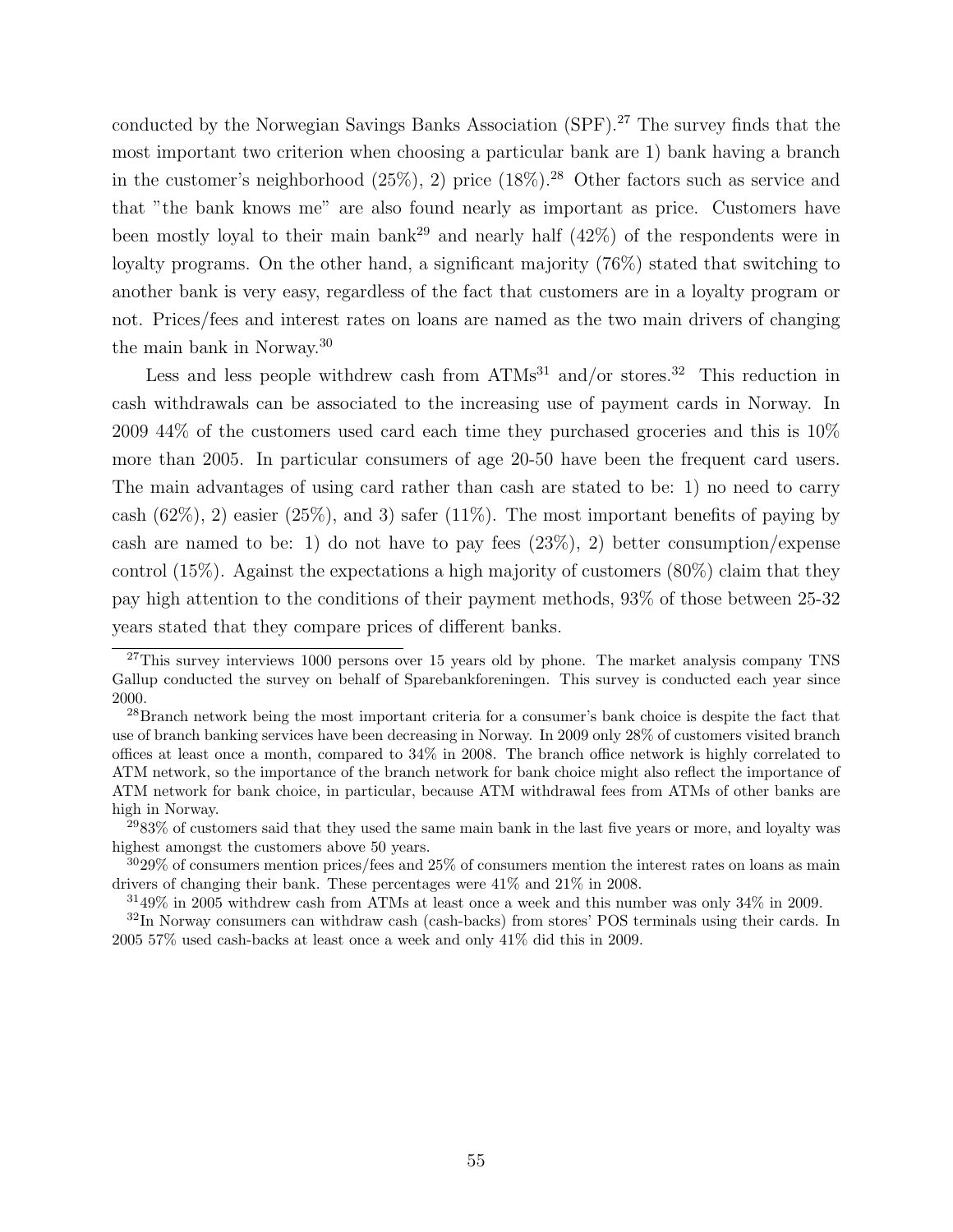## E Issuer-side market share derivatives

## E.1 With respect to card usage fee  $f_{jt}$

### E.1.1 Card usage

$$
\frac{ds_{jt}^u}{df_{jt}} \approx \sum_i \left\{ -\alpha_i s_{ijt}^u (1 - s_{ijt}^u) \frac{s_{ijt}}{\sum_i s_{ijt}} + s_{ijt}^u \left[ \frac{ds_{ijt}}{df_{jt}} \frac{1}{\sum_i s_{ijt}} - s_{ijt} \sum_i \frac{ds_{ijt}}{df_{jt}} \frac{1}{(\sum_i s_{ijt})^2} \right] \right\}
$$

where

$$
\frac{ds_{ijt}}{df_{jt}} = \frac{db_{ijt}E[D_{ijt}]}{df_{jt}}\left[s_{ijt}(1-s_{ijt})\right],\tag{52}
$$

$$
\frac{db_{ijt}E[D_{ijt}]}{df_{jt}} = \left\{-\frac{\alpha_i exp(\delta_{jt} - \alpha_i f_{jt})}{1 + exp(\delta_{jt} - \alpha_i f_{jt})} s_{ijt}^u + \log[1 + exp(\delta_{jt} - \alpha_i f_{jt})] \frac{ds_{ijt}^u}{df_{jt}}\right\} \frac{\hat{R}_{jt}}{N_{jt}} \tag{53}
$$

$$
= \left\{-\alpha_i(s_{ijt}^u)^2 + \log[1 + exp(\delta_{jt} - \alpha_i f_{jt})] \frac{ds_{ijt}^u}{df_{jt}}\right\} \frac{\hat{R}_{jt}}{N_{jt}},\tag{54}
$$

and

$$
\frac{ds_{ijt}^u}{df_{jt}} = -\alpha_i s_{ijt}^u (1 - s_{ijt}^u). \tag{55}
$$

Plugging  $(55)$  in  $(54)$ :

$$
\frac{db_{ijt}E[D_{ijt}]}{df_{jt}} = -\alpha_i s_{ijt}^u \left\{ s_{ijt}^u + \log[1 + exp(\delta_{jt} - \alpha_i f_{jt})](1 - s_{ijt}^u) \right\} \frac{\hat{R}_{jt}}{N_{jt}} \tag{56}
$$

and (56) in (52):

$$
\frac{ds_{ijt}}{df_{jt}} = -\alpha_i s_{ijt}^u \left[ s_{ijt} (1 - s_{ijt}) \right] \left\{ s_{ijt}^u + \log[1 + exp(\delta_{jt} - \alpha_i f_{jt})](1 - s_{ijt}^u) \right\} \frac{\hat{R}_{jt}}{N_{jt}}
$$

### E.1.2 Bank choice

$$
\frac{ds_{jt}}{df_{jt}} \approx \frac{1}{ns} \sum_{i} \frac{ds_{ijt}}{df_{jt}}
$$

## E.2 With respect to card usage fee  $f_{kt}$

### E.2.1 Card usage

$$
\frac{\partial s_{jt}^u}{\partial f_{kt}} \approx \sum_i \left\{ s_{ijt}^u \left[ \frac{\partial s_{ijt}}{\partial f_{kt}} \frac{1}{\sum_i s_{ijt}} - s_{ijt} \sum_i \frac{\partial s_{ijt}}{\partial f_{kt}} \frac{1}{(\sum_i s_{ijt})^2} \right] \right\}
$$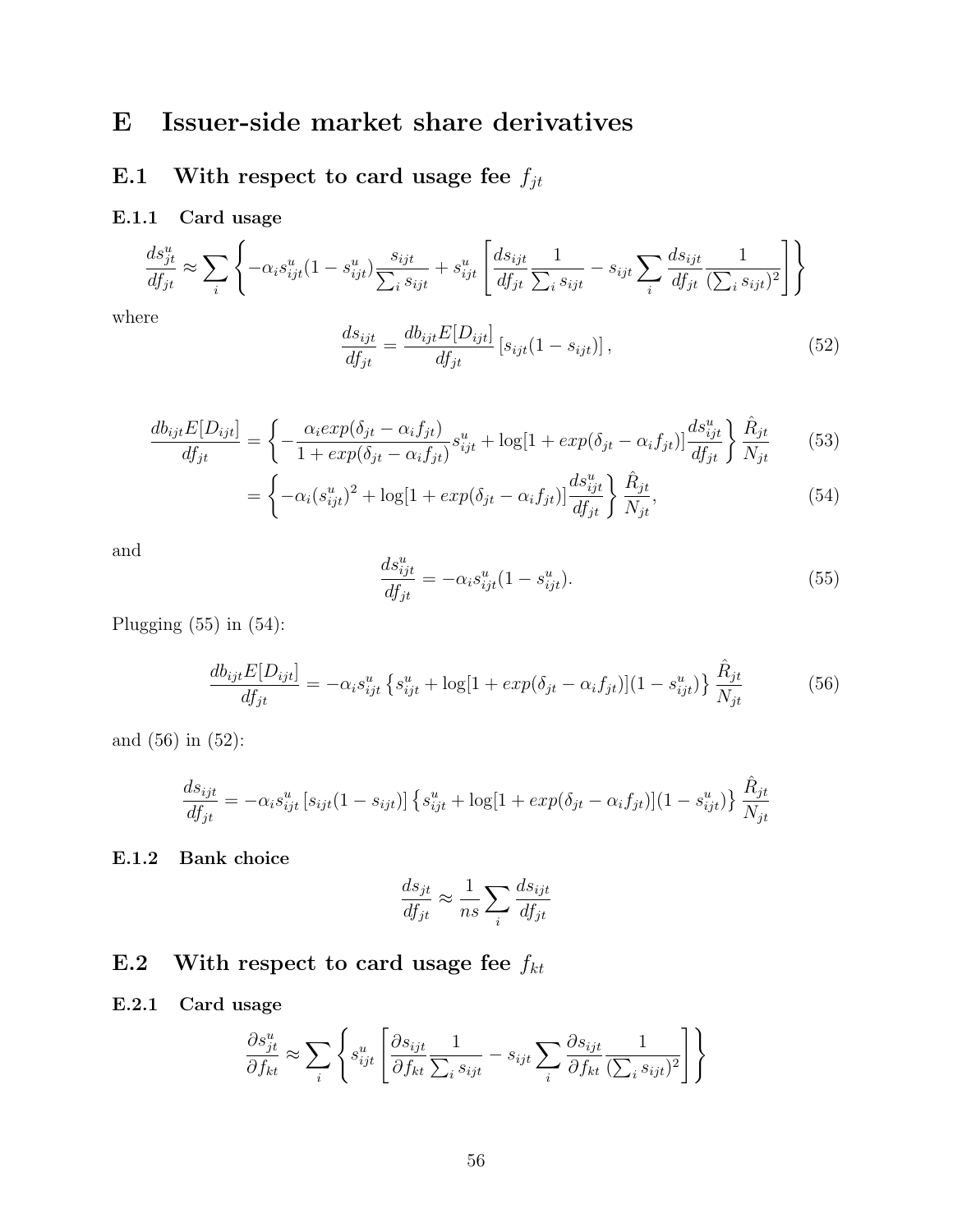where

$$
\frac{\partial s_{ijt}}{\partial f_{kt}} = \frac{\partial b_{ikt} E[D_{ikt}]}{\partial f_{kt}} s_{ijt} s_{ikt}
$$
(57)

and the derivative  $\frac{\partial b_{ikt}E[D_{ikt}]}{\partial f_{kt}}$  given by equation (56).

### **E.3** With respect to member fee  $F_{jt}$

#### E.3.1 Card usage

$$
\frac{ds_{jt}^u}{dF_{jt}} \approx \sum_i s_{ijt}^u \left[ \frac{ds_{ijt}}{dF_{jt}} \frac{1}{\sum_i s_{ijt}} - s_{ijt} \sum_i \frac{ds_{ijt}}{dF_{jt}} \frac{1}{(\sum_i s_{ijt})^2} \right]
$$

where

$$
\frac{ds_{ijt}}{dF_{jt}} = -\alpha_i s_{ijt} (1 - s_{ijt}).
$$

Plugging in  $\frac{ds_{ijt}}{dF_{jt}}$  an rearranging:

$$
\frac{ds_{jt}^u}{dF_{jt}} \approx \sum_i \alpha_i s_{ijt}^u \left(\frac{s_{ijt}}{\sum_i s_{ijt}}\right)^2 \left(2 - s_{ijt} - \frac{1}{s_{ijt}}\right)
$$

#### E.3.2 Bank choice

$$
\frac{ds_{jt}}{dF_{jt}} \approx \frac{1}{ns} \sum_{i} -\alpha_i s_{ijt} (1 - s_{ijt})
$$

## References

- ACKERBERG, D. A. AND M. RYSMAN (2005): "Unobserved product differentiation in discrete choice models: estimating price elasticities and welfare effects," The RAND Journal of Economics, 36, 771–788.
- Armstrong, M. (2006): "Competition in two-sided markets," The RAND Journal of Economics, 37, 668–681.
- Bedre-Defolie, O. and E. Calvano (2013): "Pricing Payment Cards," American Economic Journal: Microeconomics, 5, 206–231.
- BERRY, S. T., J. LEVINSOHN, AND A. PAKES (1995): "Automobile prices in market equilibrium," Econometrica: Journal of the Econometric Society, 841–890.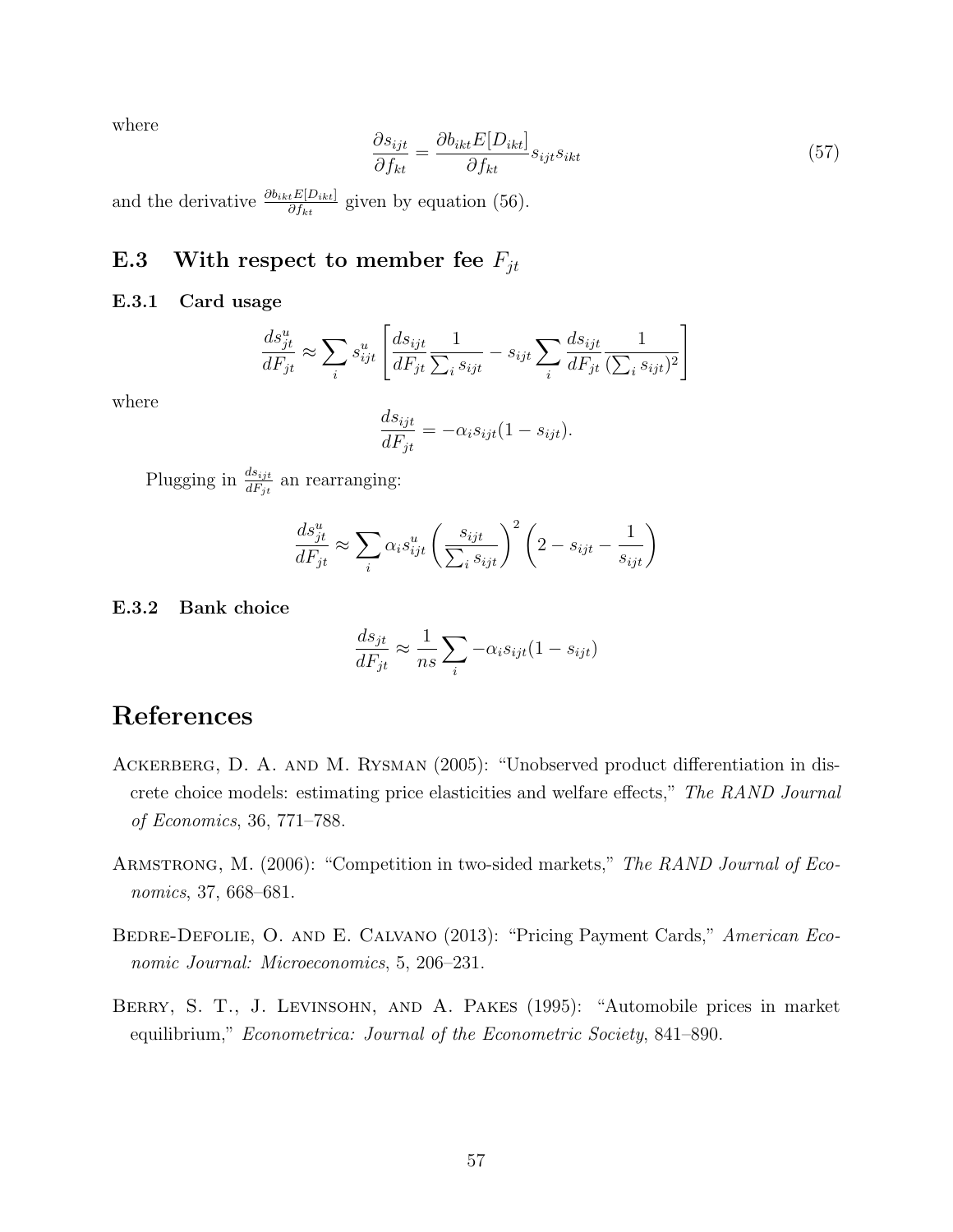- Bolt, W., N. Jonker, and C. Van Renselaar (2010): "Incentives at the counter: An empirical analysis of surcharging card payments and payment behaviour in the Netherlands," *Journal of Banking*  $\mathcal{C}$  *Finance*, 34, 1738–1744.
- BORZEKOWSKI, R., K. K. ELIZABETH, AND A. SHAISTA (2008): "Consumers' use of debit cards: patterns, preferences, and price response," Journal of Money, Credit and Banking, 40, 149–172.
- CAILLAUD, B. AND B. JULLIEN (2003): "Chicken & egg: Competition among intermediation service providers," The RAND Journal of Economics, 34, 309–328.
- Chakravorti, S. (2010): "Externalities in payment card networks: Theory and evidence," Review of Network Economics, 9, 3.
- Ching, A. T. and F. Hayashi (2010): "Payment card rewards programs and consumer payment choice," Journal of Banking  $\mathcal C$  Finance, 34, 1773–1787.
- Cohen, M. and M. Rysman (2013): "Payment Choice with Consumer Panel Data," Unpublished Manuscript, Boston University.
- EFTA SURVEILLANCE AUTHORITY (2005): "Sector inquiry," Tech. rep., http://www.fno.no/en/Main/Aktuelt/Aktuelle-FNO-brev/Eldre/2005/ESA—Sectorinquiry/.
- EUROPEAN COMPETITION COMMISSION (2007): "Report on the retail banking sector inquiry," Tech. Rep. SEC(2007) 106.
- Evans, D. and R. Schmalensee (2005): "The Economics of Interchange Fees and Their Regulation: An Overview," a Conference Interchange Fees in Credit and Debit Card Industries: What Role for Public Authorities, 4–6.
- Gresvik, O. and H. Haare (2008): "Payment habits at point of sale," Tech. rep., Norges Bank Financial Stability, Payment Systems Department, Staff Memo No.6.
- GUTHRIE, G. AND J. WRIGHT (2007): "Competing payment schemes," The Journal of Industrial Economics, 55, 37–67.
- Hayashi, F. (2012): "The new debit card regulations: initial effects on networks and banks," Economic Review.
- KLEE, E. (2008): "How people pay: Evidence from grocery store data," *Journal of Monetary* Economics, 55, 526–541.